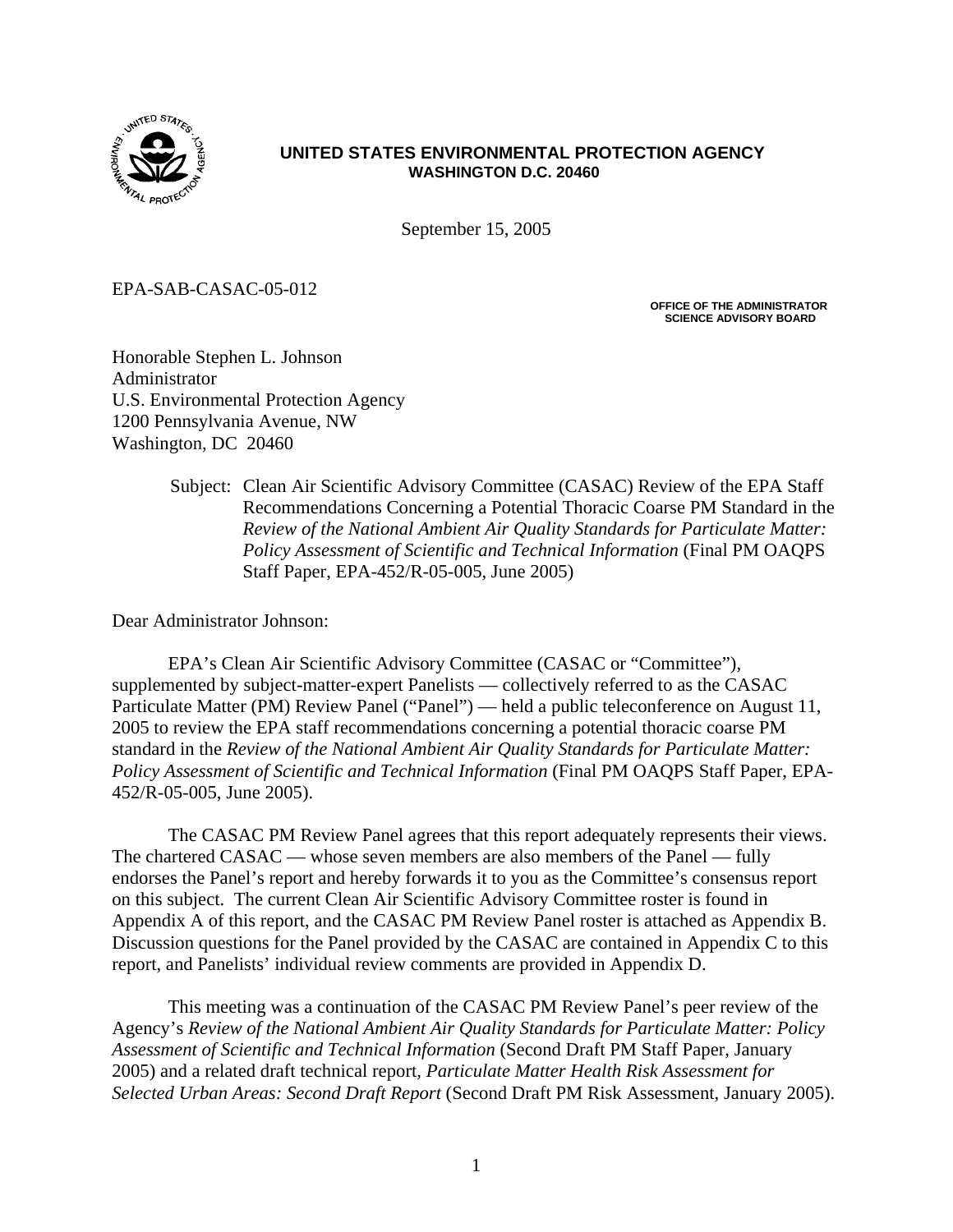The Panel met in a public meeting held on April 6-7, 2005 in Durham, NC to conduct a peer review of these documents. This was followed by a public teleconference held on May 18, 2005 to review and approve the Panel's report from its April meeting. The Panel's letter/report to you from this April 2005 meeting, dated June 6, 2005, is found at the following URL: [http://www.epa.gov/sab/pdf/casac-05-007.pdf.](http://www.epa.gov/sab/pdf/casac-05-007.pdf)

In its review of the EPA staff recommendations concerning a potential thoracic coarse PM national ambient air quality standard (NAAQS), there was general concurrence among Panel members that there was a need for a specific primary standard to address particles in the size range of 2.5 to 10 microns, as EPA staff recommended in the Final PM Staff Paper. The Committee agrees with the summary of the scientific data regarding the potential adverse health effects from exposures to thoracic coarse particles in Section 5.4 of the Staff Paper. The Committee is also in general agreement with EPA staff observations that coarse particles in urban or industrial areas are likely to be enriched by anthropogenic pollutants that tend to be inherently more toxic than the windblown crustal material which typically dominates coarse particle mass in arid rural areas. Most but not all Panel members were supportive of the EPA staff recommendation to specify an urban coarse particle indicator of  $UPM<sub>10-2.5</sub>$ . Some members recommended specifying a national PM<sub>10-2.5</sub> standard accompanied by monitoring and exceptional-events guidance that emphasized urban influences.

The CASAC notes that it is important to recognize that the urban coarse particle indicator for the standard represents a surrogate for the components of the urban coarse PM that differ in composition from coarse-mode particles of natural origin. Sufficient data are lacking at the present time to set standards based specifically on composition. Therefore, there is a need for substantial future research on the health effects of coarse-mode particles, and CASAC recommends that monitoring of both rural areas as well as urban areas be done for total  $PM_{10-2.5}$ levels, distribution and composition. Moreover, the collection of coarse PM data in selected locations for compliance-monitoring purposes should be coordinated with epidemiological and toxicological research efforts as soon as this monitoring capability is in place. It is recognized that, as more information on the toxicity of rural dusts is acquired, the name and/or geographical focus of a coarse-particle indicator may need to be reconsidered.

The Committee also supports the use of a 24-hour averaging time and agrees that an annual averaging time for  $PM_{10-2.5}$  is not currently warranted. Furthermore, the CASAC strongly recommends use of the 98th percentile, which is more statistically-robust than the 99<sup>th</sup> percentile, together with the use of a three-year average of this statistic. In addition, there was general agreement among Panel members that Agency staff had presented a reasonable justification for the ranges proposed, with most members favoring levels at the upper end of the range for the  $98<sup>th</sup>$  percentile form. Overall, therefore, the Committee finds that the Agency has been responsive to the previous advice and recommendations of the CASAC. By use of the indicator  $UPM<sub>10-2.5</sub>$ , the Agency is taking a next step toward including composition as well as size in its regulations of ambient air PM. The Committee sees this process as a progressive one and reiterates that, as our knowledge of the potential toxicity of rural  $PM<sub>10-2.5</sub>$  increases, the potential need for regulation of rural  $PM<sub>10-2.5</sub>$  particles may need to be reevaluated.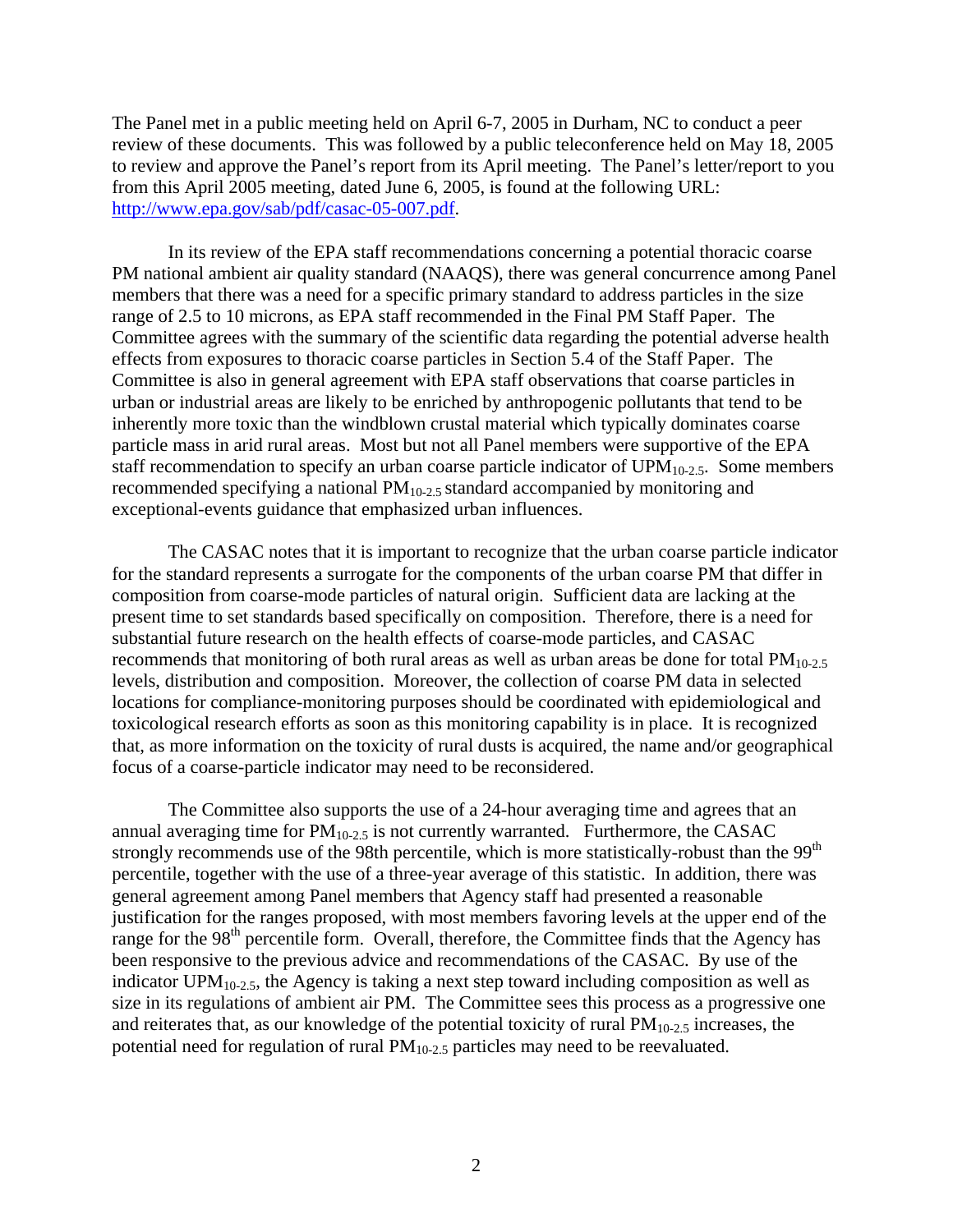#### **1. Background**

The CASAC, comprised of seven members appointed by the EPA Administrator, was established under section 109(d)(2) of the Clean Air Act (CAA or "Act") (42 U.S.C. § 7409) as an independent scientific advisory committee, in part to provide advice, information and recommendations on the scientific and technical aspects of issues related to air quality criteria and NAAQS under sections 108 and 109 of the Act. Section 109(d)(1) of the CAA requires that EPA carry out a periodic review and revision, where appropriate, of the air quality criteria and the NAAQS for "criteria" air pollutants such as PM. The CASAC, which is administratively located under EPA's Science Advisory Board (SAB) Staff Office, is a Federal advisory committee chartered under the Federal Advisory Committee Act (FACA), as amended, 5 U.S.C., App. The CASAC PM Review Panel is comprised of the seven members of the chartered (statutory) Clean Air Scientific Advisory Committee, supplemented by fifteen technical experts.

Under section 108 of the CAA, the Agency is required to establish NAAQS for each pollutant for which EPA has issued criteria, including PM. Section 109(d) of the Act subsequently requires periodic review and, if appropriate, revision of existing air quality criteria to reflect advances in scientific knowledge on the effects of the pollutant on public health and welfare. EPA is also to revise the NAAQS, if appropriate, based on the revised criteria. The purpose of the PM Staff Paper is to evaluate the policy implications of the key scientific and technical information contained in a related document, EPA's revised Air Quality Criteria [Document] (AQCD) for Particulate Matter (EPA/600/P-99/002aF & -bF, October 2004) and to identify critical elements that EPA believes should be considered in the review of the PM NAAQS. The Staff Paper for PM is intended to "bridge the gap" between the scientific review contained in the PM AQCD and the public health and welfare policy judgments required of the Administrator in reviewing the PM NAAQS.

In the letter/report to the EPA Administrator from its April 6-7 meeting, the Panel informed you that:

"… after the Panel has reviewed the Final Staff Paper and Risk Assessment for Particulate Matter following its issuance on June 30, 2005, the Panel will meet again this summer via a public teleconference to consider the final Staff Paper's recommendations concerning the setting of a coarse PM standard. Subsequent to the Panel's teleconference meeting, we will send you a separate letter providing the Panel's recommendations concerning  $PM_{10-2.5}$  as an indicator together with our views on the averaging time, statistical form, and level of any potential daily  $PM_{10-2.5}$  standard."

Section 5.4 of the Final PM staff Paper, which discusses the Thoracic Coarse Particle Standard, is found on pages 5-47 through 5-71 of the document. This section was the focal point of the Panel's teleconference meeting.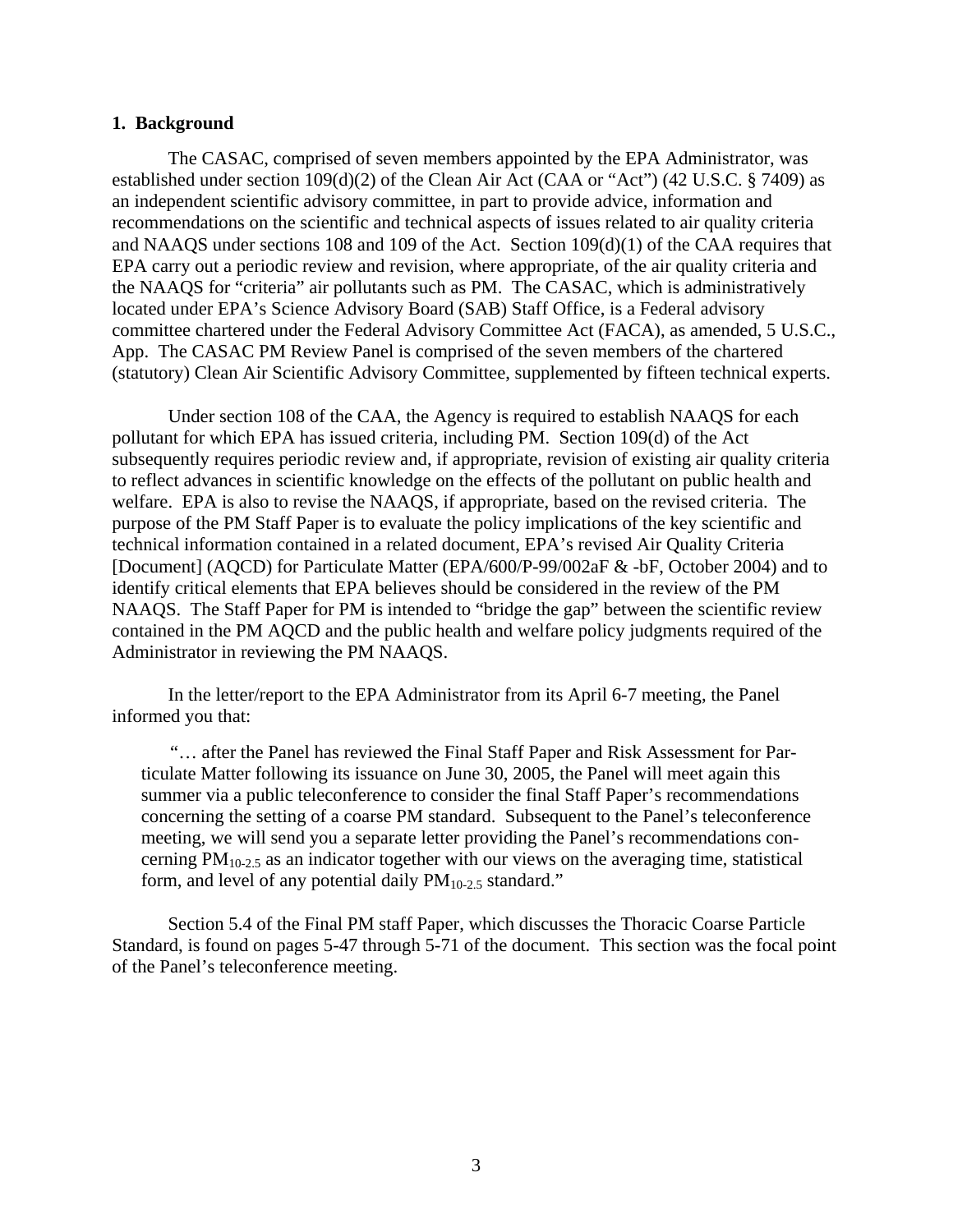#### **2. CASAC Review of the EPA Staff Recommendations Concerning a Potential Thoracic Coarse PM Standard in the Final PM OAQPS Staff Paper**

#### **a. Indicator for a Thoracic Coarse Particle Standard**

There was general concurrence among the members of the Panel that there was a need for a specific primary standard to address particles in the size range of 2.5 to 10 microns, as the Agency staff recommended in the Final PM Staff Paper. The Committee agrees with the summary of the scientific data regarding the potential adverse health effects from exposures to thoracic coarse particles in Section 5.4 of the Staff Paper. The body of evidence on health effects associated with exposure to thoracic coarse particles that is relevant to  $PM_{10-2.5}$  is limited. However, several U.S. and Canadian studies do provide convincing data that there is an association between short-term exposure to  $PM<sub>10-2.5</sub>$  and various morbidity endpoints. Associations with mortality endpoints were suggestive but not as convincing as were the morbidity endpoints. These data showing adverse health effects associated with exposure to  $PM_{10-2.5}$  primarily come from studies of urban environments. Little is known about the potential toxicity of rural dusts, although the 2000 and 2003 Coachella Valley, CA studies from Ostro *et al.* showed significant adverse health effects, primarily involving exposures to coarse-mode particles arising from crustal sources.  $PM<sub>10-2.5</sub>$  concentrations in urban and industrial areas may be commonly enriched by a number of contaminants not commonly found in crustal material.

CASAC generally agrees with EPA staff conclusions that thoracic coarse particles in urban areas can be expected to differ in composition from those in rural areas and that evidence of associations with health effects related to urban coarse-mode particles would not necessarily apply to non-urban or rural coarse particles (although it is likely that there will be some overlap of the same contaminants in both areas.) Most Panel members concurred that the current scarcity of information on the toxicity of rural dusts makes it necessary for the Agency to base its regulations on the known toxicity of urban-derived coarse particles, and that an urban coarse particle indicator should be specified as  $UPM_{10-2.5}$ . Other Panel members recommended specifying a national  $PM_{10-2.5}$  standard accompanied by monitoring and exceptional-events guidance that emphasized urban influences. Some members also expressed concerns whether EPA would be able to specify a clear definition of "urban" to effectively determine in advance the specific conditions in which the standard would (and would not) apply. It is recognized that, as more information on the toxicity of rural dusts is acquired, the name and/or geographical focus of a coarse-particle indicator may need to be reconsidered.

In establishing the parameters for the thoracic coarse particle monitoring network, the Agency should consider the estimated risk reduction in health outcomes (or, alternately stated, the potential national benefits of reducing the public health risks) associated with a reduction in thoracic coarse particles in areas with smaller populations as well as those with large populations. There is a paucity of data currently available on health outcomes related to thoracic coarse particles in rural areas and limited information on the composition and toxicity of rural area coarse particles. This underscores the need for monitoring thoracic coarse particle levels and for population-based health-effects studies in those rural areas where it is feasible to conduct such studies.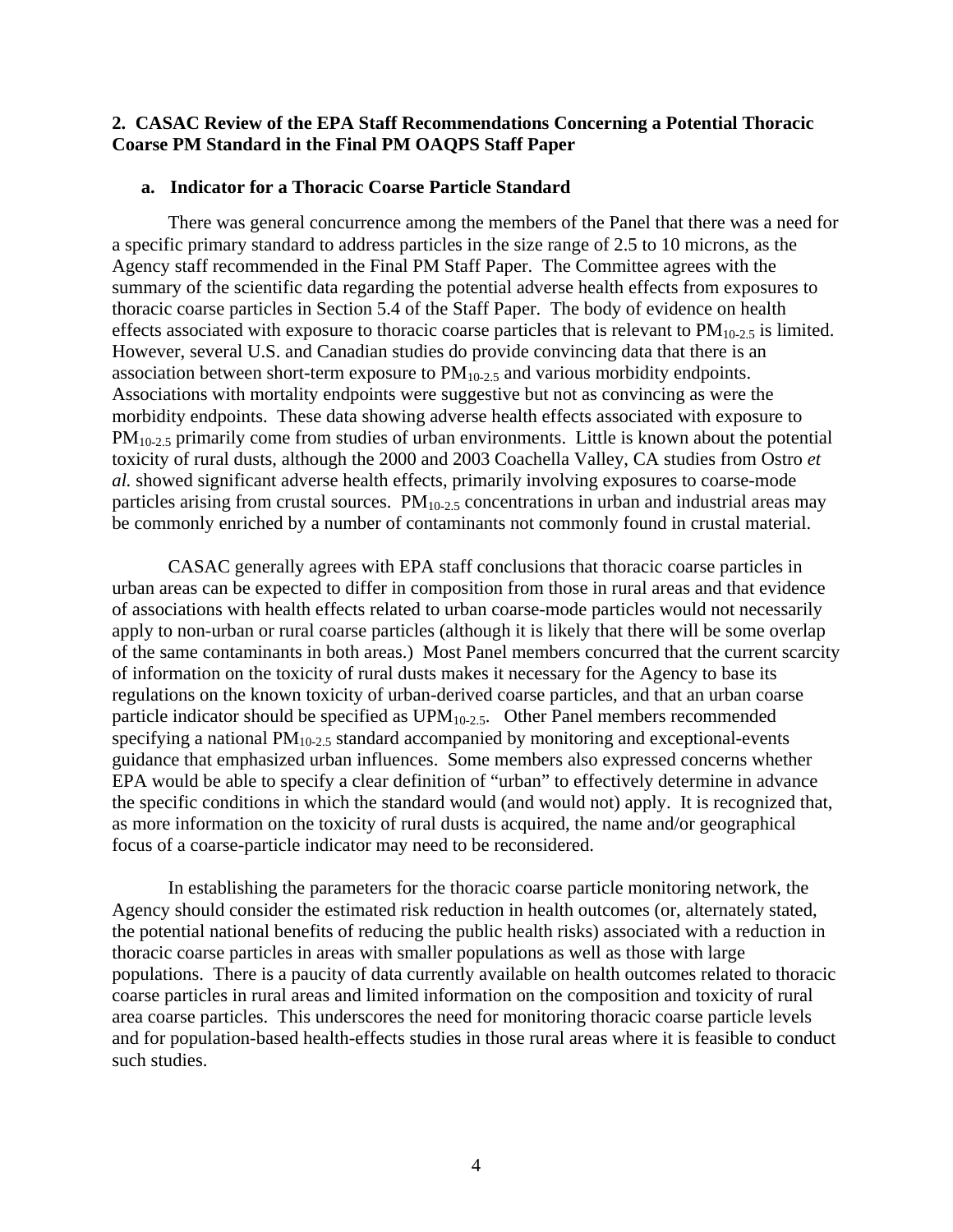It is important to recognize that the use of an urban coarse particle standard with  $UPM_{10}$ - $_{2.5}$  mass as an indicator is intended to provide protection against those components of  $PM_{10-2.5}$ that arise from anthropogenic activities occurring in or near urban and industrial areas. Sufficient data are lacking at the present time to set standards based specifically on composition and, thus, there is a need for substantial future research on the health effects of coarse-mode particles. Data on both urban and rural exposures to coarse-mode particles as defined by  $PM<sub>10-2.5</sub>$ mass are needed, and there is a need for more data that relate the composition of the particulate matter to adverse health effects. We anticipate that future coarse- and fine-mode particulate standards will give greater weight to particulate composition as a critical element in defining the risk of adverse health effects. Data are needed on ambient concentrations in each size range in terms of mass concentrations and speciation. Continuous monitors for mass, as well as for key components or source-related tracers, will provide the best and most cost-effective means of collecting such data for both epidemiologic research and compliance monitoring. Moreover, the collection of coarse PM data in selected locations for compliance-monitoring purposes should be coordinated with epidemiological and toxicological research efforts as soon as this monitoring capability is in place.

CASAC recommends that monitoring of both rural and urban areas be done for total particulate levels, size distribution and composition. It is essential to have data collected on a wide range of both urban and rural areas in order to determine whether or not the proposed  $UPM<sub>10-2.5</sub>$  standard should be modified at the time of future reviews. Finally, some members of the Panel recommended that a secondary  $PM_{10-2.5}$  standard be set at the same level as used for the (primary) UPM<sub>10-2.5</sub> standard. The geographical applicability of this secondary standard should not necessarily be constrained only to urban areas, as the irritant, nuisance soiling, materials damage and ecological effects of coarse particles are not uniquely related to urban contaminants.

#### **b. Averaging Time and Statistical Form for a Thoracic Coarse Particle Standard**

The limited results available from epidemiological studies suggest short-term morbidity effects (*e.g.*, respiratory- and cardiac-related hospital admissions, respiratory symptoms in children) are associated with  $PM_{10-2.5}$  and that this indicator variable may indeed be causative, at least for those urban areas in which these studies were conducted. The evidence for short-term mortality effects from exposure to coarse particles is less convincing, and the epidemiological studies do not (except in a very few studies) suggest any clear associations with long-term, chronic exposures. The bases for EPA's proposed retention of a 24-hour averaging time and high-percentile ( $98<sup>th</sup>$  or  $99<sup>th</sup>$ ) statistical form, and the elimination of the annual averaging time for coarse particles, are well described in Chapter 5 of the Final PM Staff Paper. The CASAC finds this discussion both to be balanced and to reflect adequately the options that are reasonable for the EPA Administrator to consider for the averaging time and statistical form of a short-term  $PM<sub>10-2.5</sub>$  standard. Specifically, the Committee supports the use of a 24-hour averaging time and agrees that an annual averaging time for  $PM<sub>10-2.5</sub>$  is not currently warranted.

The CASAC also strongly recommends use of the 98th percentile, which is more statistically-robust than the  $99<sup>th</sup>$  percentile, together with the use of a three-year average of this statistic. This use of this statistic will tend to minimize measurement error and spatial variability, which are larger for coarse-mode particles than for fine PM. It would also tend to minimize the influence in arid areas of occasional but extreme excursion contributions from rural, coarse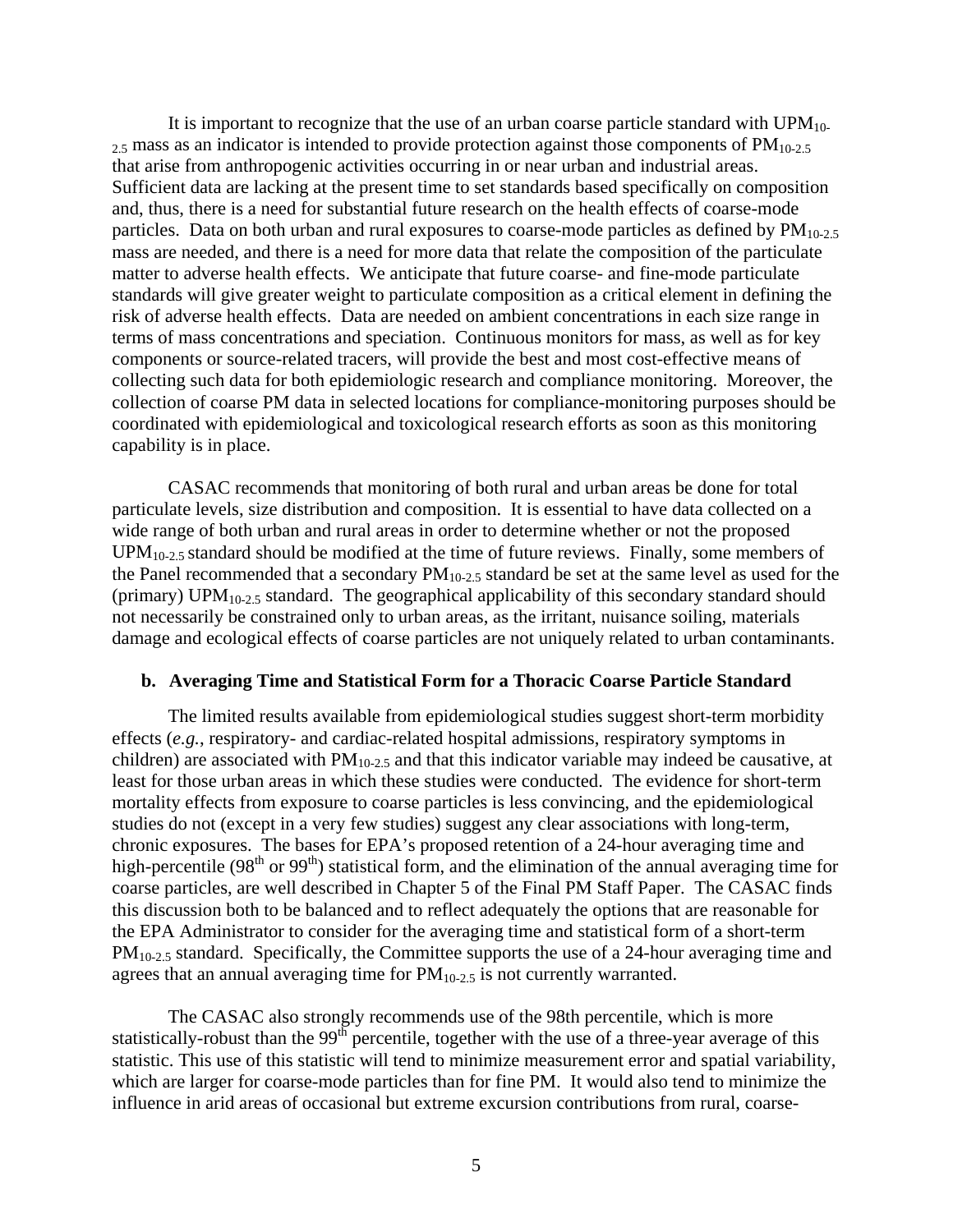mode dust sources that are thought to be inherently less toxic than coarse-mode particles heavily enriched with urban source contaminants

To a certain degree, however, the conclusions reached by EPA staff regarding the lack of a basis for an annual averaging time reflect more an absence of evidence than they do any evidence of absence of effects from long-term exposures. In a similar way, the evidence suggesting that all types of "non-urban" coarse particles are relatively benign is also quite limited. The only way that these issues will be resolved is if additional epidemiological studies are conducted in both urban and rural areas that examine whether there are morbidity and/or mortality effects from short-term and long-term exposure to coarse-mode particulate matter. For these and other PM NAAQS studies, a rich database will be needed on ambient concentrations in each size range in terms of mass concentrations and composition.

#### **c. Level for a Thoracic Coarse Particle Standard**

There was general agreement among Panel members that Agency staff had presented a reasonable justification for the ranges of levels proposed. In contrast, there was one member who thought the lower bounds as proposed would leave a substantial portion of the population (particularly in the Northeast) at continued significant risk, and several members who supported the lower ends of the proposed ranges. However, because of the significant uncertainties resulting from the limited number of studies to date, in which  $PM_{10-2.5}$  has been measured, and potentially large exposure measurement errors in the available coarse-particle databases, a more stringent lower bound was not generally supported.

Overall, the Panel found that the Agency has been responsive to the previous advice and recommendations of the CASAC. By use of the indicator  $UPM<sub>10-2.5</sub>$ , the Agency is taking a next step toward including composition as well as size in its regulations of ambient air PM. The Committee sees this process as a progressive one and reiterates that, as our knowledge of the potential toxicity of rural  $PM<sub>10-2.5</sub>$  particles increases, the need for primary health standards for rural  $PM_{10-2.5}$  particles may need to be reevaluated.

The Clean Air Scientific Advisory Committee and the CASAC Particulate Matter Review Panel have been pleased to advise the Agency in this extremely important and difficult task of setting appropriate standards for airborne coarse particles. As always, we wish EPA well as the Agency continues this process.

Sincerely,

#### */Signed/*

Dr. Rogene Henderson, Chair Clean Air Scientific Advisory Committee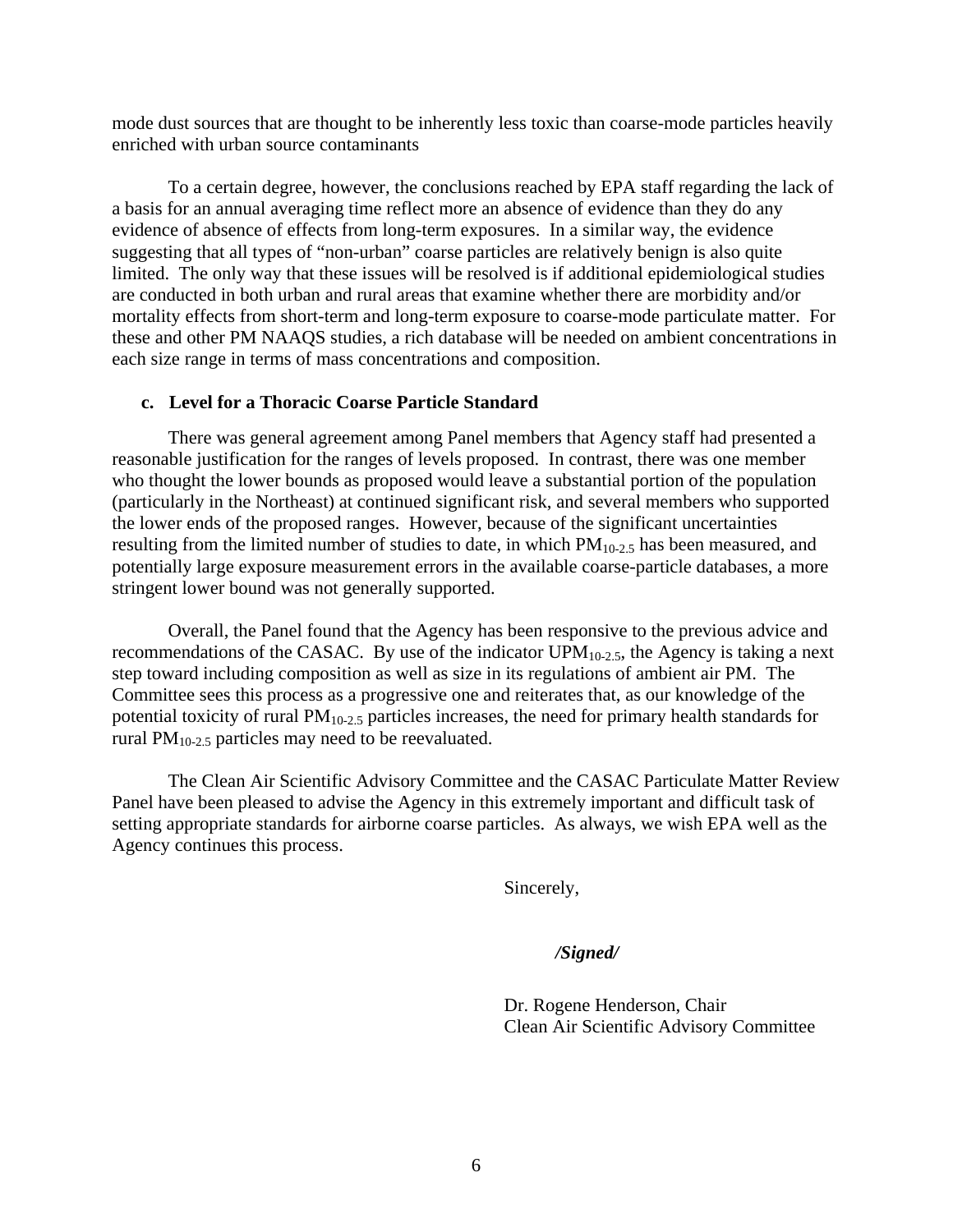- Appendix A Roster of the Clean Air Scientific Advisory Committee
- Appendix B Roster of the CASAC Particulate Matter Review Panel
- Appendix C Discussion Questions for the CASAC PM Review Panel
- Appendix D Review Comments from Individual CASAC PM Review Panelists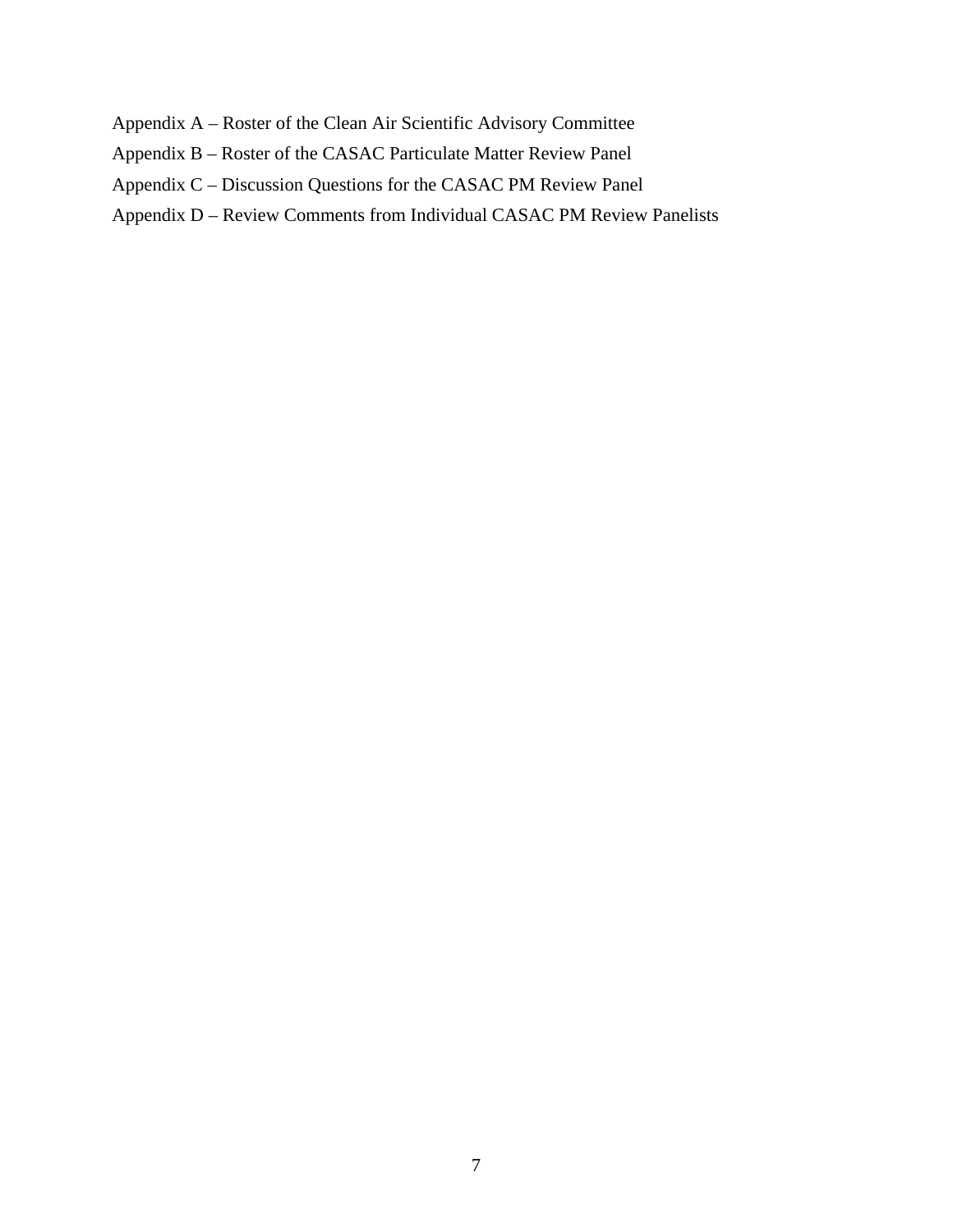# **U.S. Environmental Protection Agency Science Advisory Board (SAB) Staff Office Clean Air Scientific Advisory Committee (CASAC)**

## **CHAIR**

**Dr. Rogene Henderson**, Scientist Emeritus, Lovelace Respiratory Research Institute, Albuquerque, NM

## **MEMBERS**

**Dr. Ellis Cowling**, University Distinguished Professor-at-Large, North Carolina State University, Colleges of Natural Resources and Agriculture and Life Sciences, North Carolina State University, Raleigh, NC

**Dr. James D. Crapo**, Professor, Department of Medicine, National Jewish Medical and Research Center, Denver, CO

**Dr. Philip Hopke**\*, Bayard D. Clarkson Distinguished Professor, Department of Chemical Engineering, Clarkson University, Potsdam, NY

**Dr. Frederick J. Miller**, Consultant, Cary, NC

**Mr. Richard L. Poirot**, Environmental Analyst, Air Pollution Control Division, Department of Environmental Conservation, Vermont Agency of Natural Resources, Waterbury, VT

**Dr. Frank Speizer**, Edward Kass Professor of Medicine, Channing Laboratory, Harvard Medical School, Boston, MA

**Dr. Barbara Zielinska**, Research Professor, Division of Atmospheric Science, Desert Research Institute, Reno, NV

### **SCIENCE ADVISORY BOARD STAFF**

**Mr. Fred Butterfield**, CASAC Designated Federal Officer, 1200 Pennsylvania Avenue, N.W., Washington, DC, 20460, Phone: 202-343-9994, Fax: 202-233-0643 [\(butterfield.fred@epa.gov\)](mailto:butterfield.fred@epa.gov)  (Physical/Courier/FedEx Address: Fred A. Butterfield, III, EPA Science Advisory Board Staff Office (Mail Code 1400F), Woodies Building, 1025 F Street, N.W., Room 3604, Washington, DC 20004, Telephone: 202-343-9994)

\* Immediate past CASAC Chair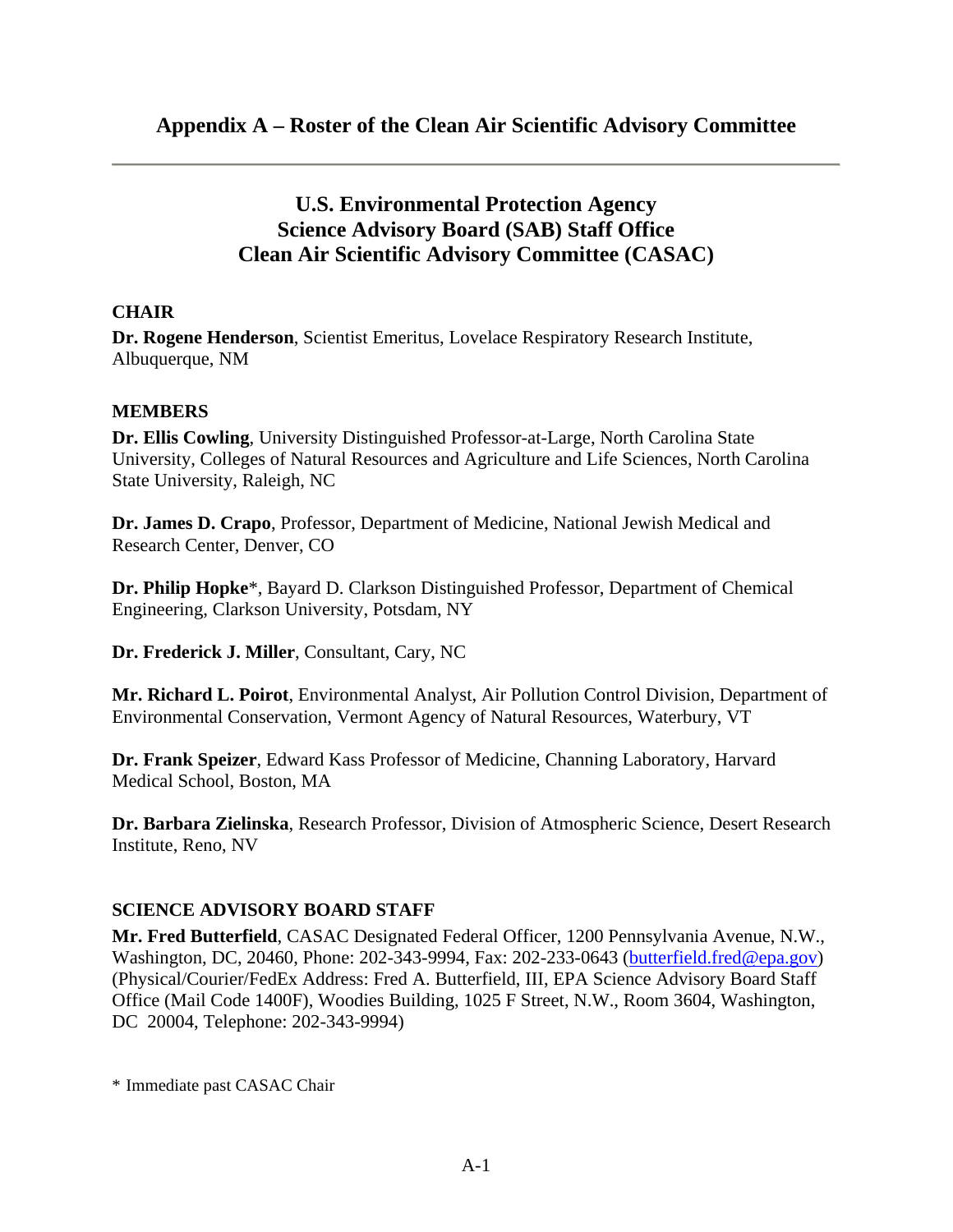# **U.S. Environmental Protection Agency Science Advisory Board (SAB) Staff Office Clean Air Scientific Advisory Committee (CASAC) CASAC Particulate Matter Review Panel**\*

### **CHAIR**

**Dr. Rogene Henderson**\*, Scientist Emeritus, Lovelace Respiratory Research Institute, Albuquerque, NM

### **MEMBERS**

**Dr. Ellis Cowling**\*, University Distinguished Professor-at-Large, North Carolina State University, Colleges of Natural Resources and Agriculture and Life Sciences, North Carolina State University, Raleigh, NC

**Dr. James D. Crapo**\*, Professor, Department of Medicine, National Jewish Medical and Research Center, Denver, CO

**Dr. Philip Hopke**\*\*, Bayard D. Clarkson Distinguished Professor, Department of Chemical Engineering, Clarkson University, Potsdam, NY

**Dr. Jane Q. Koenig**, Professor, Department of Environmental Health, School of Public Health and Community Medicine, University of Washington, Seattle, WA

**Dr. Petros Koutrakis**, Professor of Environmental Science, Environmental Health , School of Public Health, Harvard University (HSPH), Boston, MA

**Dr. Allan Legge**, President, Biosphere Solutions, Calgary, Alberta

**Dr. Paul J. Lioy**, Associate Director and Professor, Environmental and Occupational Health Sciences Institute, UMDNJ - Robert Wood Johnson Medical School, NJ

**Dr. Morton Lippmann**, Professor, Nelson Institute of Environmental Medicine, New York University School of Medicine, Tuxedo, NY

**Dr. Joe Mauderly**, Vice President, Senior Scientist, and Director, National Environmental Respiratory Center, Lovelace Respiratory Research Institute, Albuquerque, NM

**Dr. Roger O. McClellan**, Consultant, Albuquerque, NM

**Dr. Frederick J. Miller**\*, Consultant, Cary, NC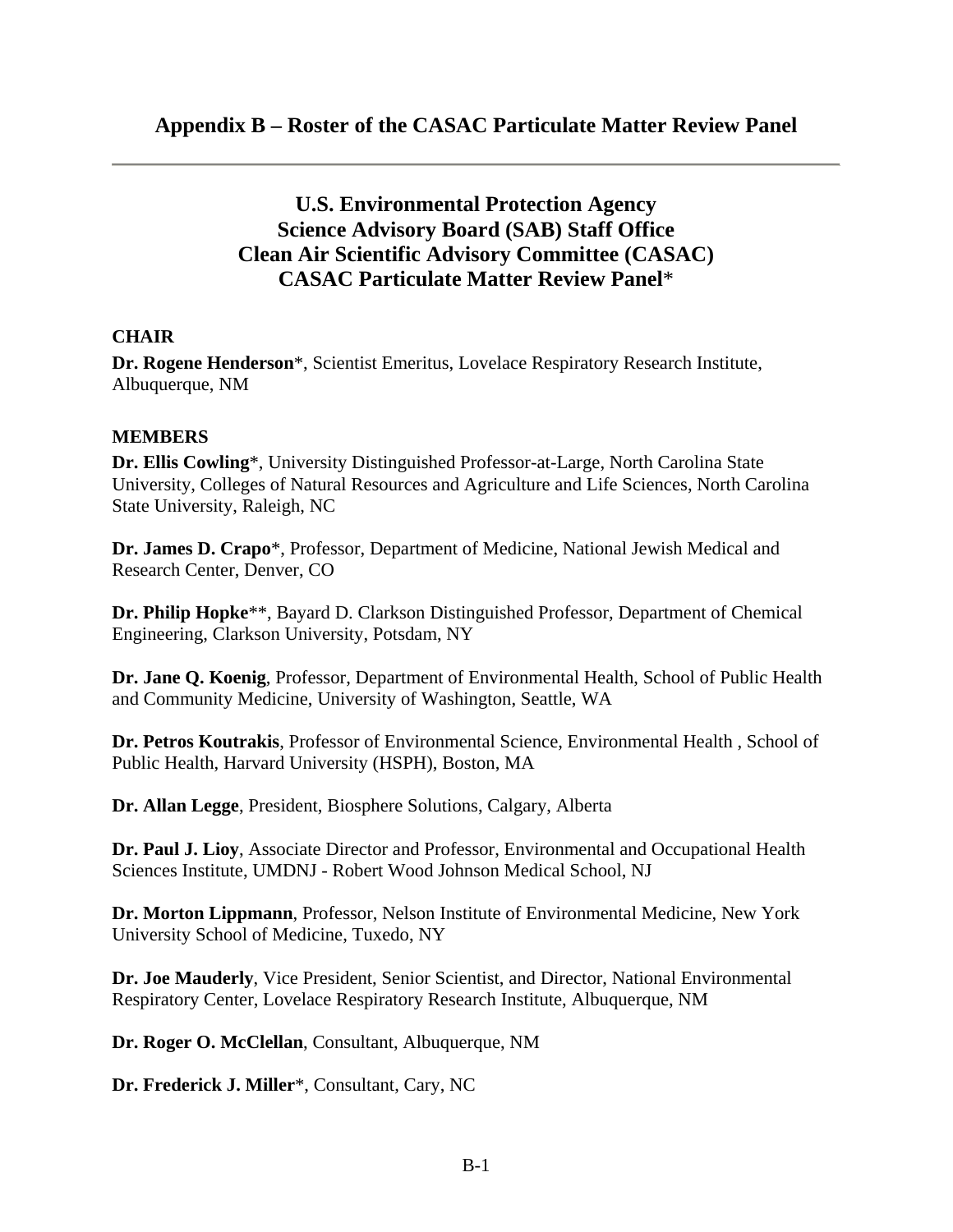**Dr. Gunter Oberdorster**, Professor of Toxicology, Department of Environmental Medicine, School of Medicine and Dentistry, University of Rochester, Rochester, NY

**Mr. Richard L. Poirot**\*, Environmental Analyst, Air Pollution Control Division, Department of Environmental Conservation, Vermont Agency of Natural Resources, Waterbury, VT

**Dr. Robert D. Rowe**, President, Stratus Consulting, Inc., Boulder, CO

**Dr. Jonathan M. Samet**, Professor and Chair, Department of Epidemiology, Bloomberg School of Public Health, Johns Hopkins University, Baltimore, MD

**Dr. Frank Speizer**\*, Edward Kass Professor of Medicine, Channing Laboratory, Harvard Medical School, Boston, MA

**Dr. Sverre Vedal**, Professor, Department of Environmental and Occupational Health Sciences, School of Public Health and Community Medicine, University of Washington, Seattle, WA

**Mr. Ronald White**, Research Scientist, Epidemiology, Bloomberg School of Public Health, Johns Hopkins University, Baltimore, MD

**Dr. Warren H. White**, Visiting Professor, Crocker Nuclear Laboratory, University of California - Davis, Davis, CA

**Dr. George T. Wolff**, Principal Scientist, General Motors Corporation, Detroit, MI

**Dr. Barbara Zielinska**\*, Research Professor, Division of Atmospheric Science, Desert Research Institute, Reno, NV

## **SCIENCE ADVISORY BOARD STAFF**

**Mr. Fred Butterfield**, CASAC Designated Federal Officer, 1200 Pennsylvania Avenue, N.W., Washington, DC, 20460, Phone: 202-343-9994, Fax: 202-233-0643 ([butterfield.fred@epa.gov\)](mailto:butterfield.fred@epa.gov)  (Physical/Courier/FedEx Address: Fred A. Butterfield, III, EPA Science Advisory Board Staff Office (Mail Code 1400F), Woodies Building, 1025 F Street, N.W., Room 3604, Washington, DC 20004, Telephone: 202-343-9994)

\* Members of the statutory Clean Air Scientific Advisory Committee (CASAC) appointed by the EPA Administrator

\*\*Immediate past CASAC Chair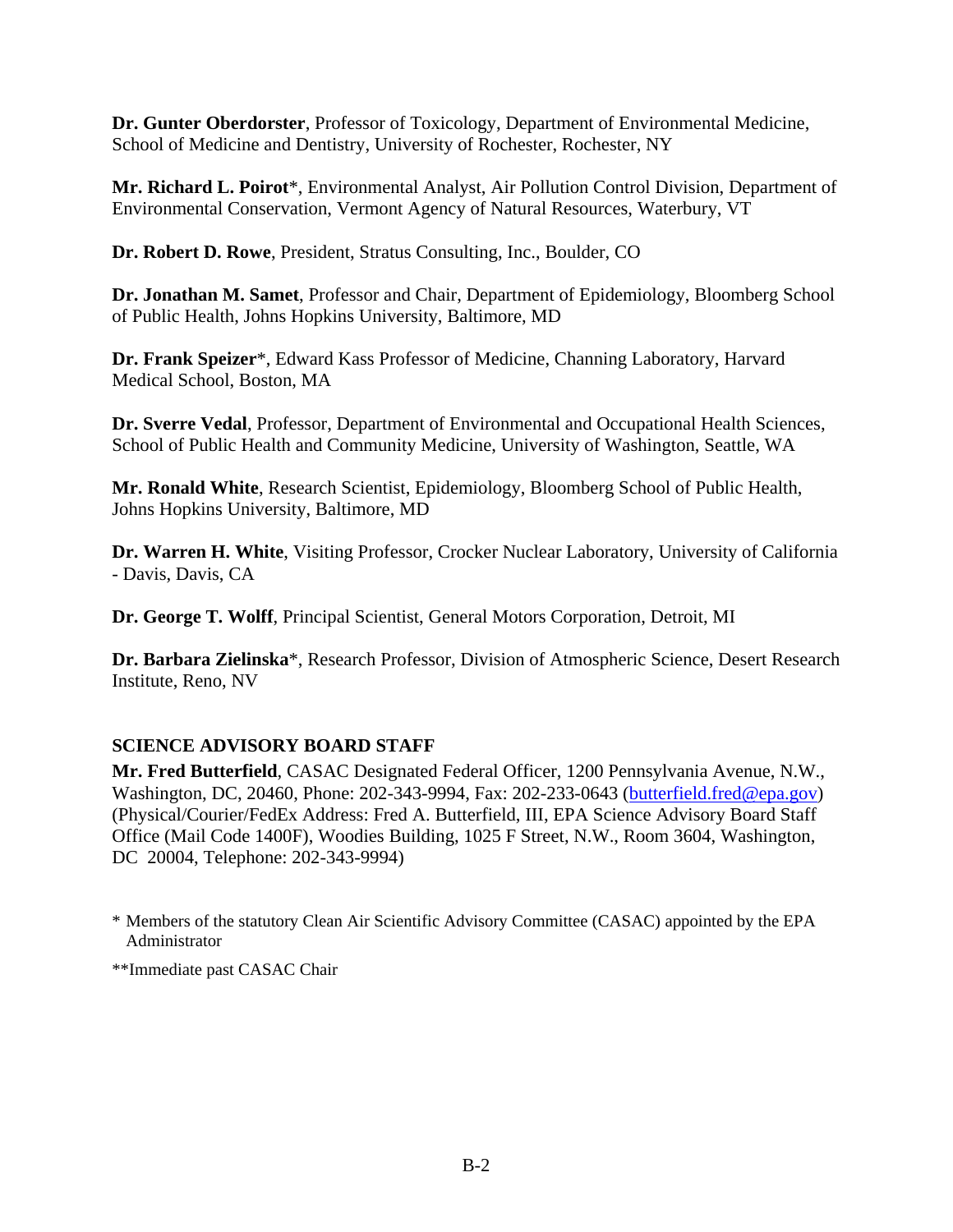# **Appendix C – Discussion Questions for the CASAC PM Review Panel**

With specific consideration of the aforementioned section in EPA's Final PM Staff Paper dealing with the thoracic coarse particulate matter standard, the Panel will focus its review on the following discussion questions:

Overall, has the Agency been responsive to the previous advice and recommendations of the CASAC; and, specifically, does the CASAC PM Review Panel have any additional recommendations on the conclusions of the Final PM Staff Paper with respect to:

b. Replacing the current primary PM10 standards with an *indicator* of urban thoracic coarse particles  $(i.e., UPM_{10-2.5})$ ?

### **Lead Discussants: James Crapo, Phil Hopke**

c. Retaining a *24-hour averaging time* for a UPM10-2.5 standard to protect against health effects associated with short-term exposure periods, with consideration given to the use of either a 98th or 99th percentile *statistical form*; and, furthermore, to Staff's choosing not to retain an annual averaging time for protection against such health effects?

### **Lead Discussants: Fred Miller, Rich Poirot**

d. Setting a 24-hour UPM10-2.5 standard with a *level* in the range of approximately 50 to  $70 \mu$ g/m<sup>3</sup>, 98th percentile form, or approximately 60 to 85  $\mu$ g/m<sup>3</sup>, 99th percentile form?

### **Lead Discussants: Frank Speizer, Barb Zielinska**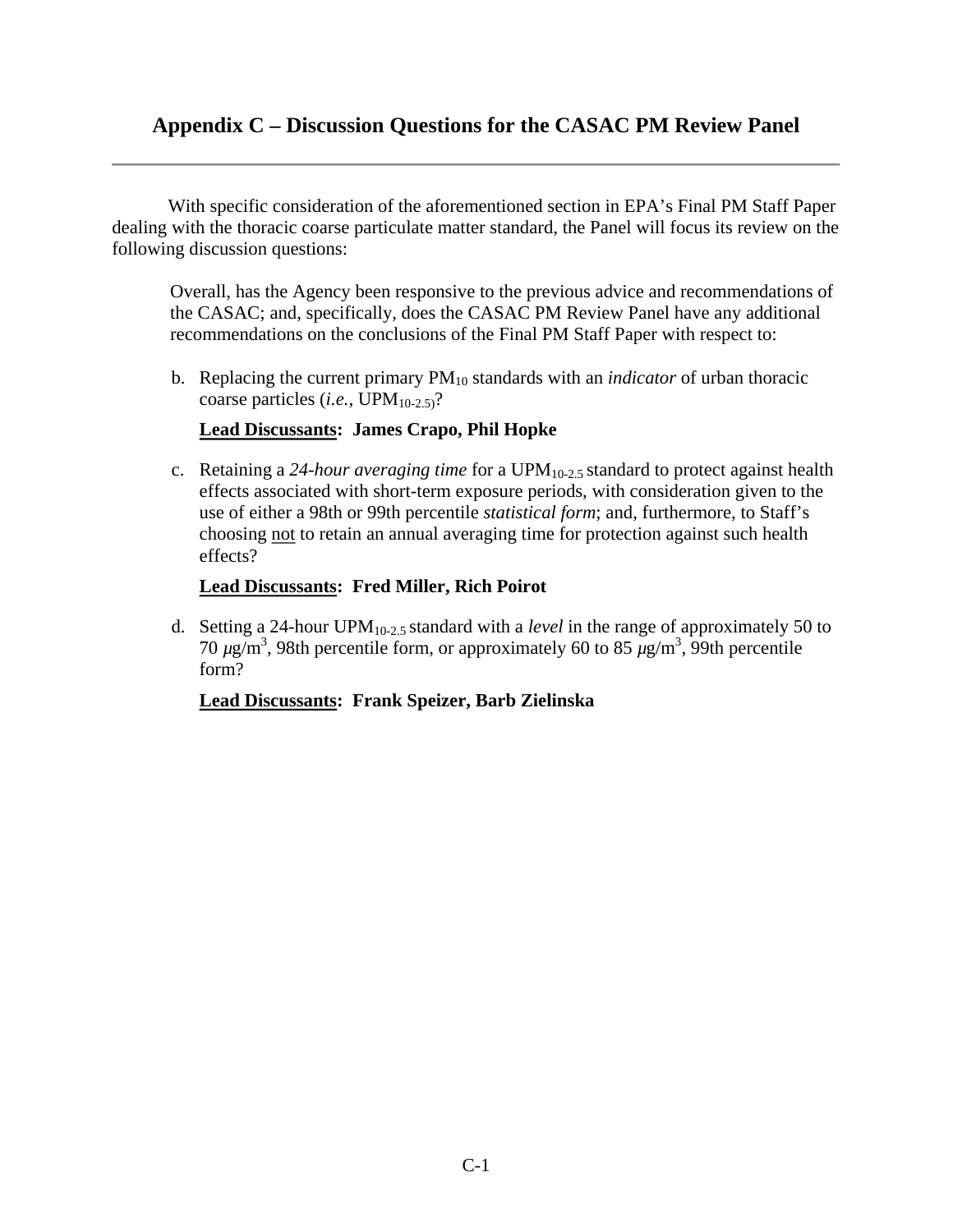This appendix contains the preliminary and/or final written review comments of the individual members of the Clean Air Scientific Advisory Committee (CASAC) Particulate Matter (PM) Review Panel who submitted such comments electronically. The comments are included here to provide both a full perspective and a range of individual views expressed by Panel members during the review process. These comments do not represent the views of the CASAC PM Review Panel, the CASAC, the EPA Science Advisory Board, or the EPA itself. The views of the CASAC PM Review Panel and the CASAC as a whole are contained in the text of the report to which this appendix is attached. Panelists providing review comments are listed on the next page, and their individual comments follow.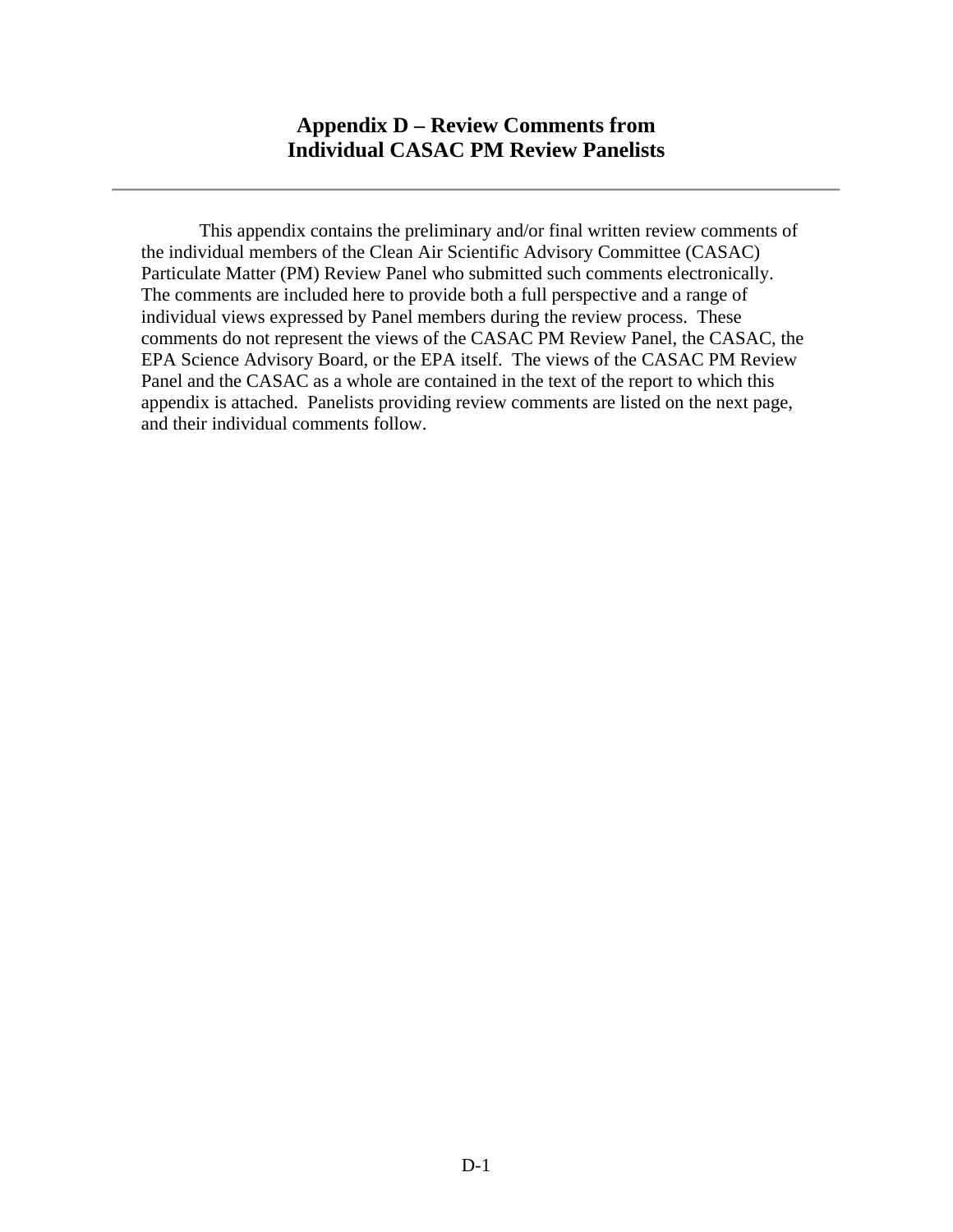| <b>Panelist</b> | Page $#$ |
|-----------------|----------|
|                 |          |
|                 |          |
|                 |          |
|                 |          |
|                 |          |
|                 |          |
|                 |          |
|                 |          |
|                 |          |
|                 |          |
|                 |          |
|                 |          |
|                 |          |
|                 |          |
|                 |          |
|                 |          |
|                 |          |
|                 |          |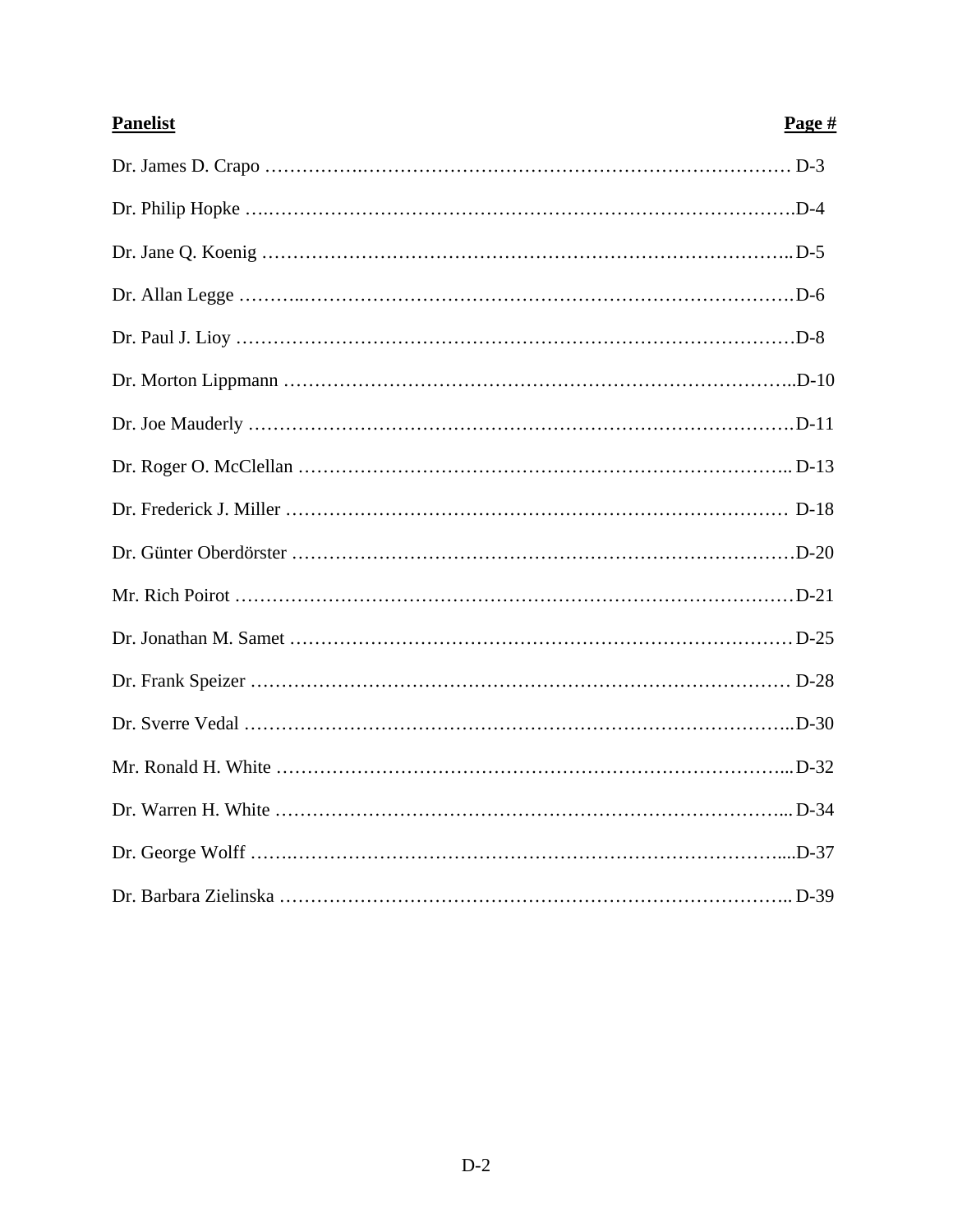# **Dr. James D. Crapo**

The revisions of Chapter 5 in the staff paper are excellent and appropriately summarize the state of current knowledge underlying the staff recommendations. I concur with the fundamental recommendations in section 5.4. The discussion of issues arising from the staff paper by CASAC members and the available public comments highlight a number of critical areas that require discussion at the teleconference on 8/11/05.

The critical issue that underlies the conflicts of opinion regarding the staff recommendations is that, while there is a growing body of evidence suggesting that there are health effects associated with coarse thoracic particles, this body of evidence is still highly limited. In addition, the composition of coarse mode particles varies dramatically among regions with most of the data suggesting adverse health effects being associated with studies of urban population centers. The composition of coarse mode particles appears to be critical to the findings of adverse health risks and there is not sufficient data to consider regulation of coarse mode particles based on composition. The recommended indicator would be based primarily on particle size and dose.

Issues that need to be resolved in the CASAC discussion include:

- The impact of the precedent being set by creating an urban standard rather than a global standard.

- How urban will be defined. The definition using a metropolitan statistical area (MSA) as described by Dr. Hopke is an appropriate starting point but leaves open appropriate questions regarding possible impacts of this standard on areas either not included or not monitored under the standard.

- The need for and the strategy for future research on adverse health effects of coarse mode particles including exposures in widely different rural areas.

- The monitoring plan — the current plan suggests monitoring focused on urban areas. If monitoring is not done in rural zones and if monitoring does not include assessment of particle composition, it will significantly hamper future research on possible adverse effects in those regions not monitored.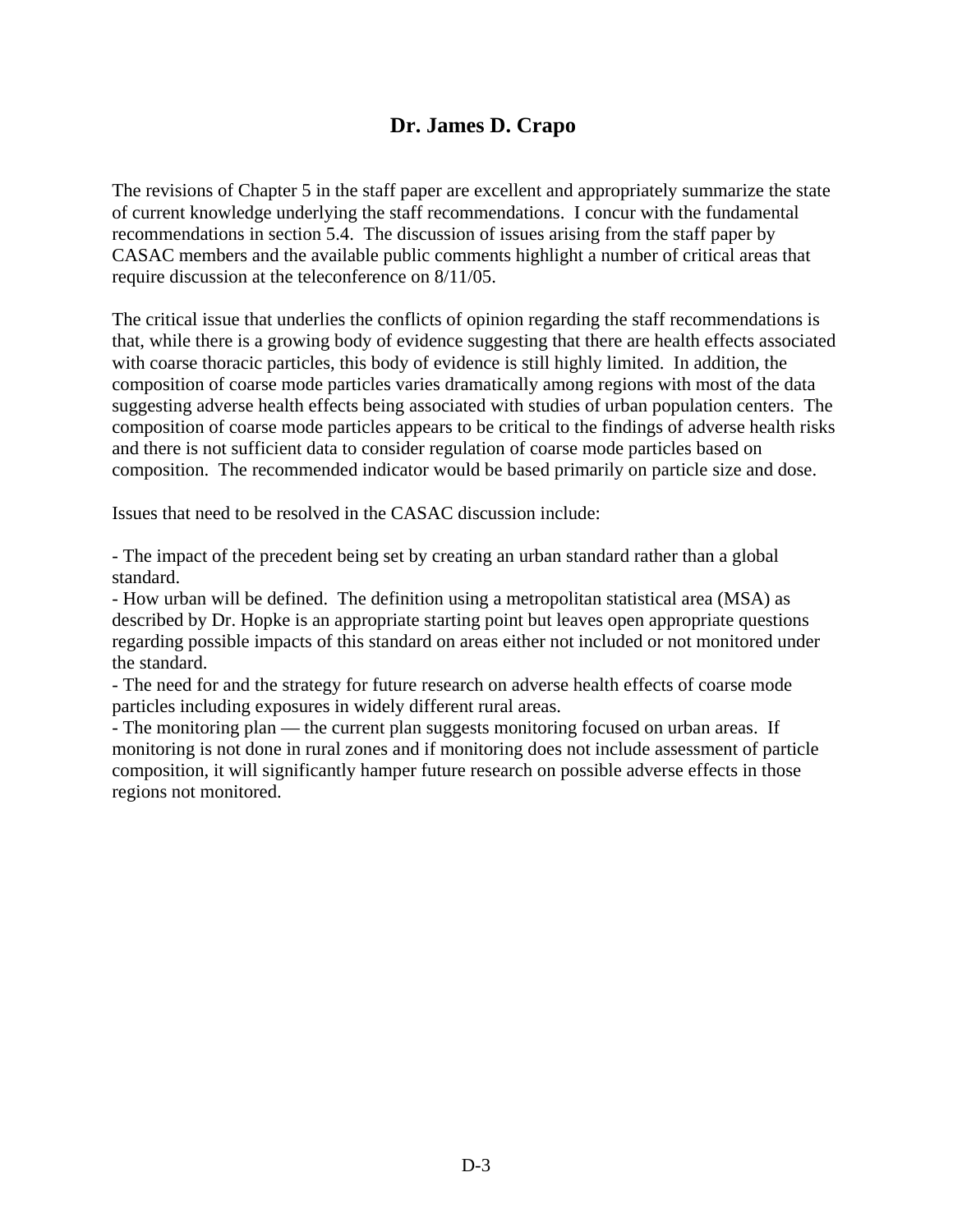# **Dr. Philip Hopke**

I think the revised section 5.4 is generally very good, but I have not seen a clear definition of "urban" in the document. Is an "urban" area any part of a metropolitan statistical area or an area with a population density greater than some specified value? The definition of an MSA from the Census Bureau web site is:

#### **Metropolitan statistical area (MSA)**

A geographic entity defined by the federal Office of Management and Budget for use by federal statistical agencies, based on the concept of a core area with a large population nucleus, plus adjacent communities having a high degree of economic and social integration with that core. Qualification of an MSA requires the presence of a city with 50,000 or more inhabitants, or the presence of an Urbanized Area (UA) and a total population of at least 100,000 (75,000 in New England). The county or counties containing the largest city and surrounding densely settled territory are central counties of the MSA. Additional outlying counties qualify to be included in the MSA by meeting certain other criteria of metropolitan character, such as a specified minimum population density or percentage of the population that is urban. MSAs in New England are defined in terms of minor civil divisions, following rules concerning commuting and population density.

This definition impresses me as a good potential starting point for defining "urban."

It can then be contrasted with "rural" as being outside an MSA. However, it is probably best to reduce or eliminate suburban as that seems to me to confuse the issue. Since we believe traffic provides significant input to the urban coarse particles that lead to adverse health effects and suburban areas typically have significant traffic, they should be included in "urban" areas when in an MSA.

There is some discussion of this issue when discussing a monitoring strategy, but I think explicit definitions of "urban" and "rural" are important to provide clarity in the development of the indicator for the standard.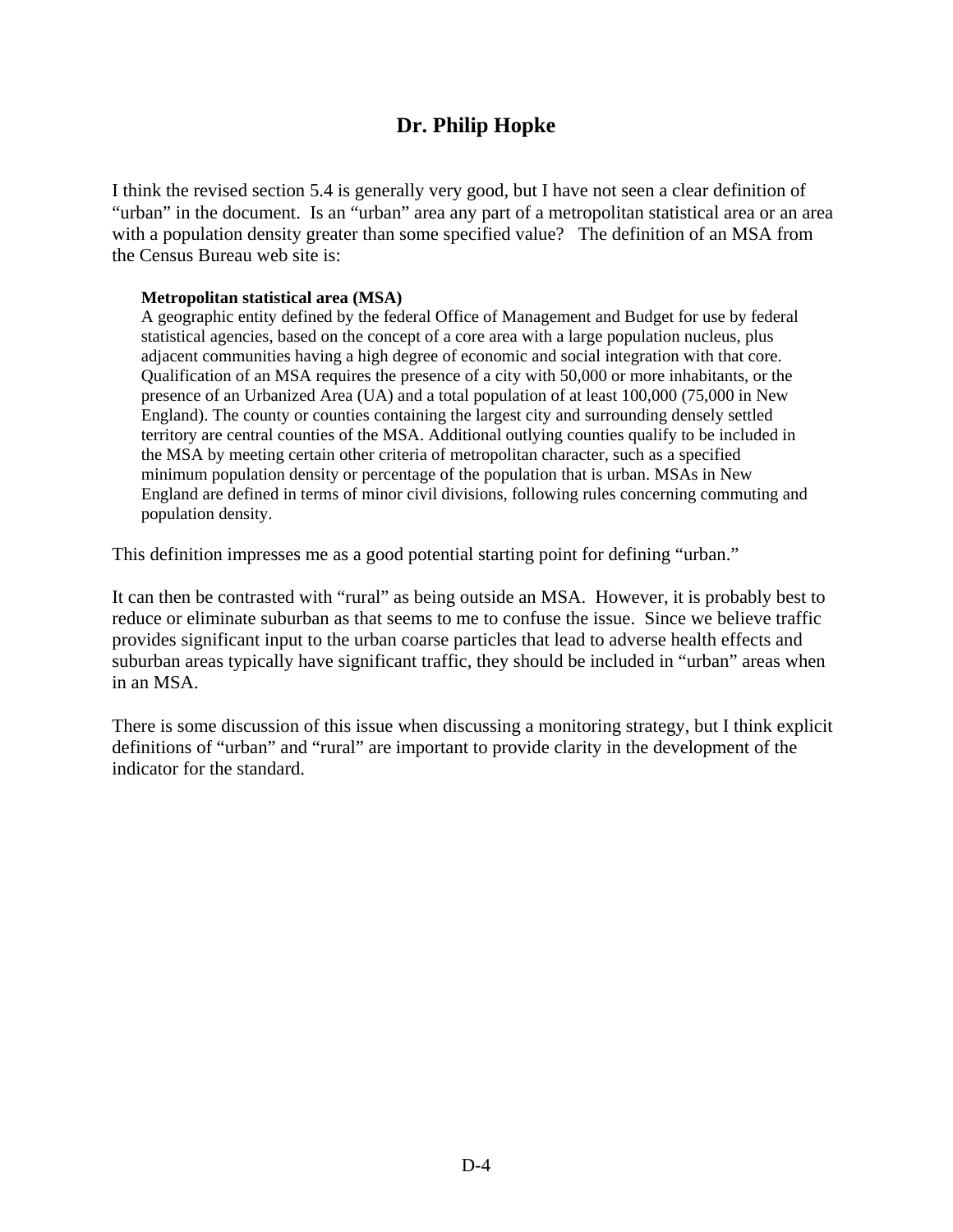# **Dr. Jane Q. Koenig**

Staff paper and closure letter July 2005 Koenig

I reread the section on coarse particles. Generally it is well written. It certainly could be reduced in length.

I only have a few points.

P 47. Why spend so much time describing what we didn't know in 1997?

P 58. I have a really negative reaction to the use of UPM10. Are we going to start using UPM2.5, UCO, etc, etc. Of course it is urban air pollution we are discussing. We do not monitor in rural areas so how would we know the characteristics and concentrations of rural PM.

5-67. I don't think we should emphasize the fact that studies find effects where PM is violated. We don't know that the health associations seen are only on days exceeding the std. For example, in Phoenix, although PM10 exceeded the std in 1996, and 1997 it did not in 1995. And PMcf peaks were lower than PM10. In Seattle in 1989, the range of PM10 was 6-103; however the highest quartile average was 55. I don't know what information we get from using maximum values.

5-70. Since the staff bring up the concept of "an adequate margin of safety," I would like to know where it is!!

5-72. Again the conc-response curve is listed as an uncertainty. Which CR curve. For CD and PM2.5, for asthma ED visits and PM2.5; for hospital admits for CD, or for respiratory disease. There is not one fixed CR curve. It appears that falling back on it is an excuse for not moving forward.

In response to Rogene's letter:

- a. As mentioned, I think the concept of urban thoracic coarse particles just confuses the issue.
- b. I assume the state of the art monitoring devices will drive the averaging time. If the monitor is gravimetric we have to use a 24 hour mean. Is a continuous 10-2.5 monitor on the horizon? If so I would be in favor of deploying it.
- c. I don't see the wisdom of just keeping the PM10 std (essentially). I would like to see a standard that would be about equivalent to the PM2.5 std. If in fact PM10 is about 50 or 55% 2.5.

I am sorry I will not be able to hear the discussions. This is a crucial step in regulation of PM to protect the public health.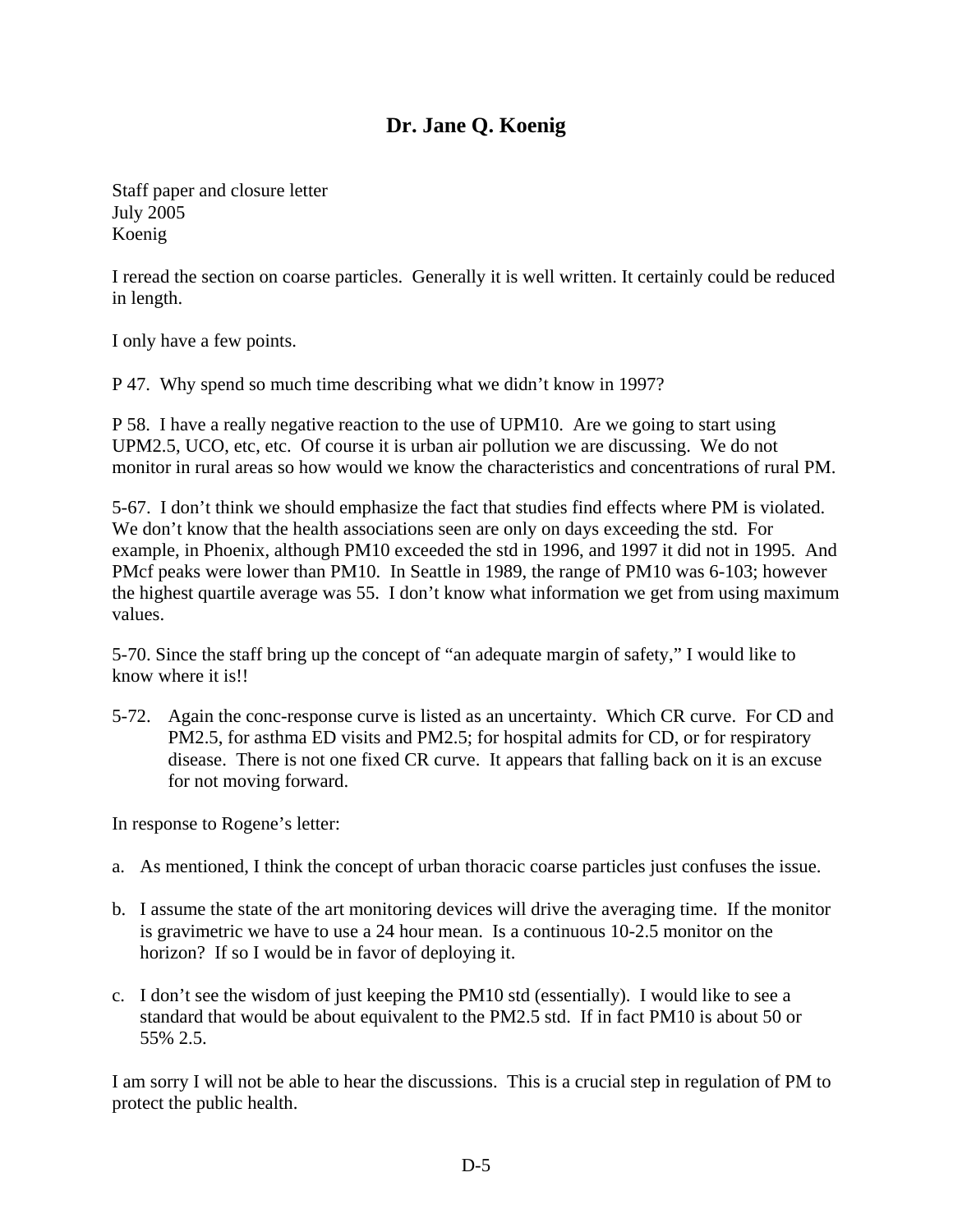# **Dr. Allan Legge**

Review Comments: August 9, 2005

"Review of the National Ambient Air Quality Standards for Particulate Matter: Policy Assessment of Scientific and Technical Information" OAQPS Staff Paper June, 2005 EPA-452/R-05-005.

By: Allan H. Legge PhD. Biosphere Solutions

Chapter 6.3 Effects on Vegetation and Ecosystems

Overall this section is an improvement over the earlier draft. The following are a few specific comments related to this section.

- 1. Page 6-32, bottom para, first line. "Impacts on threatened and endangered species." should be in bold.
- 2. Page 6-37, top para, second line from bottom.

i) Should read "spruce (*Picea glauca*)" not " spruce (*Picea glacus*). ii) Should read "eastern white pine (*Pinus strobus*)" not "eastern white pine (Pinus strobus)".

3. Page 6-45, second para, first sentence.

It is noted that "Data from these deposition networks demonstrate that N and S compounds are being deposited in amounts known to be sufficient to affect sensitive terrestrial and aquatic ecosystems over time." For clarity, it is suggested that the sentence be rewritten to read "Data from these deposition networks have demonstrated that N and S compounds are being deposited in sufficient amounts over time to affect sensitive terrestrial and aquatic ecosystems."

4.Pages 6-45 to 6-48, Section 6.3.9 Critical Loads

Overall this section is well done. That being said, there is confusion towards the end of this section on pages 6-47 and 6-48 regarding the very concept of a 'critical load' in the European sense. It is noted ,for example on the last two line of the top paragraph of page 6-48, that "Thus, it is not clear whether a CL could be developed just for a portion of the total N or S input that is contributed by PM." While this statement sounds reasonable, it is misleading. It is very important for Staff to keep in mind the definition of a 'critical load' (CL) as noted on page 6-45, to understand how the 'critical load' concept has been developed and applied in Europe and to recognize that the philosophy behind 'critical loads' is very different from that behind criteria pollutants. While it may be possible to determine for some locations and receptors the amount of the total N and S load that is contributed by PM, it would be inappropriate to call that contribution a CL (critical load). An ecosystem responds to the total cumulative load and not just to parts of that load. Staff needs to make it very clear that the approach to environmental protection of vegetation and ecosystems needs to be re-evaluated because PM is only part of the issue.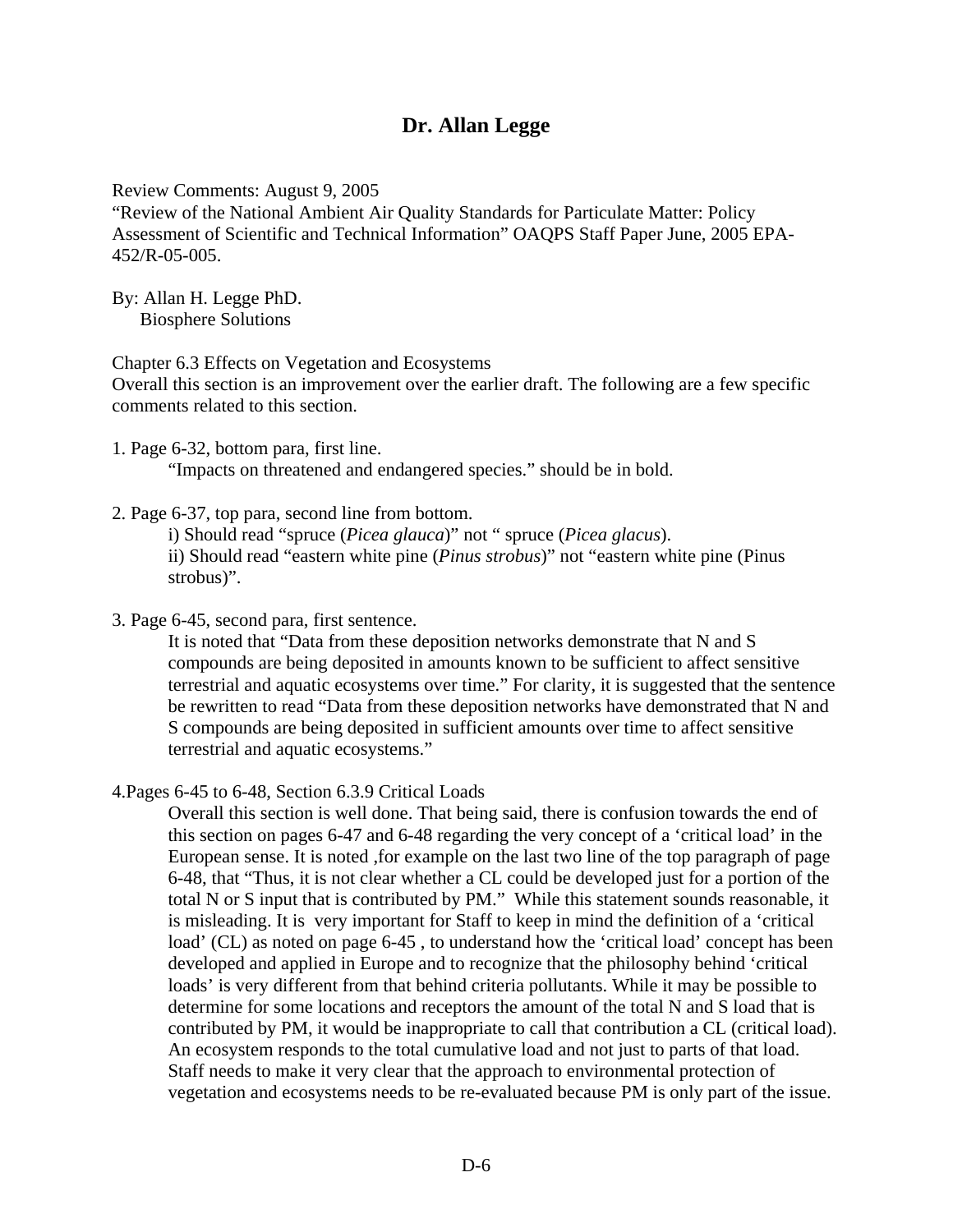#### 5. Page 6-48 to 6-49, Section 6.3.7 Summary and Conclusions

The conclusions reached by Staff are based within the science as presented in the PMCD and the legislative requirements of the Clean Air Act regarding criteria pollutants. It is agreed "that there is insufficient information available to recommend for consideration an ecologically defined secondary standard that is specifically targeted for protection of vegetation and ecosystems against the adverse effects potentially associated with the levels of PM-related stressors of nitrate and sulfate found in the ambient air."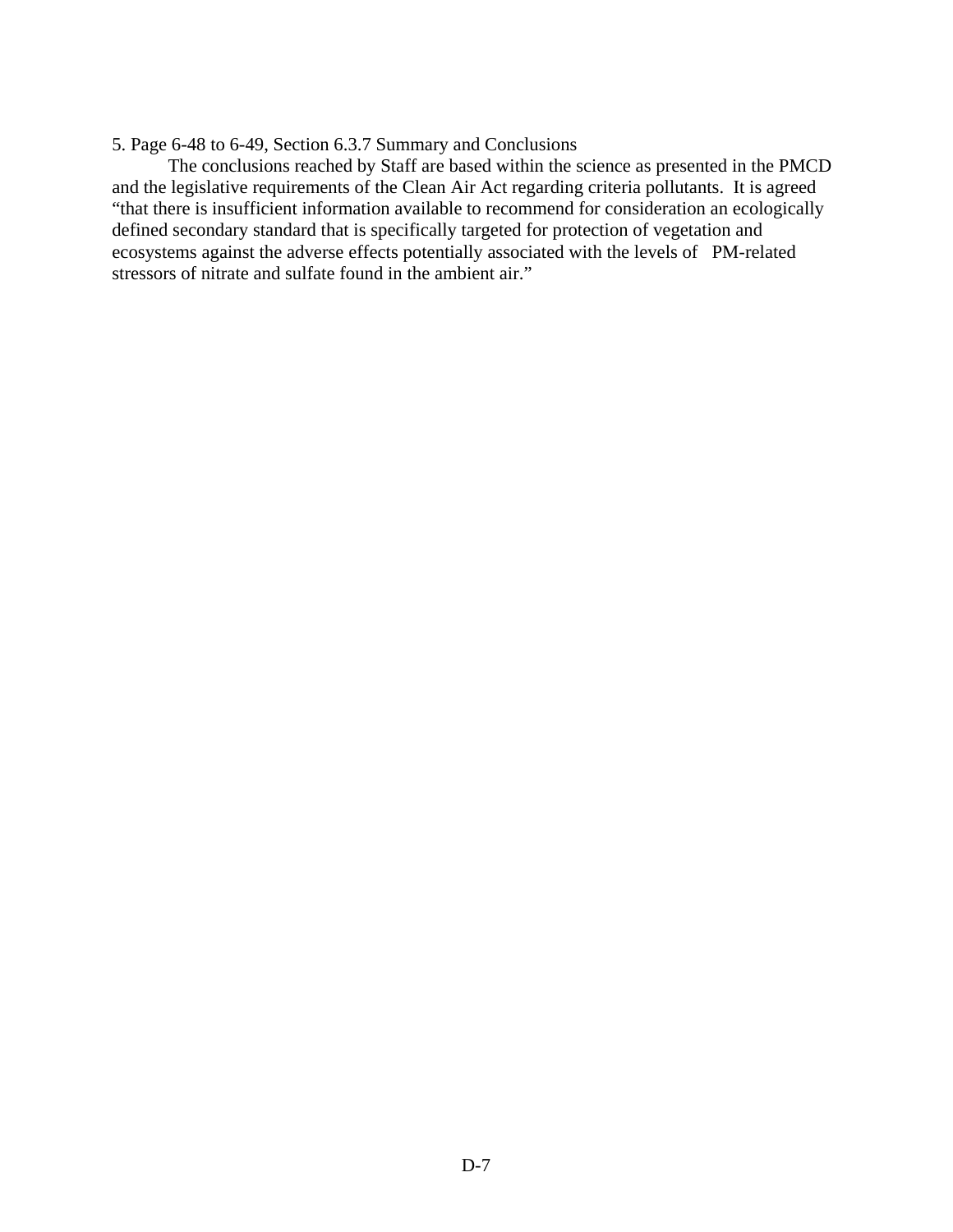### **Dr. Paul J. Lioy**

### **US EPA Final PM Staff Paper – June 2005: Comments on the Proposed Thoracic Particulate Matter Primary NAAQS -- July 25,2005**

*By: Paul J. Lioy, Ph.D. Deputy Director of the Environmental and Occupational Health Sciences Institute (EOHSI) Robert Wood Johnson Medical School – plioy@eohsi.rutgers.edu* 

#### **Chapter 5: Staff Conclusions and Recommendations on the Primary PM NAAQS Section 5.4 Thoracic Coarse Particle Standards**

The need for a short term Thoracic Particle Standard was evaluated by CASAC over the past half year. It was clear to the members of CASAC that it would be appropriate to set such a standard; however, the initial presentations by EPA Staff on the type and form of a standard were not adequate, and confusing. The latter point was noted in my previous written comments. After reviewing section 5.4, and the recommendations in subsection 5.4.5 of the Final Staff Paper, I am pleased to see that EPA Staff understood the concerns expressed by CASAC in its June 6, 2005 letter to the Administrator about the type and form of a  $PM<sub>10-2.5</sub>$  NAAQS. At this time, I strongly endorse the setting of an Urban Particulate Matter Standard that is defined as  $UPM_{10-2.5}$ . It will address the health effects issues that have been presented for coarse particle exposure in urban environments. Further, areas where the coarse particles have not been seriously contaminated by urban toxicants will not be burdened with achieving compliance to a poorly characterized general coarse particle NAAQS.

More research needs to be done to improve our knowledge base on short term exposure and health effects associated with UPM<sub>10-2.5</sub>, and I support the recommendations on Page 5-72. I will also add that we must obtain a clearer picture of intensity, frequency and duration of population exposures to UPM<sub>10-2.5</sub>. This will help reduce uncertainties that exist about the use of a 24 hr average for the standard. At this time I do not think the data are strong enough to support a shorter duration standard. Thus, I support the use of the 24 hour averaging time. The  $UPM<sub>10-2.5</sub>$ is clearly an exposure based problem, as stated on page 5-65, which should encourage the US EPA to develop continuous monitors as one component of a  $UPM_{10-2.5}$  monitoring network. The Agency should support and/or conduct research to establish the gradient of  $UPM<sub>10-2.5</sub>$  levels from the source to the human receptor (exposures), as well as the averaging times needed to examine health effects that may be caused by peak exposures. The analyses of such data will improve the development of exposure metrics for future epidemiological investigations and help define the time course of dose administration in toxicological investigations. Many of the details about these uncertainties have been stated on pages 5-72 to 5-74.

The range of levels selected for the 24 hour UPM<sub>10-2.5</sub>, "approximately 60-70 ug/m3 with a 98<sup>th</sup> % tile form" seem reasonable based upon the current level of health effects information on coarse particle exposures. I am also pleased with the agency's initial thoughts about the design of the monitoring network for the implementation of the  $UPM_{10-2.5}$ . These are clearly laid out on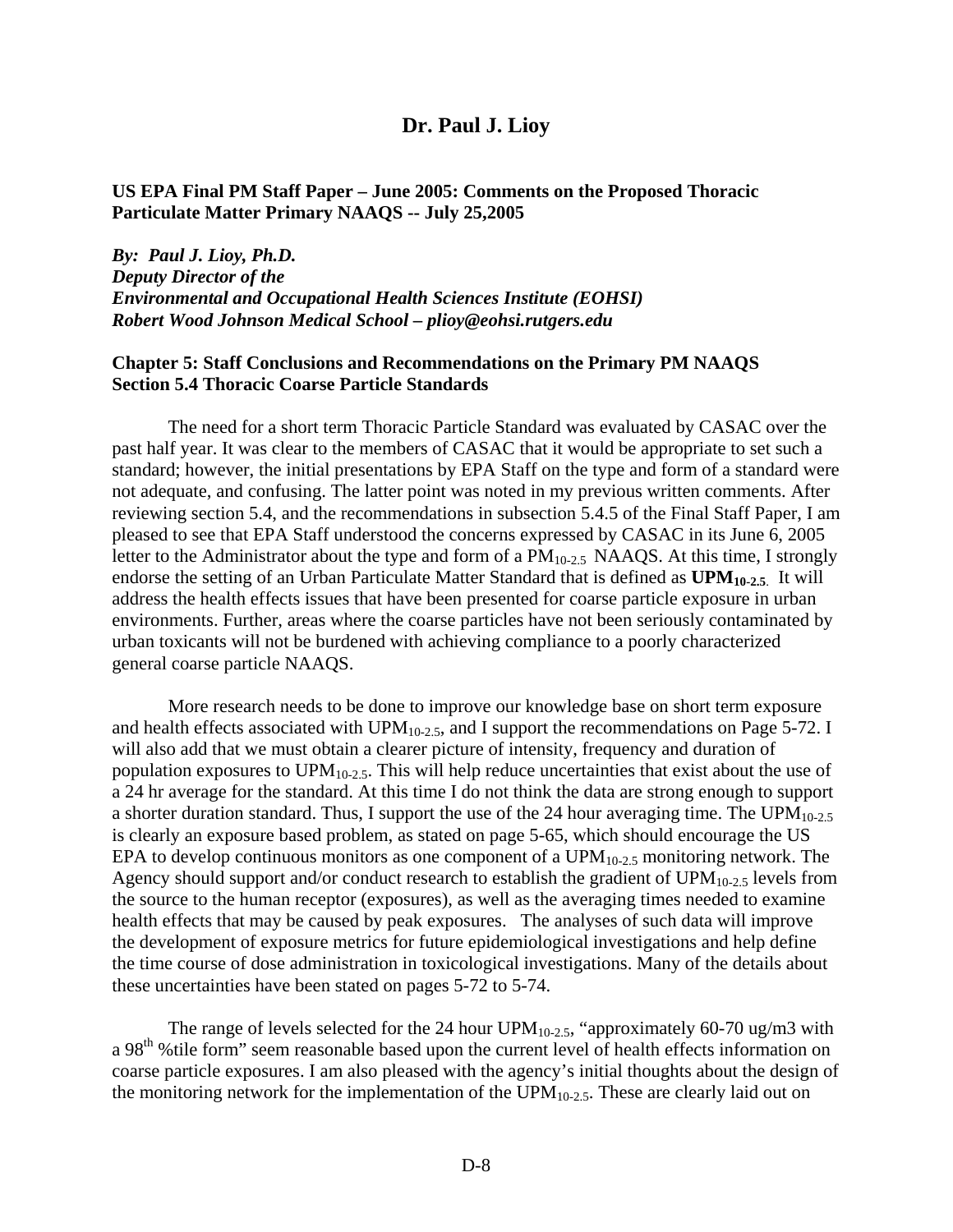pages 5.59-5.60: CBSA/CSA's with greater than 100,000 people, and a focus on the more highly densely populated areas in the urban area. Such an approach will eliminate small towns and vast rural areas from dealing with compliance issues. The design would be appropriate for the base monitoring network, and can be used to begin identifying situations, e.g. high density populations near a UPM<sub>10-2.5</sub> source area, where detailed UPM<sub>10-2.5</sub> chemical and morphological characterization, and continuous monitoring can be implemented to collect currently unavailable data. These results will significantly improve the scientific community's ability to address key uncertainties, and provide a basis for developing future epidemiological studies.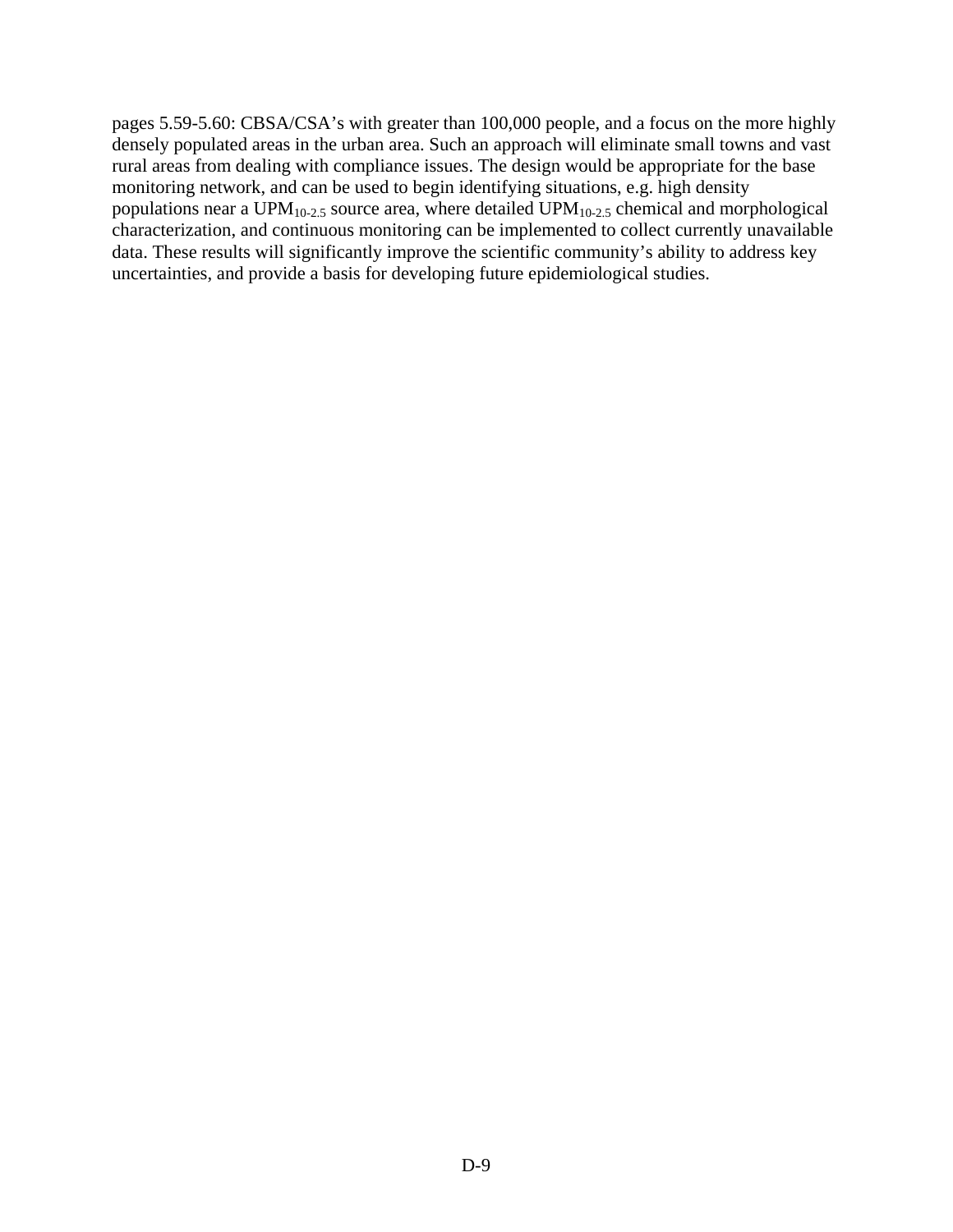# **Dr. Morton Lippmann**

Based on my earlier comments to the Panel members assigned to organize the responses to the three Section 5.4 issues, and the teleconference discussions on these and other issues, the following are my individual recommendations:

1) I endorse the Staff Paper recommendation that there should be a short-term (24 hr) NAAQS that applies to the PM10-2.5 that is found in urban U.S. settings, recognizing that UPM10-2.5 serves as a surrogate indicator for thoracic coarse particles that are contaminated by surface coatings of pollutants of anthropogenic origin.

2) It is important to recognize that UPM10-2.5 is the first PM NAAQS to be explicitly defined in terms of the role of component anthropogenic sources, and that future size-selective PM NAAQS (for fine, thoracic coarse, and possibly for ultrafine PM) will be needed for specific components and/or source categories in order to provide efficient means of public health protection.

3) A rich data resource will be needed for such future PM NAAQS. It will need to include: data on ambient concentrations in each size range in terms of mass concentrations and speciation. Continuous monitors for mass, and for key components or source-related tracers, will provide the best and most cost-effective means of collecting such data for both epidemiologic research and compliance monitoring.

4) The UPM10-2.5 short-term NAAQS should be based a 98th %ile form, and a UPM10-2.5 annual NAAQS is not needed.

5) I agree that the recommended levels for the 98th percentile form, i.e., in the range of approximately 50 to 70 ug/m3, does provide a comparable level of protection for the U.S. as a whole against the health effects associated with thoracic coarse particles that is now provided by the current 24 hour PM10 NAAQS. However, I do not believe that this concentration range provides an adequate degree of protection against the morbidity effects described in this Staff Paper. I consider these effects to be adverse in terms of public health, especially for the northeastern U.S. As noted on page 5-68, paragraph 1, lines 7 & 8, the average equivalency level to the current PM10 NAAQS in the northeastern U.S. is 40 ug/m3, and the NMMAPS study indicated that the daily mortality coefficient for the northeast was twice that for the U.S. as a whole. Also, please note that while the 98th% levels in the center of downtown Detroit were about twice as high as the 36 *u*g/m3 measured at the Windsor sites, they were not representative of those for the Detroit metropolitan population as a whole. Considering the available information, I recommend that, in order to be public health protective with a margin-of-safety, the upper bound, rather than the lower bound, for the range for the UPM10-2.5 NAAQS, be 50 ug/m3.

6) In my view, the Agency has been quite responsive to the previous advice and recommendations of the CASAC with regard to setting a 24-hour UPM10-2.5 standard. The revisions to Section 5.4 were very well developed and clearly presented.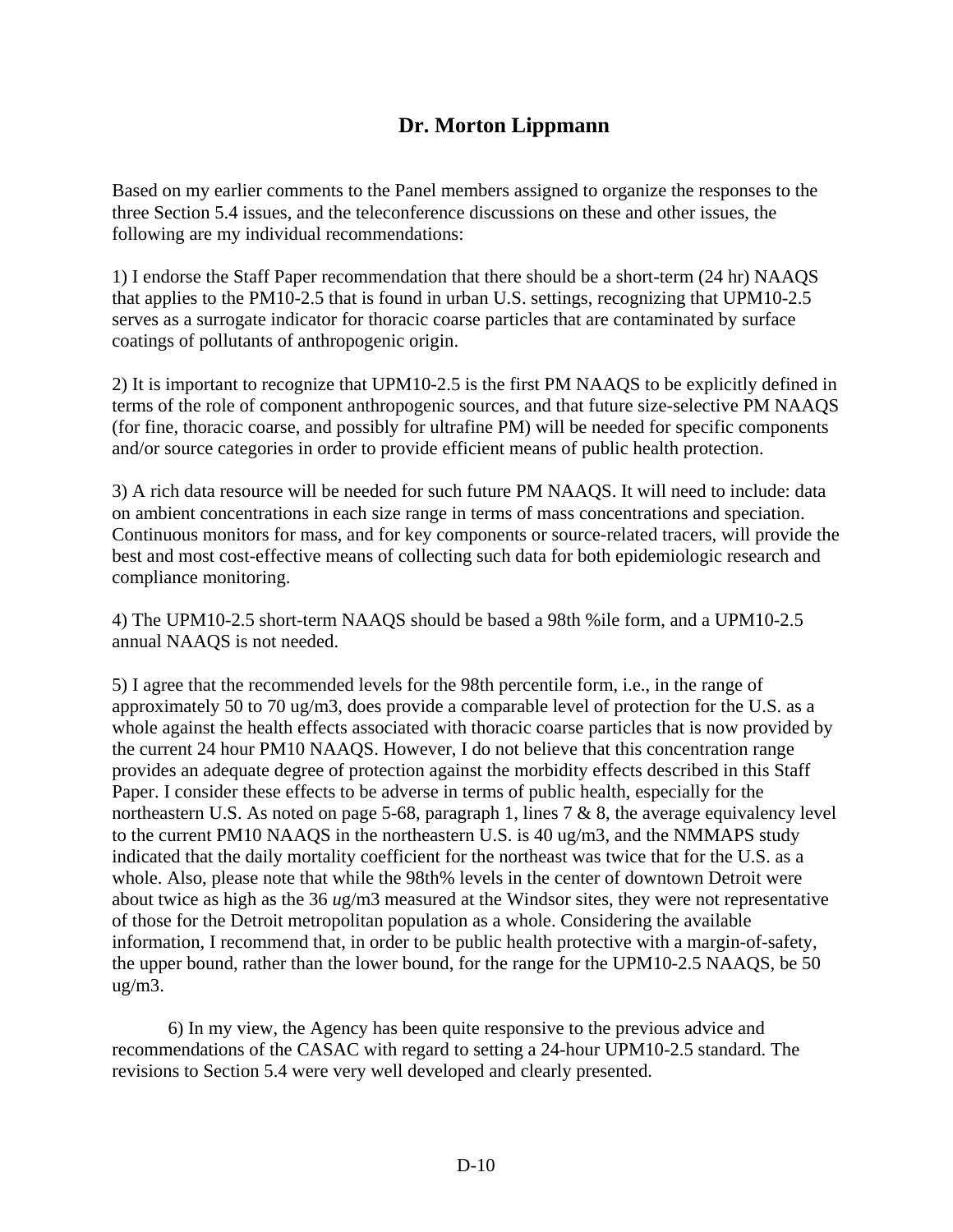# **Dr. Joe Mauderly**

## **Comments on Section 5.4 of Chapter 5 of the OAQPS Final PM Staff Paper**

Joe L. Mauderly, DVM Lovelace Respiratory Research Institute 505-348-0432, [jmauderl@lrri.org](mailto:jmauderl@lrri.org) 

In general, these sections of the final PM Staff Paper represent a reasonable analysis of the situation regarding thoracic coarse PM, and a reasonable set of conclusions. Given current information, I agree with the establishment of a thoracic coarse standard, with  $PM_{10-2.5}$  mass as the indicator, and with 24 hr as the averaging time. The ranges of proposed concentrations and statistical forms seem appropriate.

I am less enthusiastic about the proposed implementation strategy. The proposed limitation of monitoring (and thus the practical application of the standard) to population statistical areas of 100,000 or greater appears arbitrary and is not defended well. Although the rationale for focusing on "urban" PM is presented, no clear justification is given for this cut-off population size. It is stated on page 5-59 that this focus would result in a monitoring network of approximately 350 areas, but that is a fact - not a justification. From that point in the text, it appears assumed that the 100,000-person area cut-off has been selected. Without debating the meaning of the terms "urban" and "rural" (which the chapter does not attempt to define, but certainly employs heavily), it must be admitted that persons in cities and towns having populations less than 100,000 are exposed to the same types of thoracic coarse PM of concern in larger urban areas (i.e., road dusts and certain industrial-contaminated non-road dusts). The fact that the epidemiological data are derived from large population centers does not mean that people in smaller cities are not exposed to the same PM or that they do not bear the same risk.

Just as PM size is being employed in the regulatory strategy as a surrogate for composition (and thus source), population size is, in effect, being proposed as a surrogate for dividing between exposures to different classes of coarse thoracic PM (i.e., composition and source). However, the latter surrogate division almost certainly distinguishes less well than the former.

I agree that current information supports protection from paved road dust and coarse particles from non-agricultural sources much more clearly than it supports protection from lesscontaminated soil and agricultural dusts. Keeping in mind that we make this judgment based on only indirect evidence (we have virtually no information on the toxicity of most "rural dusts"), such a distinction seems appropriate at this time. The problem is that limiting the application of the standard to population units of 100,000 or greater excludes protection of many people from "urban" types of PM. There may be no other practical solution at this time for distinguishing between "urban" and "rural" dusts, and protecting the majority of the population is better than protecting none. However, the Staff Paper does not make clear that any other potential solutions were considered.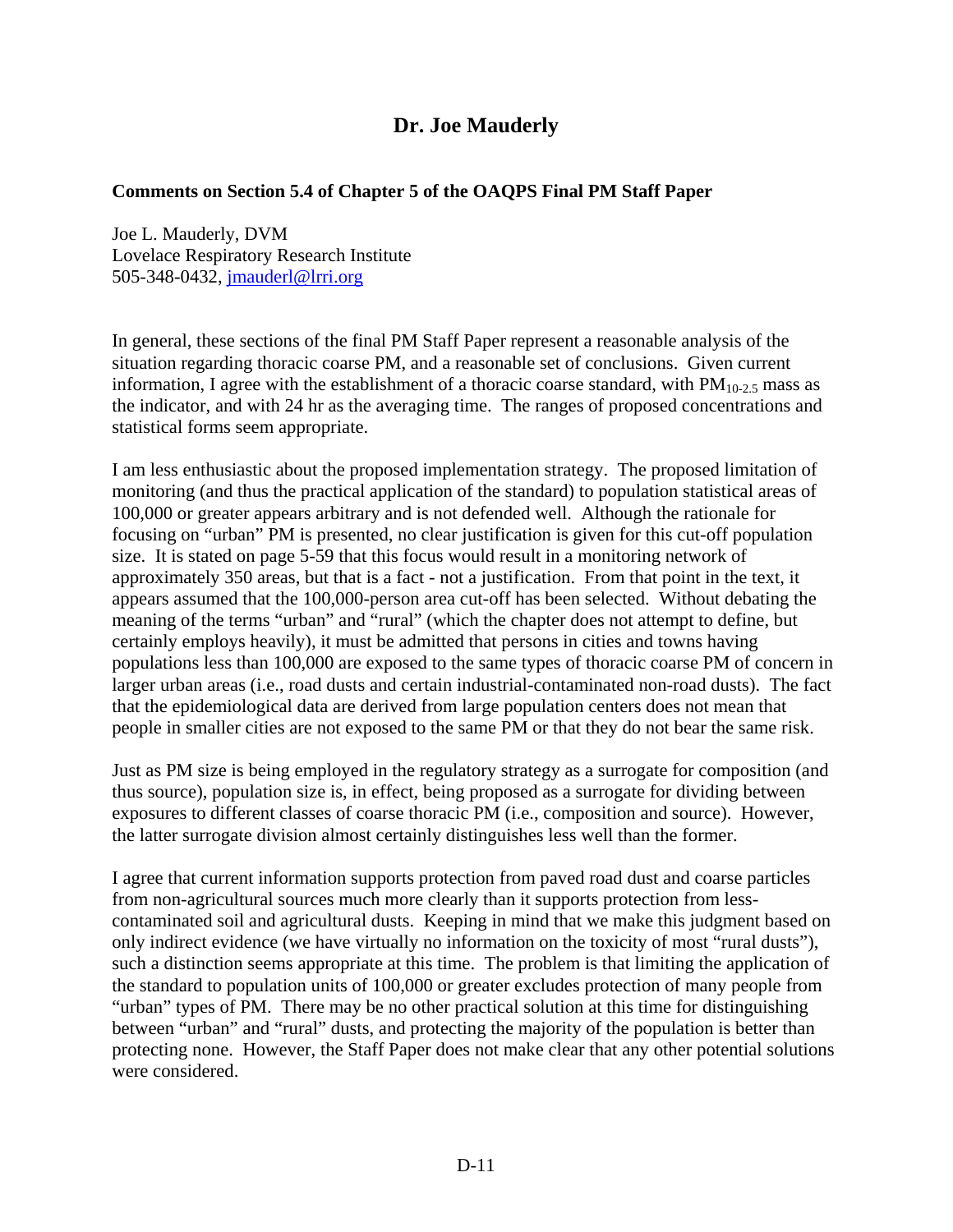The issue of monitoring strategy is critical. As the Staff Paper notes, exposures to thoracic coarse PM are more likely to vary by time and location than exposures to fine PM. This begs the question of monitor location, as Staff notes, but it also begs the question of whether monitoring (and thus regulatory) strategies should be driven more by the location of greatest population exposure rather than the location of greatest population residence. The Staff Paper touches on this issue, but perhaps more thought should be given as to how this might be extended to better address the issue of "urban" vs. "rural" PM. Perhaps monitors could be strategically located in smaller cities and towns to target the dusts of greatest concern. In that sense, monitor location, rather than population size, would become a surrogate distinction between "urban" and "rural" PM.

Overall, it seems that more energy might be directed toward conceiving and weighing alternative approaches to identifying and limiting exposures to the coarse PM of greatest concern, and to laying out a strategy to improve the information base. The current proposal is a temporary patch.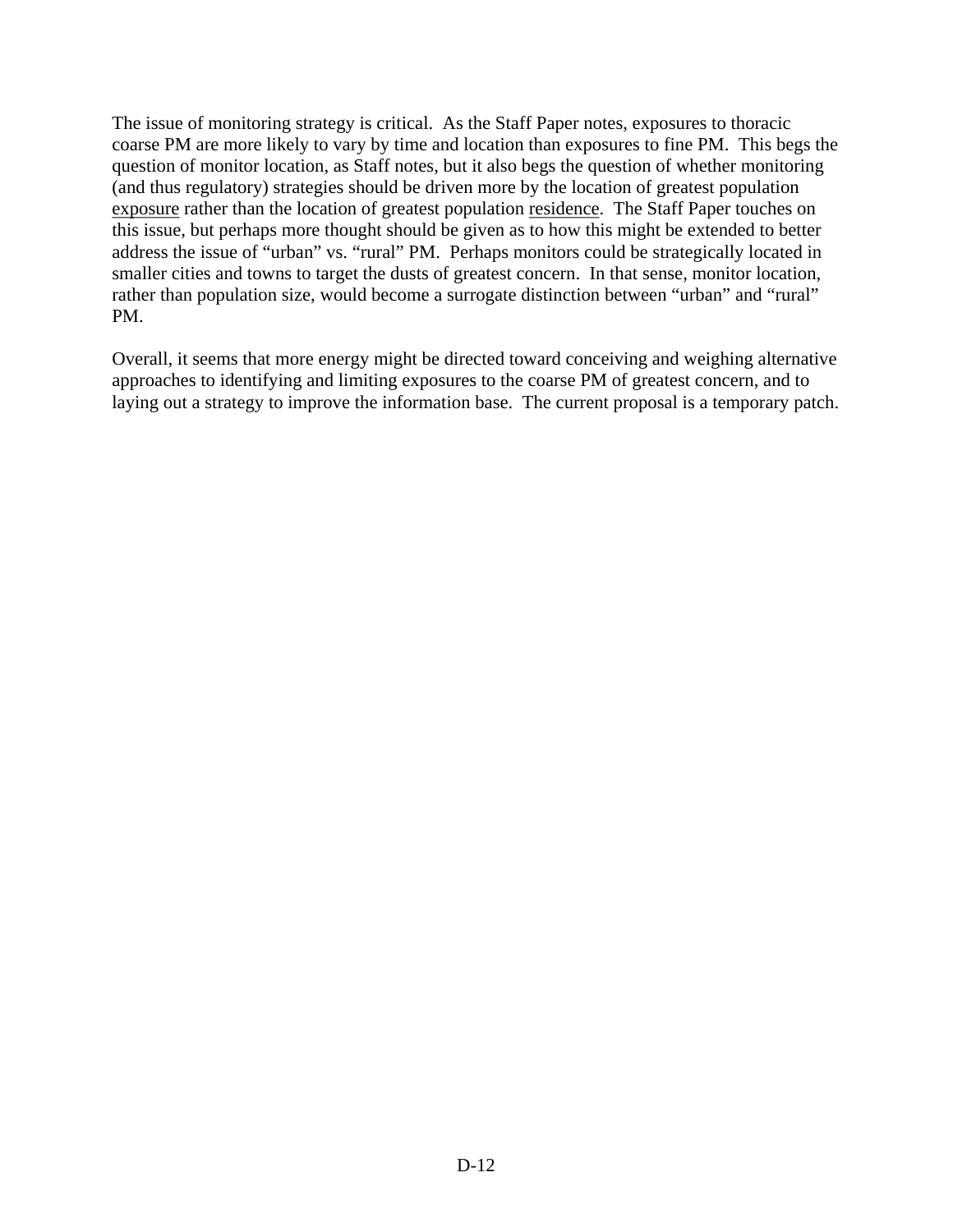## **Dr. Roger O. McClellan**

## **Review Comments**

**on** 

# **"Review of the National Ambient Air Quality Standards for Particulate Matter: Policy Assessment of Scientific and Technical Information, OAQPS, June 30, 2005"**

by

Roger O. McClellan, DVM, DABT, DABVT, Fellow ATS Advisor, Toxicology and Human Health Risk Analysis 13701 Quaking Aspen Place NE Albuquerque, NM 87111

August 29, 2005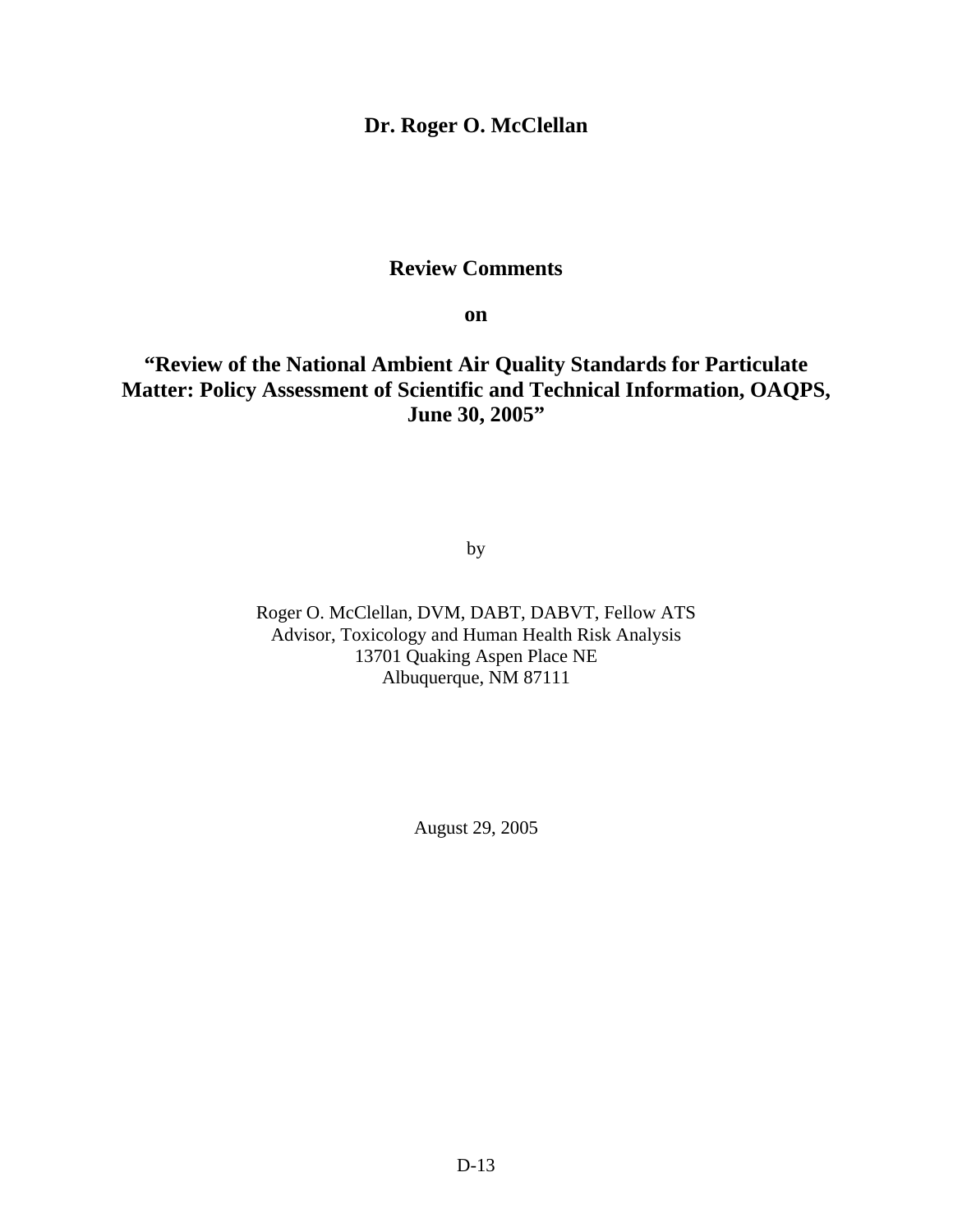#### **A**. **Summary**

Consistent with the agreement reached between EPA and CASAC, I have reviewed Section 5.4 of the final PM Staff Paper. In my opinion, this final section on the setting of a coarse particle standard is well written and easy to read. It provides a well-crafted argument for setting a  $UPM<sub>10-2.5</sub>$  National Ambient Air Quality Standard with a 24-hour averaging time. In my opinion, the evidence for  $PM_{10-2.5}$  causing adverse health effects is sparse and highly uncertain. In my opinion, it is only when the evidence focuses on urban coarse particulate matter that a case can be made for coarse particle standard. I am not at all convinced by the  $PM_{10}$ equivalence argument. The limited scientific evidence available leads me to endorse the upper end of the range proposed by EPA, namely, 70  $\mu$ g/m<sup>3</sup> with a 98<sup>th</sup> percentile form.

I am disappointed that CASAC was forced to abandon the "closure letter" process. The current situation illustrates how adherence to a court-ordered deadline can result in a document being pre-maturely finalized with science taking a "back seat."

### **B. Background for Review**

The CASAC Particulate Matter Panel previously reviewed two drafts of the Particulate Matter Staff Paper; the first was a cursory review of a very rough first draft and the second review was a more comprehensive review of EPA's penultimate draft.

As the formal CASAC PM Panel review meeting was convened, the EPA Science Advisory Board staff announced that a decision had been made that CASAC would no longer offer "closure letters" on either Criteria Documents or Staff Papers. This radical departure from the standard modus operandi for CASAC meant that the EPA Office of Air Quality Planning and Standards would take the advice offered by CASAC on the second draft Staff Paper and prepare the final Staff Paper. During the course of a teleconference meeting to finalize comments on the draft Staff Paper, substantial concern was raised about the portion of the Staff Paper dealing with recommendations for a primary (health-based) NAAQS with a PM<sub>10-2.5</sub> indicator. In response to this dissatisfaction, the EPA staff and CASAC agreed that CASAC would be allowed to offer comments on this section of the final Staff Paper, presumably with any advice being offered by CASAC to be considered in later steps of the rule making on the PM NAAQS. I do not recall any comments by EPA with regard to revising the final Staff Paper, the version issued on June 30, 2005. As a result, any comments offered now by CASAC are essentially a historical footnote likely to be overlooked by any except the most ardent student of the PM NAAQS setting process.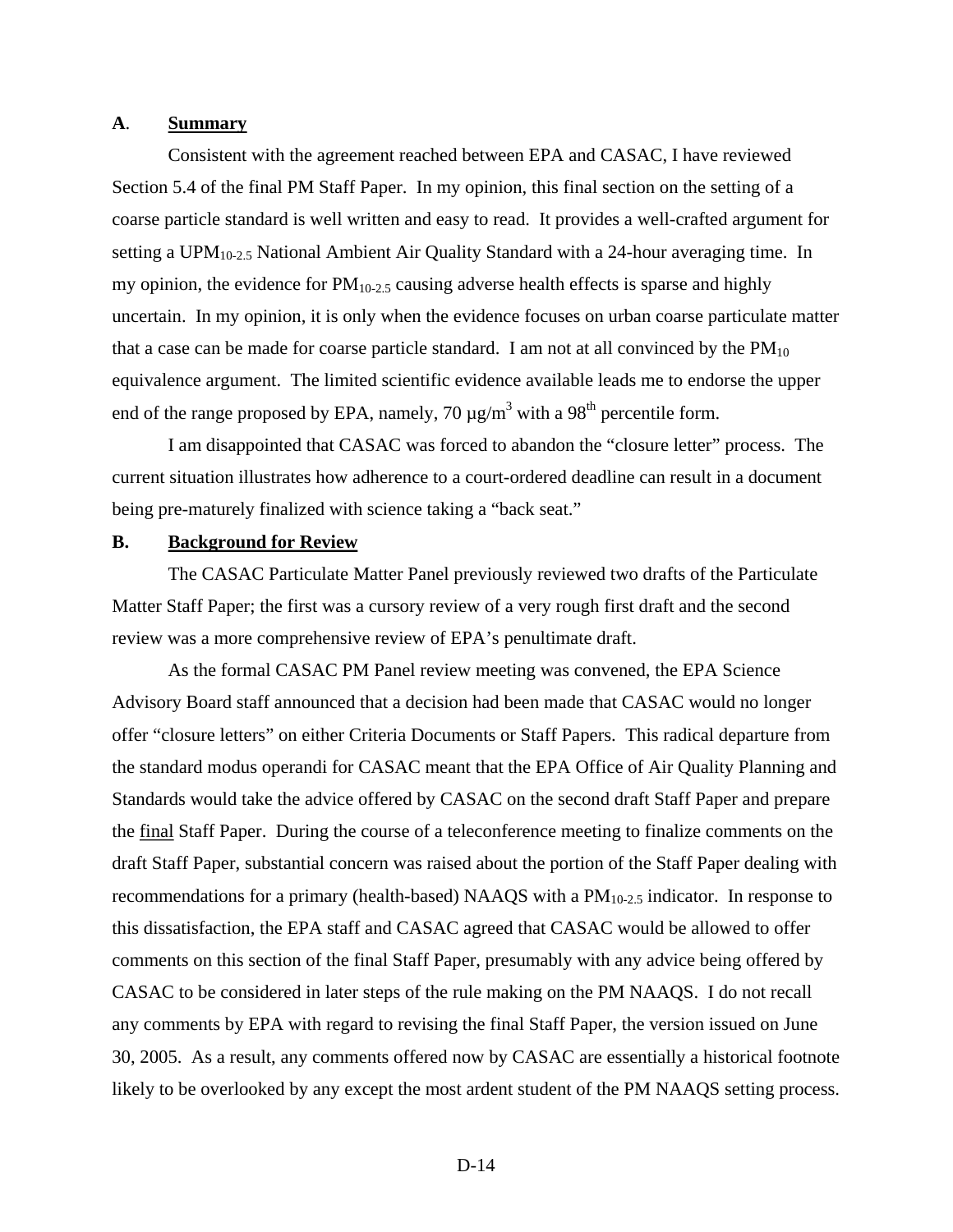If CASAC had been operating as it had from its inception, instead of under the new rules, I strongly suspect CASAC would have not offered a "closure letter" on the second draft Staff Paper. Rather, I suspect that CASAC would have recommended another round of review, as has occurred. That would have resulted in a "closure letter" and EPA revision of the Staff Paper to reflect the advice provided by CASAC.

In developing my comments I am proceeding on the assumption that the Staff Paper has been finalized, i.e., the June 30, 2005 version. Hence, I see no value in my (or for that matter, anyone) providing detailed line by line comments on what has already been finalized. Alternatively, I will provide general comments and focus on the Staff Paper recommendations for the four elements of a NAAQS.

#### **C. General Comments on Section 5.4. Thoracic Coarse Particle Standards**

In general, this section is well written, easy to read and provides a well-crafted argument for setting a  $PM_{10-2.5}$  NAAQS. The presentation is generally balanced although it leans toward that of the "one-handed scientist" Senator Edmund Muskie was seeking when the original Clean Air Act legislation was being debated. (He is reported to have said – "I wish we could hear testimony from a one-handed scientist, I am getting tired of hearing – on the one hand and then on the other hand!"). That is to say the EPA argument tends to be unidirectional on a narrow path presuming that a primary (health-based)  $PM<sub>10-2.5</sub>$  standard will be set.

I am pleased that the staff has appropriately elected to repeatedly use the word – "associated" in describing the relationship between increased levels of  $PM<sub>10-2.5</sub>$  and increases in morbidity and mortality rates above background. In my professional opinion, a causal relationship between  $PM_{10-2.5}$  exposure and an increase in adverse health effects has not been demonstrated. I am also pleased that they repeatedly called attention to the paucity of the evidence and, frequently, contradictory nature of the evidence for an association between  $PM_{10-}$ 2.5 and increased morbidity and mortality. The critical question that must be asked is whether these highly uncertain associations are sufficient evidence for adverse health effects to warrant the establishment of a coarse particle standard. As I indicated in my earlier review comments (5/20/05), on the second draft of the Staff Paper I do not feel the evidence is sufficient for setting a  $PM_{10-2.5}$  NAAQS without further specification. The use of the indicator, UPM<sub>10-2.5</sub> or, alternatively,  $PM<sub>U10-2.5</sub>$ , may provide a construct under which the uncertainty evidence for urban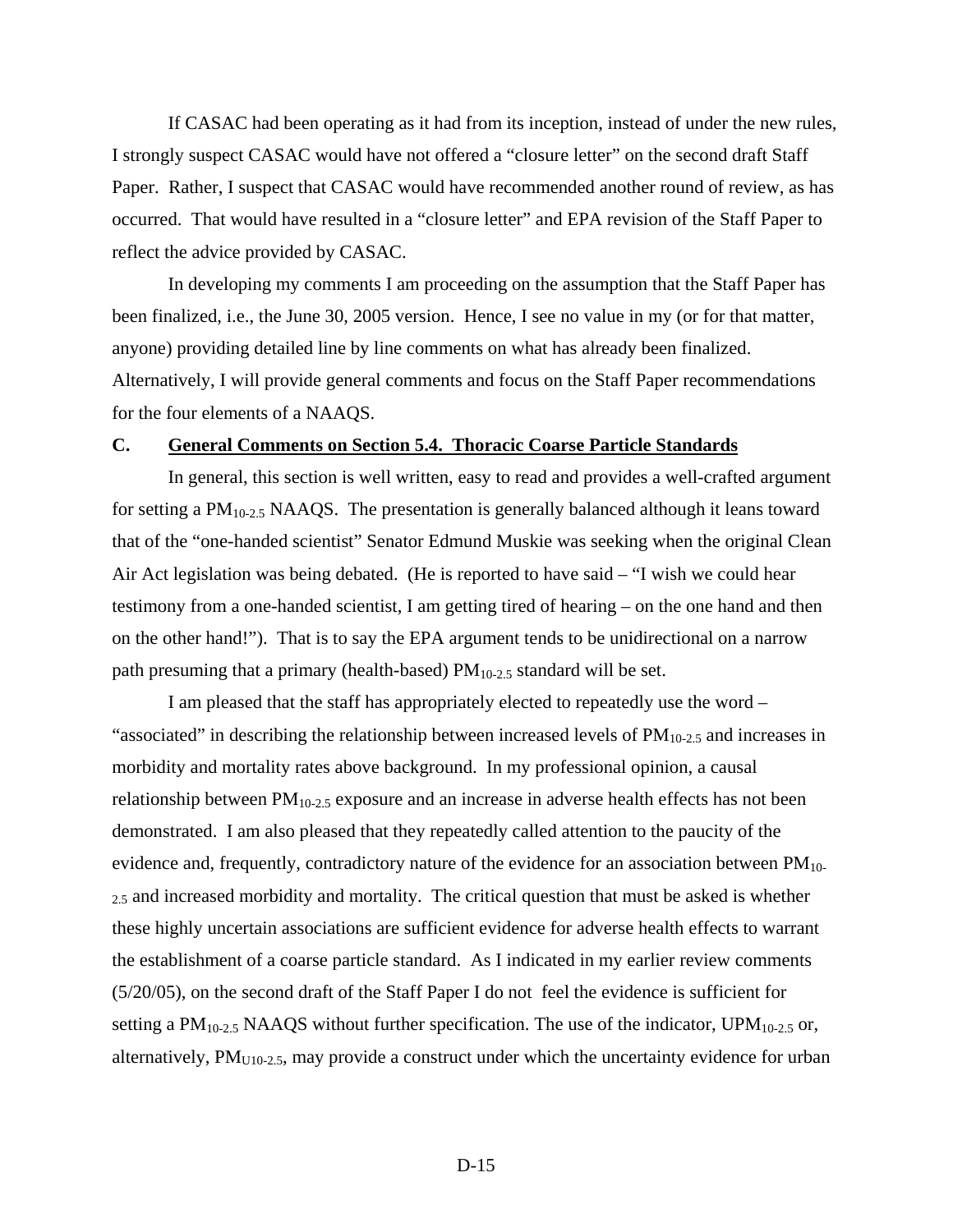coarse particles barely meets the requirements of the Clean Air Act for designation of a Criteria Pollutant Indicator. I suspect that ultimately the matter may be decided by the Courts.

I am disappointed that the EPA staff continues to use the argument that a  $PM<sub>10-2.5</sub>$ standard is needed to promote the continued monitoring of this size fraction. This "come along, go along" argument obviously appeals to all of us who are scientists and would like to see more monitoring data for use in epidemiological studies. EPA should be more forthright in acknowledging it has means other than NAAQSs to obtain monitoring data.

I was disappointed that the Staff Paper did not acknowledge, perhaps by a lengthy footnote or in a separate section, that the NAAQS were never intended to be the primary means by which the Federal Government regulated what is in the air. There are other means available such as the sections of the Clean Air Act dealing with hazardous and toxic air pollutants. Some EPA staff, some commenters and, indeed, some CASAC members seem to argue that if a chemical or agent can be described as existing in a particulate form (a solid or liquid mass suspended in air), then it is fair game to suggest that somehow the PM NAAQS should be set to protect against exposure to that kind of particulate matter. I think this is absurd. Yes, infectious agents as particles can be found in air. Yes, pesticides can be found in particles in the air. Yes, many individual elements, which in some valence states, as well as some organic chemicals, are found in the particle phase in the air and with sufficient exposure are known to cause disease. And, yes, there is even evidence of dung being resuspended in the air near high density livestock operations and most people find it repugnant to think about inhaling dung. However, none of this is evidence that the PM NAAQS should be set to protect against these materials. There are wide ranges of other means at the disposal of the EPA for dealing with these specialized cases.

#### **D. Comments on the Proposed Coarse Fraction Standard**

**1.** Indicator: I reluctantly concur with the Staff Paper recommendation for use of a  $UPM<sub>10-2.5</sub>$  indicator. It is only when the evidence focuses on high-level exposures in urban areas to  $PM_{10-2.5}$  that the evidence is potentially sufficient for setting a  $PM_{10-2.5}$  standard. I also understand the difficulty of conducting epidemiological studies that are not dominated by urban residents and, thus, epidemiological evidence will be dominated by urban studies.

**2.** Averaging Time: I concur with the Staff Paper recommendation for using a 24hour averaging time and not setting an annual standard.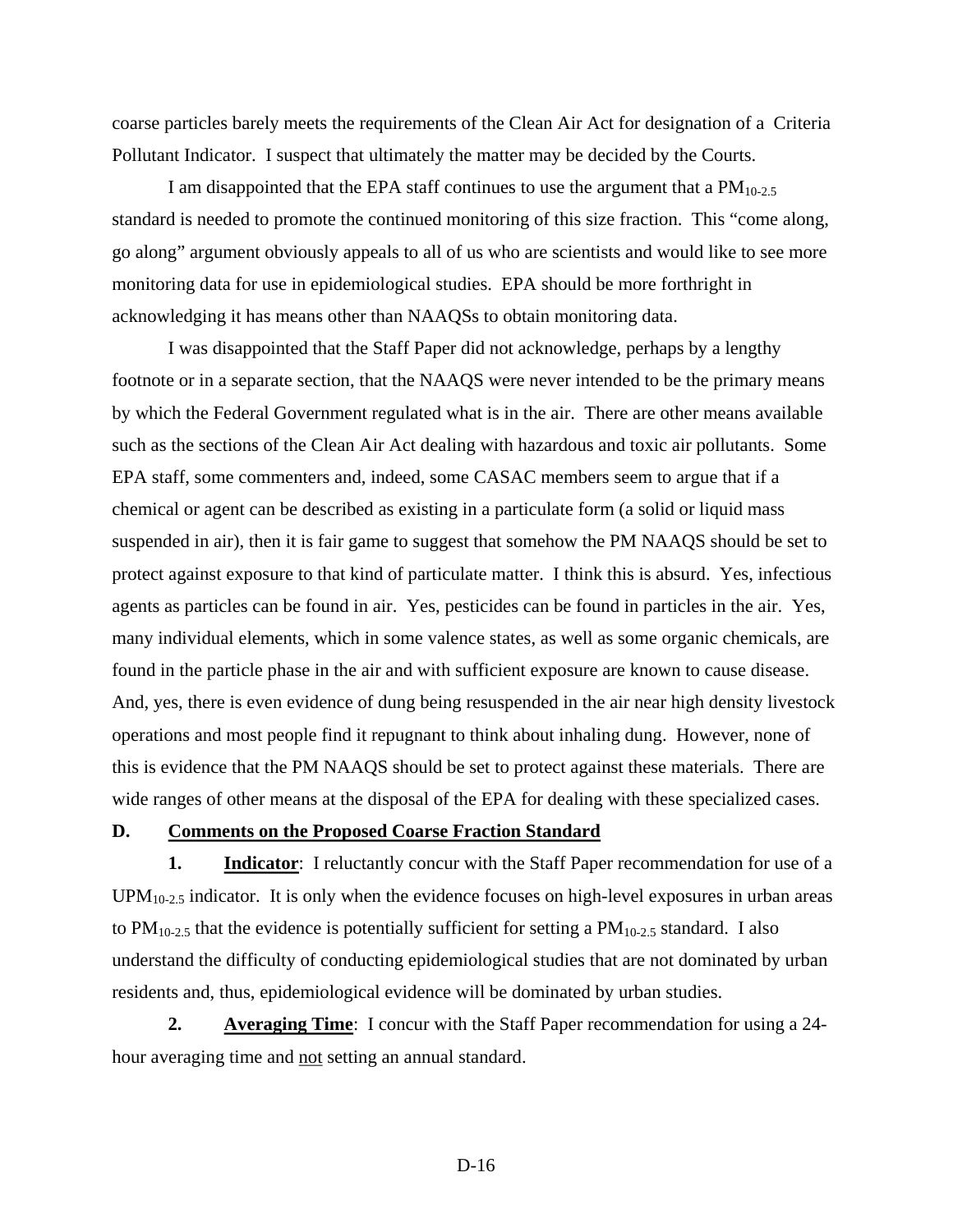**3.** Numerical Level and Statistical Form: I only find the upper end of the range proposed by EPA acceptable based on the weak scientific evidence, i.e., 70  $\mu$ g/m<sup>3</sup> with use of a 98<sup>th</sup> percentile form. I agree that with the EPA's interpretation of the uncertainties in the database on  $UPM_{10-2.5}$  and, thus, it is my opinion that a lower level cannot be scientifically justified.

### **E. Postlogue**

As an alternative to a primary (health-based) standard for the  $PM_{10-2.5}$  fraction, the EPA should explore the establishment of a welfare standard for UPM10-2.5. Such a standard might be more readily justified and be easier to implement. It would also satisfy those individuals who feel a standard is needed to get  $PM_{10-2.5}$  monitoring. I have always been convinced that EPA could find means other than setting a standard to get monitoring data. Setting a health-based NAAQS is a "heavy hammer" to use to get monitoring data. Why not set a  $PM_{10-2.5}$  welfare standard and avoid the court challenge to setting a UPM<sub>10-2.5</sub> standard that some will argue does not protect public health in non-urban areas.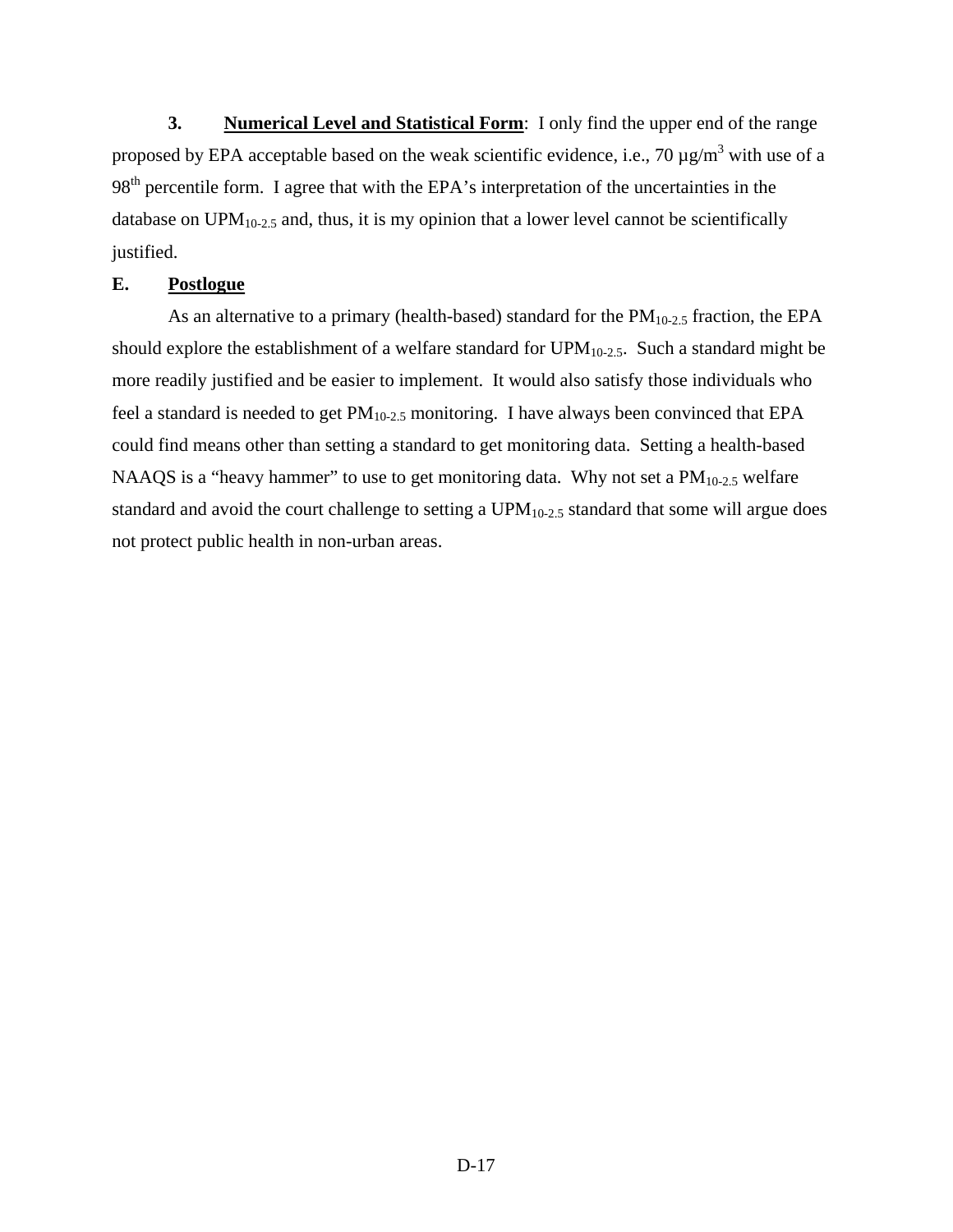# **Dr. Frederick J. Miller**

## **Comments on OAQPS Staff Paper, EPA-452/R-05-005, June 2005**

As one associated with EPA's change from Total Suspended Particulate Matter to concern for inhalable particles and eventually to size-resolved Particulate Matter (PM) standards, I would rather see the Agency use the abbreviation for coarse mode particles of concern in urban environments of  $PMU_{10-2.5}$  or perhaps  $PM_{U10-2.5}$ . This would keep the collection of particulate matter standards all with the same initial abbreviation of PM. Then the letter or number following PM would refer to the size cut or to the geographical area or whatever.

### **Indicator Variable**

Section 5.4 covers all of the elements relevant for a Thoracic Coarse Particle Standard. OAQPS staff did a good job of revising the staff paper in a short time period while still covering the major issues. The argument for the indicator variable being based upon PM10-2.5 is strengthened compared to earlier drafts. Moreover, the reader no longer gets the feeling that staff are "begging the question" and referring to the evolution of PM standards as a basis for their selection of the indicator variable.

That being said, I still consider the shift to an urban based standard as problematic. As other PM Panel members have commented, the selection of population areas of 100,000 is an arbitrary definition of "urban". On page 5-59, I would like to know what percentage of the population is captured by the 350 areas that would be contained in the monitoring network. Given that there is little scientific health evidence for concern for the more crustal coarse mode particles present in Western areas of the United States where agricultural, ranching, and farming activities contribute significantly to PM10, I would think a better strategy for defining "urban" would be a "bottom up" analysis of population density in the west to arrive at a population density for the definition of "urban". Staff have appropriately recognized the difficulty of site selection for monitors that will be involved with any "urban coarse mode" standard. During the teleconference on August 11, 2005, Ms. Karen Martin of OAQPS provided clarification about the network and how the 100,000 population was used as an example of the approach rather than being indicative of a "fine line" for the monitoring network.

### **Averaging times and statistical form**

The argument for a 24-hour averaging time for a  $UPM<sub>10-2.5</sub>$  standard is straightforward. Currently, there is a paucity of monitoring data using shorter averaging times let alone the collection of health effects data using shorter collection times for PM mass. Staff have accurately assessed that there is essentially little evidence contained in the PM Criteria Document that would currently support a concern for long-term exposures to thoracic coarse-mode particles.

Relative to the percentile of the distribution to use for the statistical form, I strongly favor the more robust  $98<sup>th</sup>$  percentile over that of the  $99<sup>th</sup>$  percentile. Given that establishing an urban coarse mode standard can be viewed as "somewhat of a stretch" given the small amount of underlying health effects data in comparison to that available for establishing a fine-mode standard, I would not like to see the more extreme values (as reflected in the  $99<sup>th</sup>$  percentile)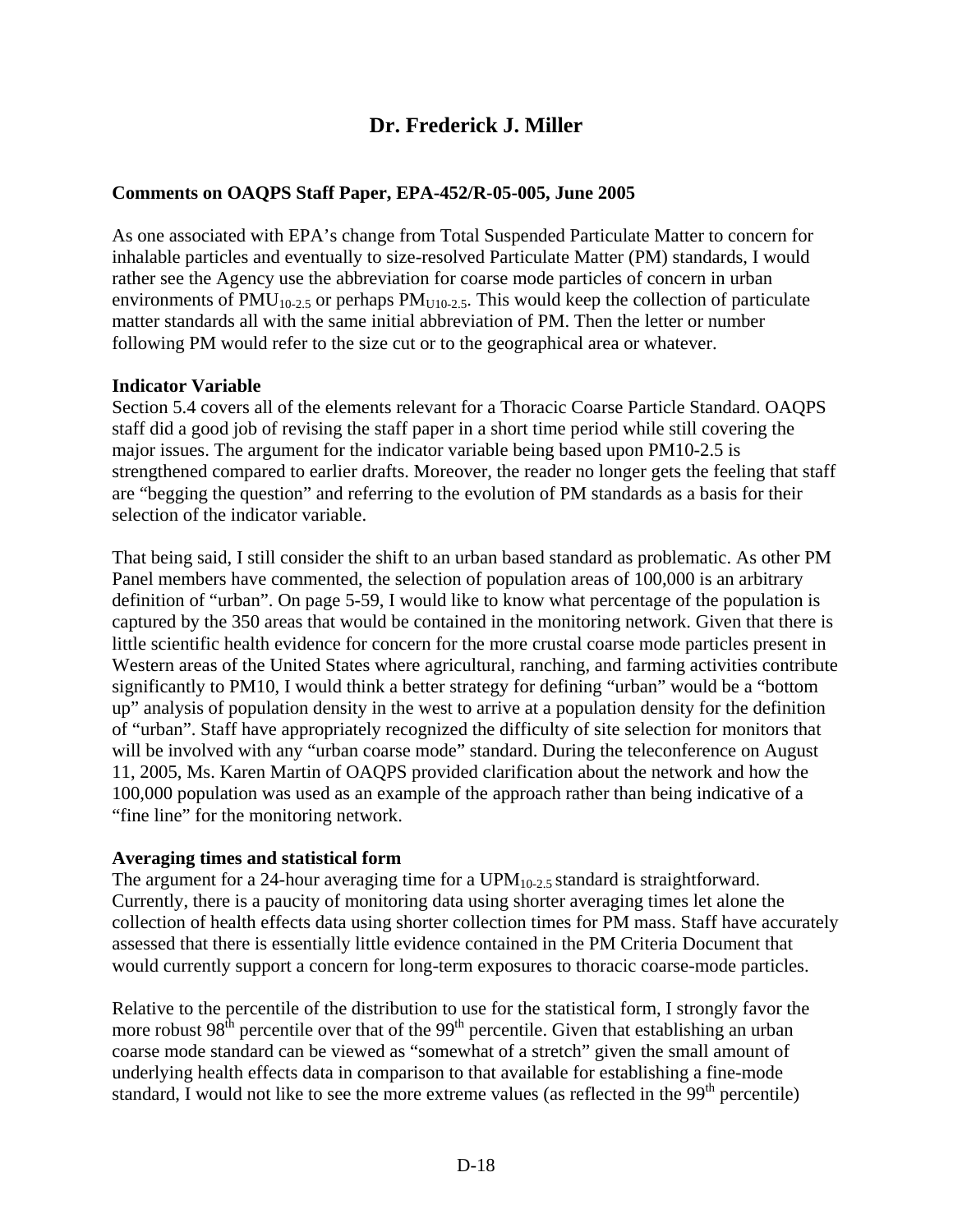driving regulatory compliance. Moreover, the  $99<sup>th</sup>$  percentile may well be capturing those events where "rural coarse mode materials" are contributing to urban measurements due to natural events.

## **Level of an urban coarse-mode standard**

The author(s) of Section 5.4.4.1 on Evidence-based Considerations overuse the expression "closer examination of the air quality data/information" in discussing the health effect studies and associated air monitoring PM levels. One gets the impression that "those who went before' didn't do such a good job but now we have it right. Leaving such an impression was undoubtedly not the intent of the authors.

The discussion of studies in support of the range of levels that the EPA Administrator might consider for an urban coarse-mode standard is a very good one. Staff provide appropriate caveats as to how far one can use the existing studies to arrive at potential ranges depending upon the percentile of the distribution used for the statistical form of the standard. Among these caveats is that of the likely large exposure measurement error in  $PM_{10-2.5}$  studies. Given all of the uncertainties surrounding establishment of a daily urban coarse-mode standard, I agree with the approach staff have taken of basically identifying a range of levels intended to afford protection generally equivalent to what has been afforded by the current  $PM_{10}$  daily standard. Significant extrapolation beyond these somewhat "equivalent ranges" is not warranted at this time.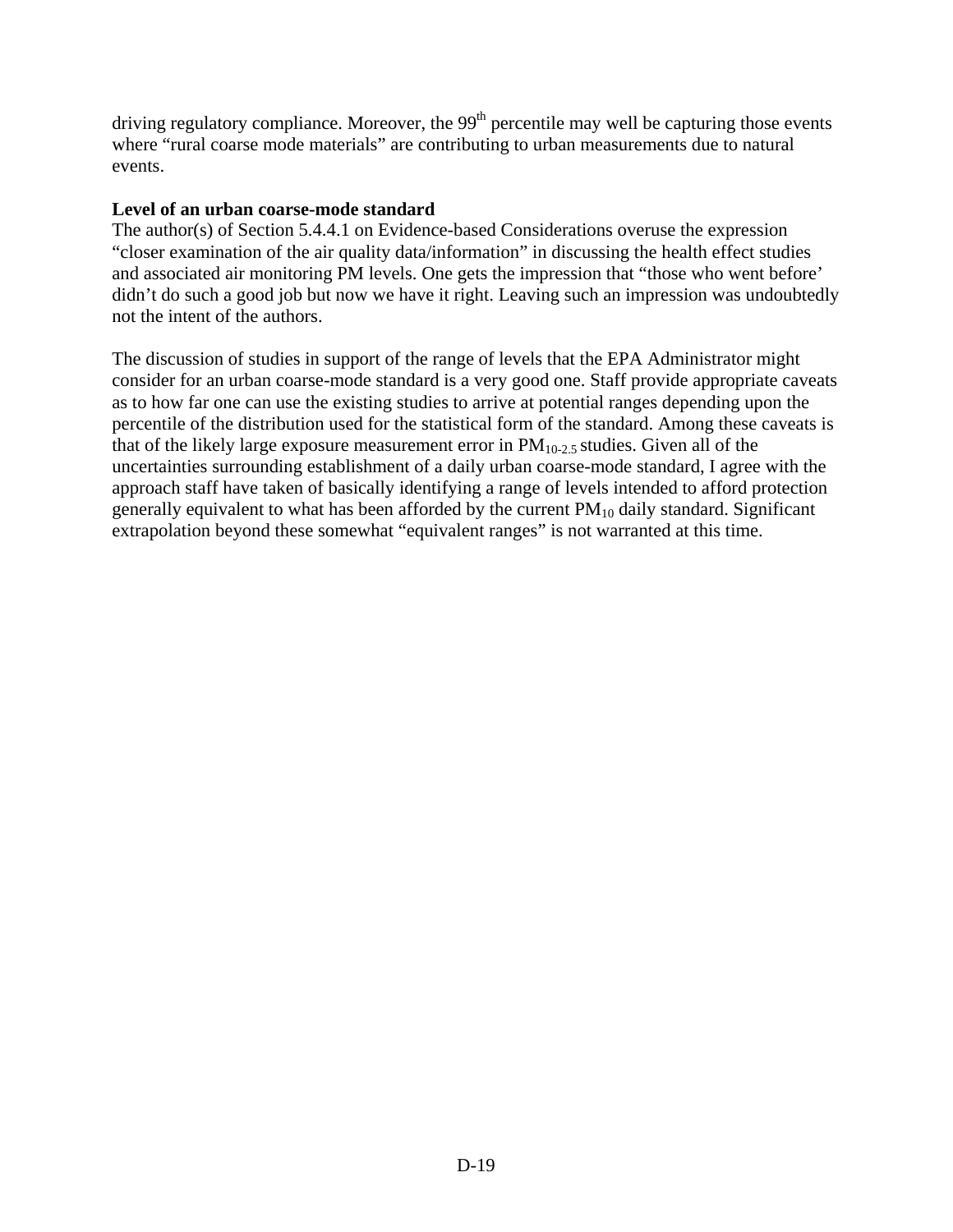### **Dr. Günter Oberdörster**

8/5/05 G. Oberdörster CASAC – teleconference, 8/11/05

Overall, the revised final PM Staff Paper reflects well the present state of knowledge and presents good discussions to arrive at recommendations of primary and secondary PM NAAQS. My comments focus on the coarse or thoracic standard:

The Staff Paper gives a reasonable justification for establishing an  $UPM_{10-2.5}$  standard, stressing repeatedly the limited database, available evidence and uncertainties to support the 24 hour UPM<sub>10-2.5</sub> standard to be set between 50 and 85  $\mu$ g/m<sup>3</sup> (depending on whether the 98<sup>th</sup> or 99<sup>th</sup> percentile is chosen). While restricting the standard to urban areas ("urban" still to be defined?) where most of the population lives makes sense, the additional rationale to exclude rural areas because of the lower toxicity of crustal dust needs to be viewed with some caution: although toxicological and epidemiological studies show acute effects of urban coarse PM to be mostly due to anthropogenic contaminants, there are no comparative studies with rural dust on which to base statements such as: "... it is not appropriate to conclude that evidence of associations with health effects related to urban coarse particles would also apply to non-urban or rural coarse particles" (p. 5-57). Yes, there are toxicity studies with Mt. St. Helens dust (and also with simulated moondust from old lava fields) that show very little toxicity. And the Spokane study evaluated acute effects (mortality in people) of exposures from dust storms at concentrations >200  $\mu$ g/m<sup>3</sup> and found no increased mortality. But Mt. St. Helens dust is not a surrogate for rural dust, which may contain different silicates with greater toxicity and other crustal materials. For example, even if rural dust is not contaminated from mining activities or with biological (LPS, fungi, spores) materials, crystalline silica is one component that can be present, and we certainly cannot assume that all rural dust will behave like Mt. St. Helens dust. For crystalline silica the 8-hr. time weighted TLV is 50  $\mu$ g/m<sup>3</sup>, for a healthy adult worker in an occupational setting. This TLV on a 24 hour basis is much lower than the proposed UPM<sub>10-2.5</sub> which is supposed to protect the most sensitive part of the population. Of course, this TLV is to prevent long-term effects (fibrosis, cancer). The Spokane study with high dust storm concentration does not provide evidence of actual human exposures (indoors?); only acute effects were analyzed which should be emphasized in the Staff Paper (add the word "acute" to health effects in the concluding sentence of that study on p. 5-56), and contrasted with the potential for long-term effects of rural dust.

Again, overall the Staff's recommendation of setting a  $UPM<sub>10-2.5</sub>$  makes good sense. However, my point is that "ignoring" the rural dust when setting an  $UPM_{10-2.5}$  should not be based on the assumed differential toxicities between the two, in the absence of comparative toxicity data and not knowing the chemical composition, *e.g*., presence of active crystalline silica. (future research need). I see the main justification for the focus on  $UPM_{10-2.5}$  in being able to cover the most densely populated areas, given the limited available resources and lack of data to cover the rest as well. Potential long-term effects of coarse PM should also be considered and mentioned as an area of further research need.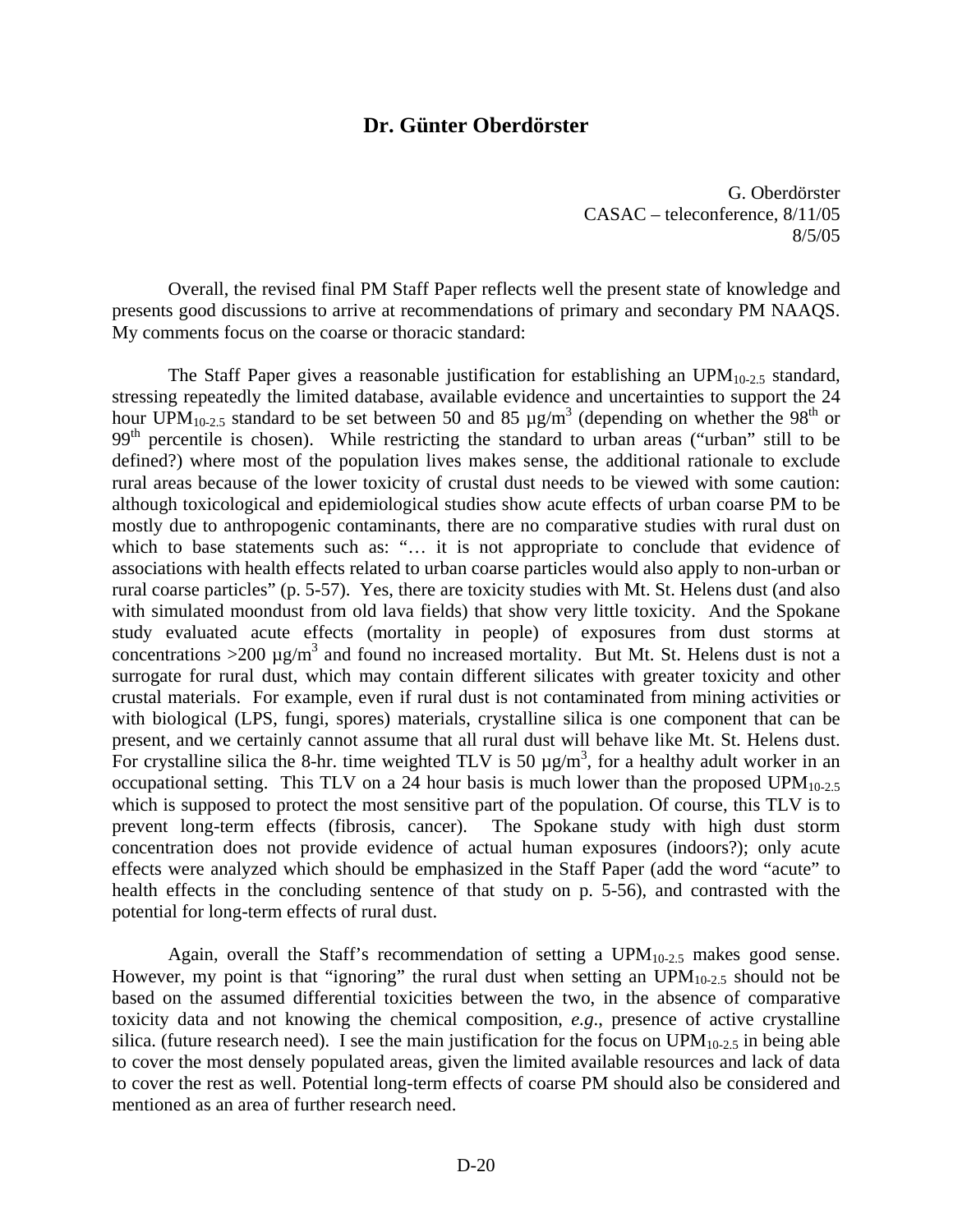# **Mr. Rich Poirot**

## **Comments on Chapter 5 of June, 2005 EPA PM Staff Paper, R. Poirot, August 4, 2005**

"Issue b" from Chair Rogene Henderson's 7/21/05 memo on upcoming CASAC Particulate Matter Review Panel Teleconference was:

"Retaining a *24-hour averaging time* for a UPM10-2.5 standard to protect against health effects associated with short-term exposure periods, with consideration given to the use of either a 98<sup>th</sup> or 99th percentile *statistical form*; and, furthermore, to Staff's choosing not to retain an annual averaging time for protection against such health effects?"

My comments on this question are included in combined comments from Fred Miller and me. Following are my individual comments on two other aspects of the proposed coarse particle standards in section 5.4 of EPA's June, 2005 PM Staff paper.

## **Replacing PM10 Standards?**

Issue a: "Replacing the current primary PM10 standards with an *indicator* of urban thoracic coarse particles (*i.e.*, UPM10-2.5)?"

I generally agree with the logic behind the proposed distinction between urban and rural coarse particles, and can't think of a better way than the proposed population/density approach to distinguish between coarse particles (predominantly composed of soil-derived mineral matter in most rural and urban areas, but) which tend to become "contaminated" or enriched with motor vehicle or industrial source-related pollutants in urban areas. Another argument for this distinction that might also be considered is that the coarse particle morphology is likely to be potentially more injurious for urban road dust particles, ground up & freshly fractured by urban traffic, than for the relatively rounded-edged particles of wind-blown desert sand. See for example the discussion on "old dust" vs. "new dust" in Winkenwerder (2002) at: [http://www.gulflink.osd.mil/particulate\\_final/v](http://www.gulflink.osd.mil/particulate_final/v) and associated references.

However, it should also be recognized that the population/density approach for defining urban  $\&$ rural coarse particles (and their inherent compositions & toxicities) is necessarily imprecise. There are high traffic, dusty areas and/or industrial sources in areas where populations do not exceed the "urban" definition. Nor do we really have very good indications of the compositions (including various complex biological materials) of different kinds of rural dusts - for example southwestern desert soils containing *Coccidioides sp* fungi, soils from cattle feed lots enriched with fecal matter, antibiotics, etc., soils from intensive farming areas enriched with various pesticides, herbicides & fungicides, or dust from the many various types of mining operations and associated processes (none of the which are likely to be well represented by toxicological evaluations of Mt. St. Helen's ash). It may also be noted from the Smith et al. (2000) evaluation of coarse particle mortality associations in Phoenix, that the authors identified separate crustal and metal-enriched coarse mass components using factor analysis, but noted strongest mortality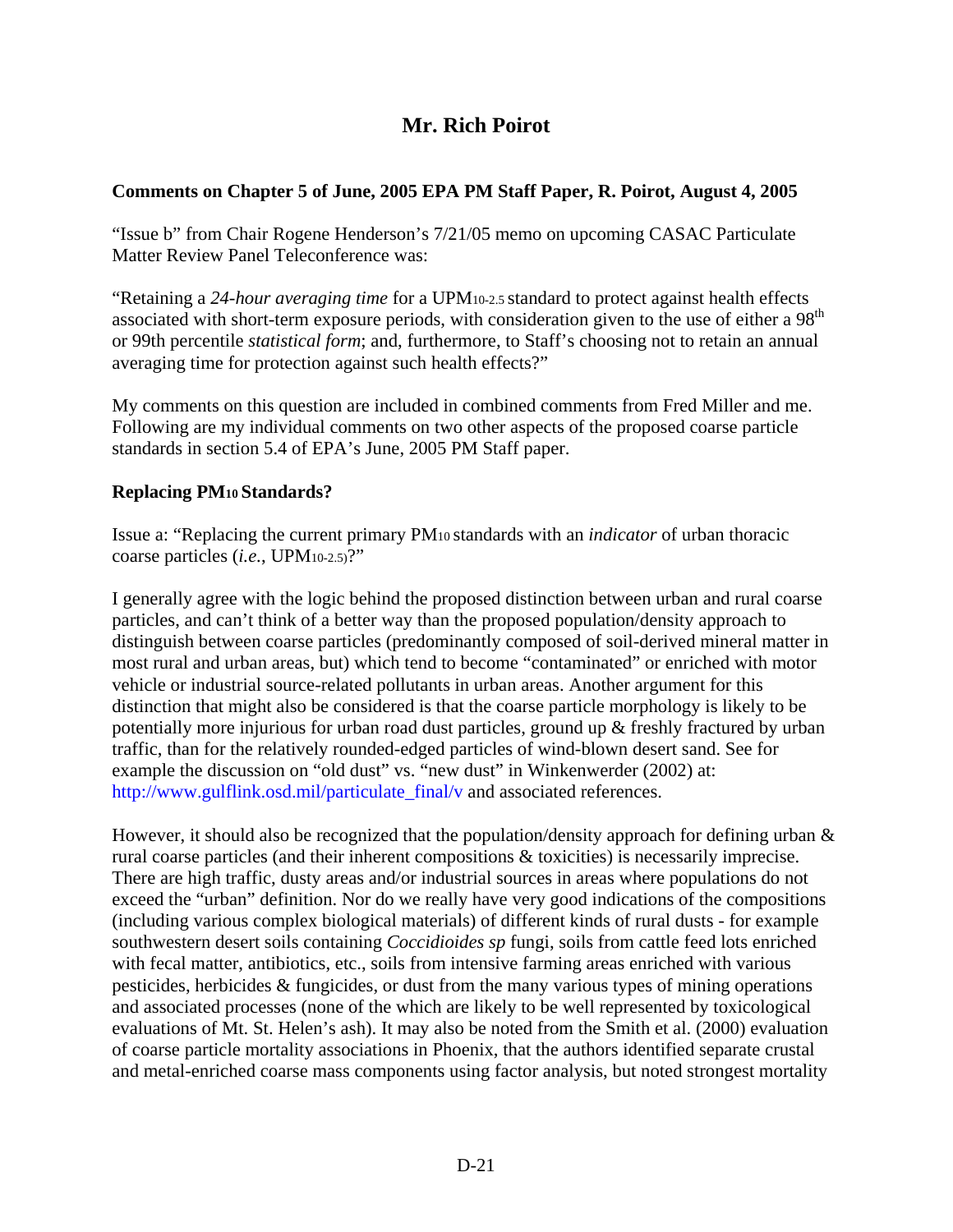associations during the spring and summer months when the metal-enriched particle concentrations were lowest (and the crustal component was highest). I concur completely with Joe Mauderly's comments on this topic, and think that at a minimum there should be some fraction of future monitoring & research resources devoted to further characterization of coarse rural particles and their potential effects in different source regions.

## **Secondary PM10-2.5?**

On a related topic, its not entirely clear whether or not the proposal includes a secondary PM10-2.5 standard set equal to the primary, and if so whether this would apply, like the primary standard, only in urban areas. I don't see a specific recommendation for a secondary coarse standard, but sections of the staff paper like the following seem suggest otherwise. For example:

7.4.4 (1) "Consideration should be given to setting secondary PM standards that at a minimum retain the level of protection afforded by the current PM standards, so as to continue control of ambient fine and coarse-fraction particles,…"

7.4.4 (2) "…for consistency with the primary standards, staff recommends that consideration be given to basing secondary standards on the same indicators that are used as the basis for the suite of primary PM standards."

7.4.4 (last paragraph) "…the available information does not provide a sufficient basis for the development of distinct national secondary standards to protect against such effects beyond the protection likely to be afforded by the suite of primary PM standards."

At least part of the justification for selecting a specific level for a short-term UPM10-2.5 standard is the 2-part argument that: there is no indication that the current  $PM_{10}$  primary ( $\&$  secondary) standard is overly stringent (or lenient), and a 98th % tile PM<sub>10-2.5</sub> of about 65-70 ug/m3 is approximately equivalent to the current short-term PM10 standard. So is there now new evidence indicating the PM10 secondary standard was overly protective, or that the effects on ecosystems & materials occur only in large cities?

If there is no secondary standard, or if it applies only in "urban" areas, it should be clearly recognized that for non-"urban" areas, this represents a substantial relaxation (elimination) of any protection afforded by current  $PM_{10}$  (primary = secondary) standards. Many successful stack and process emissions control and/or dust suppression actions and procedures have been undertaken for coarse PM-emitting sources in non-urban areas, motivated at least in part by exceedances of national PM10 standards. Roughly half the states have legislation that essentially prohibits establishment of air quality standards that are more stringent than federal standards. No federal standards, no state standards, no incentive for controls of any coarse emissions in rural areas…

A possible option would be to set a primary PM10-2.5 standard, with a secondary standard set equal to it, and have the primary standard apply only in large urban areas, while the secondary standard would apply everywhere. The "no required attainment date" for secondary standards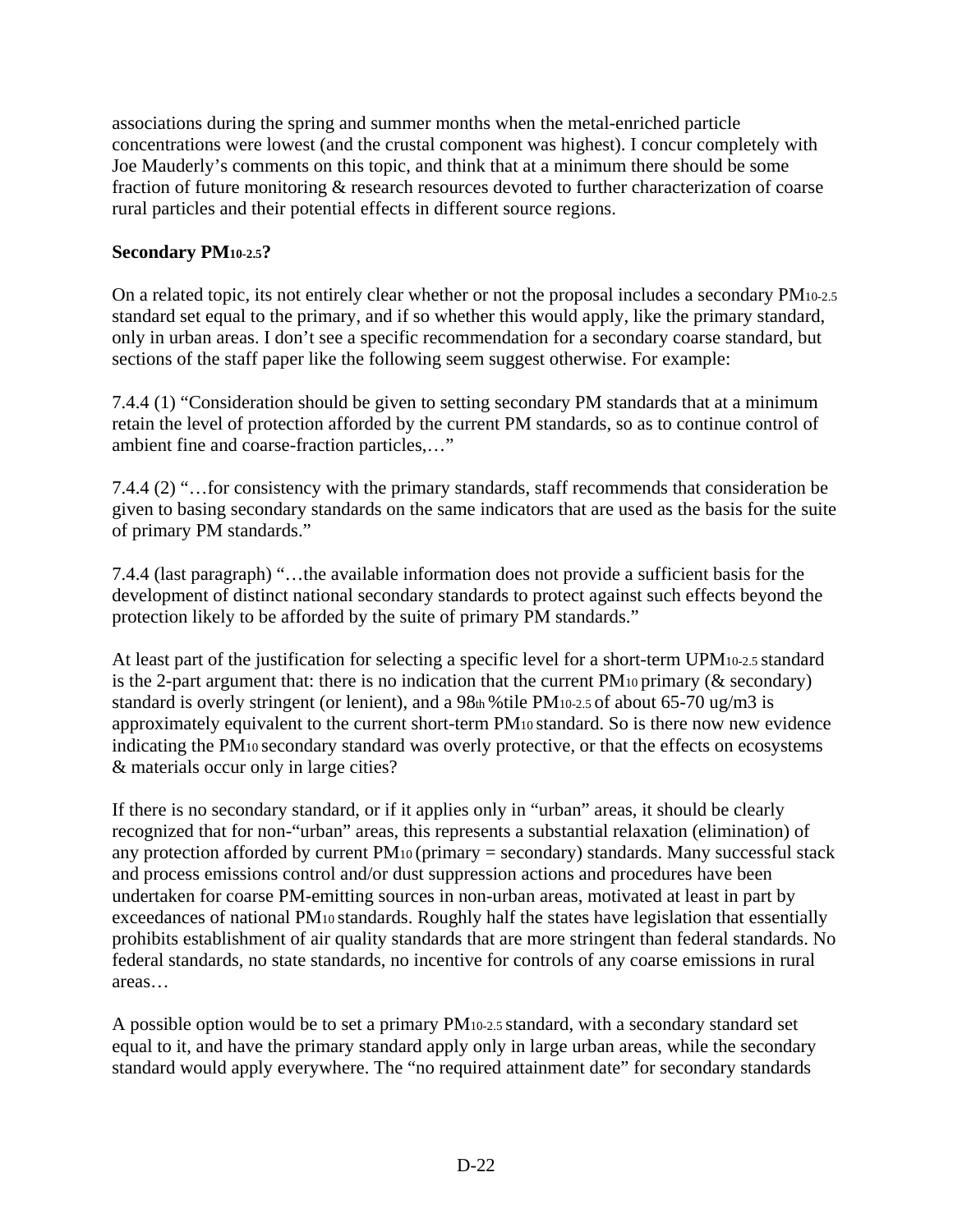would provide the flexibility to exempt certain activities emitting "benign" coarse particles, but would not allow "backsliding" on coarse particle controls already in place on non-urban sources. This might also encourage, or at least allow for, some PM10-2.5 monitoring in non-large-urban locations, without incurring the risk of recording exceedances of primary standards, and would soften the sharp but arbitrary distinction between CBSAs with populations falling just above or below the 100,000 cutoff.

## **Comments addressing discussion question b contained in Dr. Rogene Henderson's 7/21/05 memo on upcoming CASAC PM Panel Teleconference on 8/11/05 Rich Poirot and Fred Miller**

Retaining a *24-hour averaging time* for a UPM10-2.5 standard to protect against health effects associated with short-term exposure periods, with consideration given to the use of either a 98th or 99th percentile *statistical form*; and, furthermore, to Staff's choosing not to retain an annual averaging time for protection against such health effects?

The limited epidemiological evidence seems to suggest short-term morbidity and to a lesser extent mortality effects from coarse particles, but does not (except in a very few studies) suggest any clear associations with long-term, chronic exposures. The bases for EPA's proposed retention of a 24-hour averaging time and high percentile ( $98<sub>th</sub>$  or  $99<sub>th</sub>$ ), and elimination of the annual averaging time are adequately described in Chapter 5 of the latest version of the OAQPS Staff Paper and are reasonable. To a certain degree, however, the conclusions reached by staff reflect more an absence of evidence than they do any evidence of absence of effects from longterm exposures. The only way this issue will be resolved is if additional epidemiology studies are conducted that examine whether there are morbidity and/or mortality effects from long term exposure to coarse mode particulate matter.

Relative to the percentile of the distribution that the averaging time should be associated with, the more statistically robust 98th percentile is recommended. This is especially important for UPM10-2.5 since substantial measurement error is likely to be the case. In addition, since the extremes of the distribution may well reflect excursion contributions from rural coarse mode sources that are not viewed to be as toxic as urban coarse mode particles contaminated with other materials, use of the 98th percentile should tend to help focus regulatory compliance of UPM<sub>10-2.5</sub> on truly urban coarse mode particles.

Given that the data base studying the potential long term effects of coarse mode particles is scant in comparison to that for PM2.5, several "devil's advocate" comments are provided below suggesting reasons why an annual standard may be worth considering in a future standards review cycle.

• Coarse particles in both urban and rural areas are composed, on a mass basis, primarily of crustal minerals at most times and places. An "urban-only" focus is based on the assumed enrichment or contamination of this crustal matter with a wide range of "metals" (including As, Cd, Cr, Mn, Ni, Pb, and Zn), and organic compounds (including PAHs, other POM, etc.).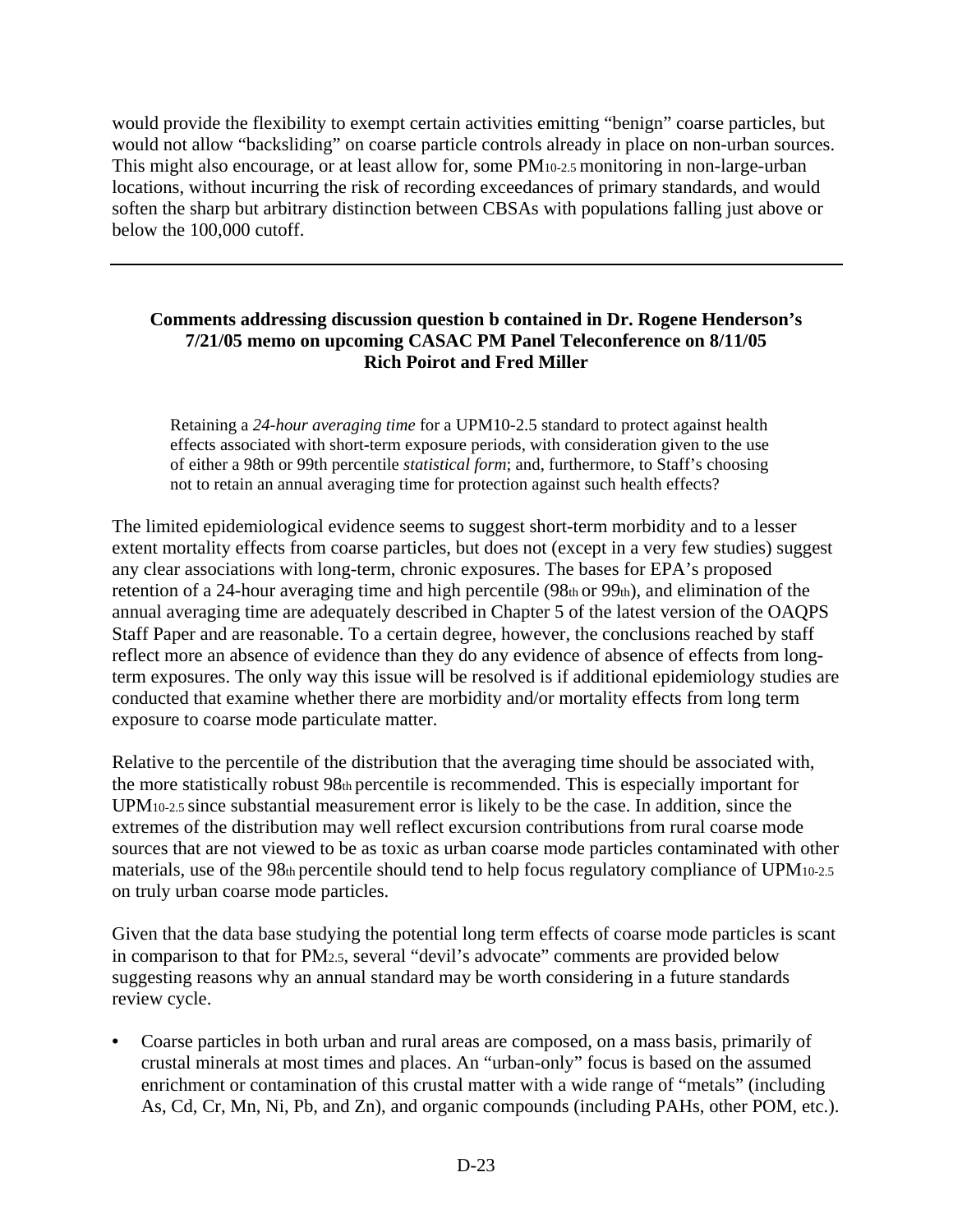All of the above are as likely (or more so) to produce long-term effects from chronic, cumulative exposures as they are from short-term spikes. Most of the above contaminants are also routinely sampled for in urban air toxics networks (using PM10 samplers) and are considered either carcinogenic or likely to cause chronic systemic toxicity (rather than shortterm effects) in most air toxics risk management programs.

- Individuals can and do take steps to reduce exposures to peak coarse PM events; they stay or go inside on very dusty days (see for example Gordian et al. (1996); Ostro et al. (2000)). As an aside, this kind of avoidance behavior would seem like direct evidence that coarse particles do have public welfare effects (irritant in this case). Such effects, which are not limited to urban locations or pollutants, are not discussed in the staff paper.
- In any urban area, but especially in more arid Western states (or during prolonged dry periods anywhere), the PM10-2.5 mass will be a mixture of assumed relatively benign rural dust and potentially harmful urban dust. The Spokane "dust storm" study (Schwartz et al., 1999) cited on p. 5-56 provides a good example, as Spokane will qualify as an urban area under the proposed population/density definition. The question is how to distinguish between the urban and rural dusts in urban areas that also experience influences from rural dust sources. This is easy for big events but very difficult for small ones. Phoenix is another obvious example (as are most southwestern cities), where breaking out urban and rural or making "exceptional or natural event" allowances for rural dust impacts is likely to be very challenging – especially if there are only continuous PM10-2.5 methods (which preclude chemical filter analysis) and/or if there is no PM10-2.5 monitoring in dusty upwind rural areas.
- On a related topic, the emissions modulation of natural PM<sub>10-2.5</sub> sources is extremely episodic, whereas the emissions of urban coarse particles – especially from industrial sources and paved road dust – are relatively constant. High wind speeds are not needed to entrain contaminated paved road dust, as constant motor vehicle traffic provides sufficient wind energy, and highest urban road dust concentrations often occur on stagnation days, which have the lowest wind speeds. Thus, a short-term PM<sub>10-2.5</sub> standard will tend to emphasize times and places most heavily impacted by "the good dust" and de-emphasize the chronic, long-term exposures to "the bad dust". At a minimum, EPA should recognize that a shortterm UPM10-2.5 standard at a high percentile will require carefully crafted monitoring guidelines as well as new exceptional and natural events policies.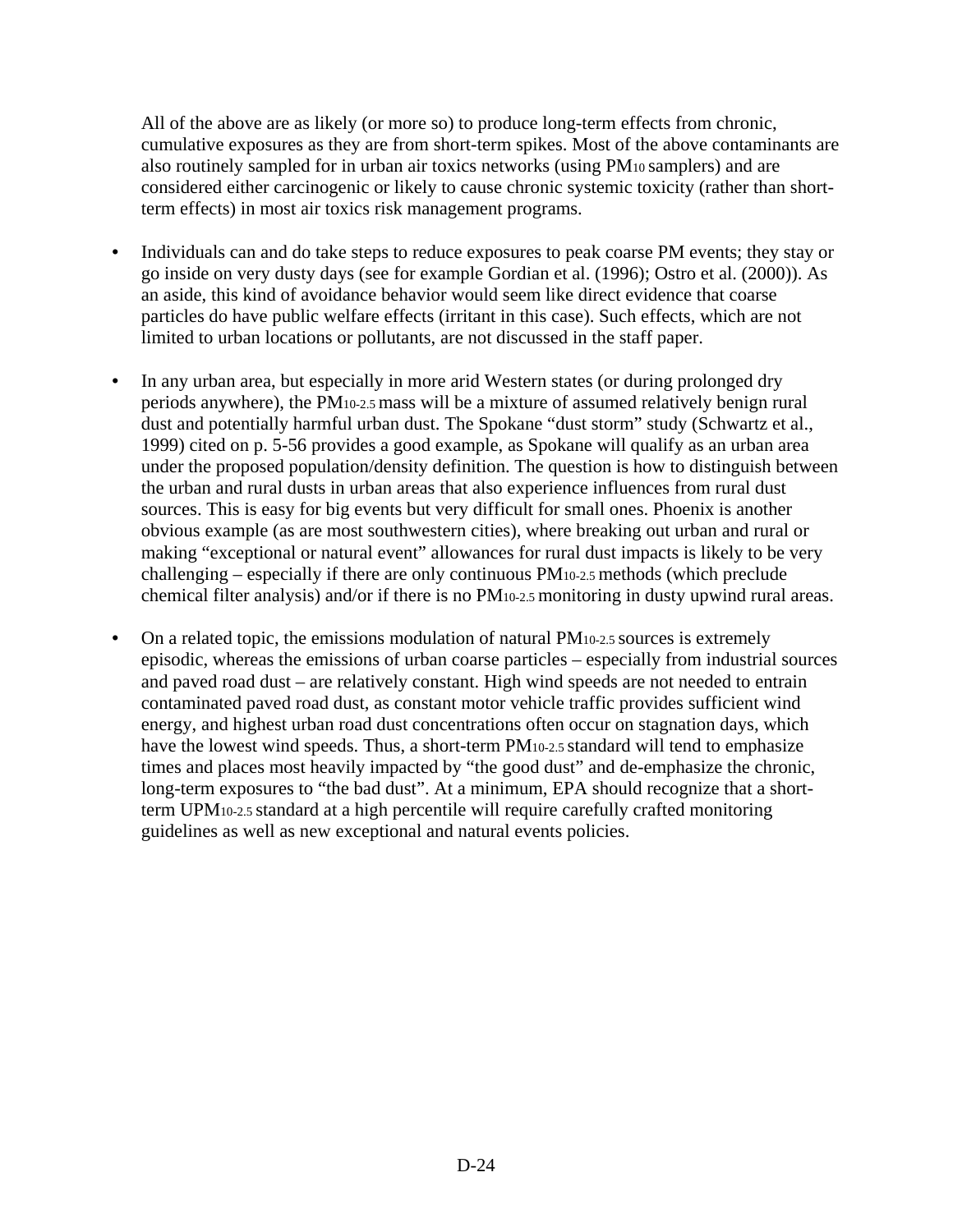# **Dr. Jonathan M. Samet**

#### COMMENTS CONCERNING

#### REVISED OAQPS STAFF PAPER ON PARTICULATE MATTER, JUNE 2005

### Jonathan M. Samet Johns Hopkins Bloomberg School of Public Health Baltimore, MD

#### **General Comments**:

In this review, the Clean Air Scientific Advisory Committee (CASAC) has been asked to address portions of the revised Staff Paper related to the proposed standard for thoracic coarse urban particulate matter (UPM10-2.5), as well as to judge the extent to which the revisions are responsive to other concerns. My comments focus on the materials related to UPM10-2.5. In general, the revised Staff Paper satisfactorily responds to concerns raised on other matters.

The CASAC was asked to evaluate responsiveness around coarse particles by responding to three questions. In addition to the three questions posed to the CASAC, general consideration needs to be given to the level of certainty needed to advance a new National Ambient Air Quality Standard (NAAQS). While I am not aware of any explicit statement in this regard, the level of certainty has generally appeared to be that a causal association can be inferred for one or more adverse health effects at concentrations of the particular pollutant to which the population is exposed. As set out in the Criteria Document and Staff Paper, there are criteria for evaluating the causality of associations which have proved useful for evidence appraisal and causal inference. Additionally, descriptors for the strength of causal inferences have been developed and are widely used; for example, in reports of the Surgeon General or of the Institute of Medicine and the National Research Council. The descriptors of strength of causal inference extend from full confidence in causation to inadequate evidence.

The Staff Paper acknowledges that the evidence base in support of causality is far stronger for  $PM_{2.5}$  than for the proposed new indicator, UPM10-2.5. Its language in Chapter 3 acknowledges the differing strength of evidence. For  $PM_{2.5}$ , the body of evidence is characterized as: "...supports an inference of causation for  $PM_{2.5}$  and a broad range of health effects" (page 357) and as "likely causally associated with" other health effects (page 358). For UPM10-2.5, the evidence is noted to be less strong and is characterized as "suggestive" (page 358). In Chapter 5, when providing a rationale for implementing the new standard, the Staff Paper states: "Taken together, staff concludes that the health evidence, including dosimetric, toxicologic and epidemiologic study findings, supports retaining standards to protect against effects associated with short-term exposure to thoracic coarse particles. This conclusion is inherently based on the same evidence that led to a characterization of the association of coarse particle measures with adverse health effects as "suggestive". While a rationale is given for proposing the new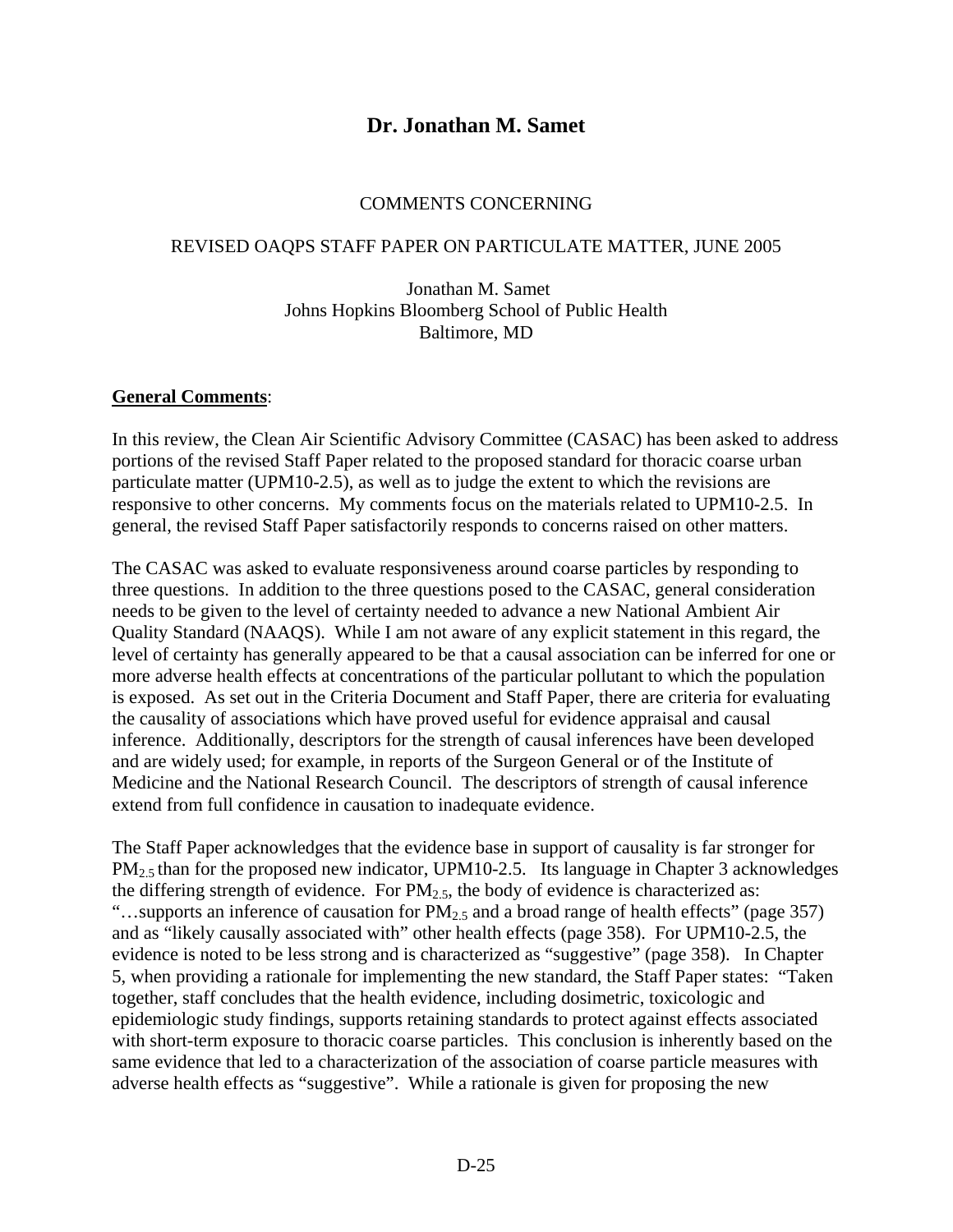standard, I suggest that the precedent set by proposing the UPM10-2.5 standard in the face of this level of evidence receive explicit discussion.

Absent a standard for UPM10-2.5, the Agency does not have a basis for implementing a national monitoring network and obtaining data on concentrations of UPM10-2.5 that would characterize exposures of the population to this PM indicator and support the conduct of epidemiologic research. Consequently, there is a need to either move forward on a relatively weak body of evidence or to overstate the strength of the evidence available. The Staff Paper appears to do both. I found the discussion of dosimetry (page 5-48, for example) to overstate the importance of comparative doses of particles delivered to the alveolar region by the two size fractions,  $PM_{2.5}$ and UPM10-2.5. The cited example of mouth breathers refers to some uncertain fraction of the population and, not surprisingly, deposition of mass could be substantial for UPM10-2.5, Toxicological data are limited, as is the body of relevant epidemiological research.

The proposed standard for UPM10-2.5 refers to a particular size fraction claimed to have some specific characteristics related to sources in urban particles and for which toxicity is inferred. Other recent reviews of the evidence on particle characteristics and sources have found the data to be inconclusive as to whether toxicity can yet be linked to specific characteristics of particles and back to the sources of these particles. The fourth report of the National Research Council's Committee on Research Priorities for Airborne Particulate Matter concluded that there had been little advance in understanding the characteristics of particles determining likelihood of injury leading to the various adverse health effects. Since that report was published, there has been little additional evidence to reduce uncertainty. Dr. Henderson's letter of June 6, 2005 appropriately characterizes the joint view of the CASAC members around the suggestive nature of the evidence for a causal association of coarse particles with adverse health effects but with acknowledgement of the high level of uncertainty in the face of limited evidence.

I recognize the need for a monitoring network to support further research and the basis for concern as to the health consequences of UPM10-2.5. However, CASAC should clearly acknowledge the state of the evidence on this new indicator and note the need for the Agency to further elaborate its criteria for evidence evaluation and decision-making. Additionally, the setting of the new standard for UPM10-2.5 and the implementation of a monitoring network inevitably focuses future research on this particular size fraction as it will be operationally defined.

## **Specific Questions**

### Question 1:

My general remarks above address, in part, the scientific basis for moving forward with the new standard. The Agency has been responsive to the comments of CASAC. I note that the letter of June 6, 2005 emphasizes the high degree of uncertainty and the need for further research. The tone of the Staff Paper conveys a degree of certainty that may not be warranted.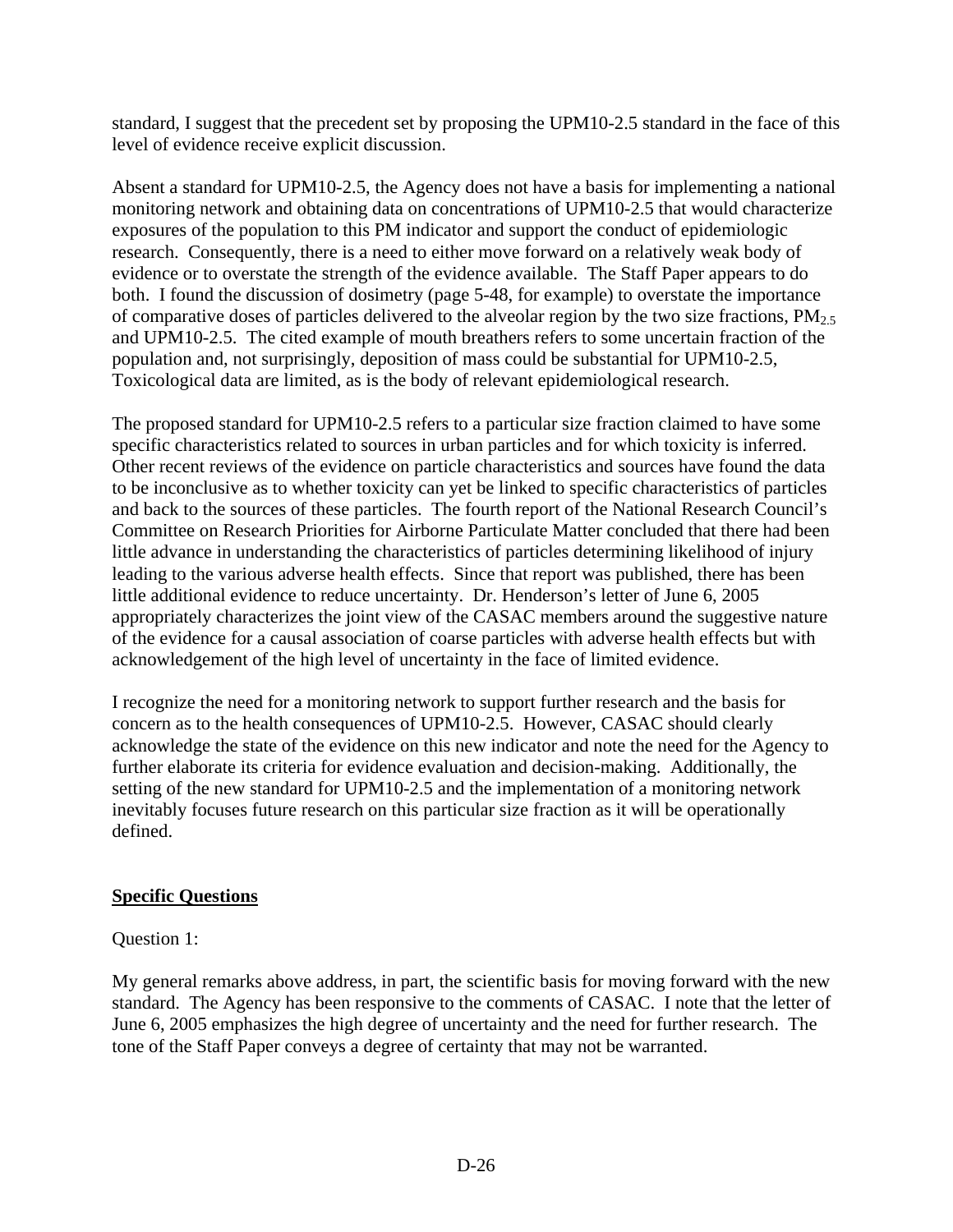Question 2:

The limited evidence available supports a 24-hr averaging time for UPM10-2.5 and not considering an annual averaging time. The observational evidence for a longer term standard is extremely limited but the mechanistic considerations support a shorter averaging time.

Question 3:

Given the limited evidence available, I find it difficult to offer a strong preference for a particular range for the UPM10-2.5 standard. The Staff Paper adequately sets out the rationale for the selected range.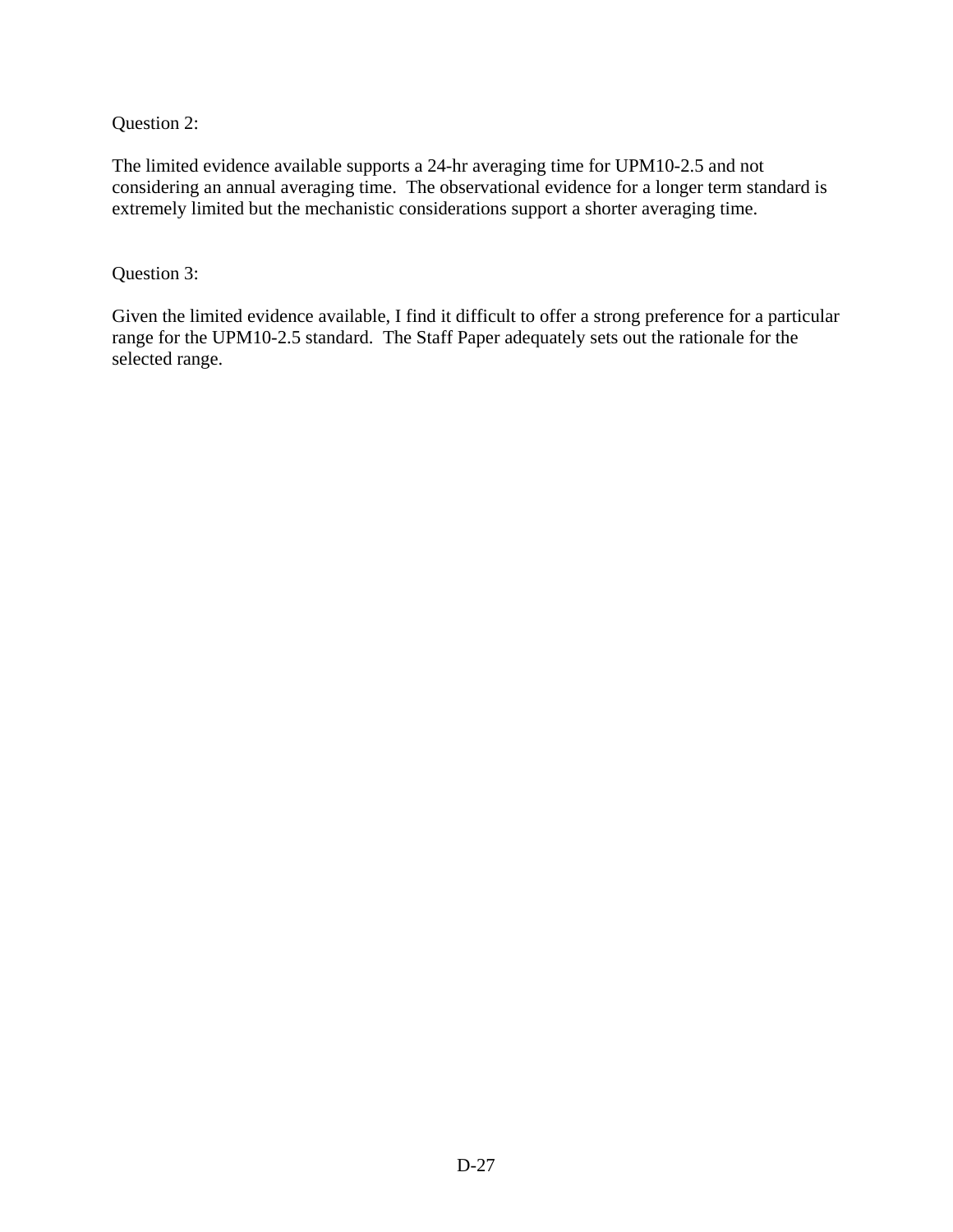# **Dr. Frank Speizer**

Individual Review Comments on Section 5.4 THORACIC COURSE PARTICLE STANDARDS—Staff Paper, June 2005.

Submitted by Frank E. Speizer

General Comment:

In general, I found the section reasonably well written and logically presented. Although the choice of UPM10-2.5 describes what we are looking for it does not define well enough when and where we find it. Up front we need to admit that it must be a relative term and set out some criteria for all of us to agree upon that make the measurement of interest first to go out and measure it and then to pay attention to the potential health related associations that might be found. I think unless we do this we will never get to agreement as to what should go forward as a potential standard. On the other hand the numbers chosen for the range of the 24 hour standard seem to take the uncertainty into account well and I have no trouble dealing with these. Thus, if we can define where we will want the measurements to be made, I think we can sign off.

Specific Comments:

Page 5-48, end of first paragraph.

…locations where PM10-2.5 is the predominant fraction. Can predominant fraction be better defined or defined more specifically? (Eg. >50, 60, 70%,XX% of total PM10?, Some other measure of source or lack of source?)

Page 5-49, second to last paragraph, last sentence beginning: "In areas with …"

Make more quantitative. "There were  $\overline{xx}$  studies that showed positive associations although not significant and xx reported negative associations"

Page 5-50, paragraph 2. Consider rewriting. The first sentence seems inconsistent with the second. "...staff concludes...short term exposure... (must be epidemiology) yet in second sentence "Staff believes…substantial uncertainties…and …suggests high degree of caution in interpreting the evidence, …" I think the problem are the underlined adjectives.

Page 5-51, Table 5-2. The table is not intuitive. It says higher levels of cut points associated with lower risk. Is it a labeling problem?

Page 5-54. first full paragraph under section 5.4.2.1: Last two sentences in paragraph. I think this needs to be expanded somewhat. Although accurate as presented in tends to leave a dichotomy that doesn't really exist. Somehow the last sentence needs to be changed to reflect the fact that these difference are only a matter of degree, and the degree at which this becomes important needs to be better defined. In addition, the suggestion here, and in the next paragraph is that "road dust" is the primary source of interest. In fact, traffic related pollutants might be a better term since this would include resuspended road dust as well as the combustion products, which might be more important.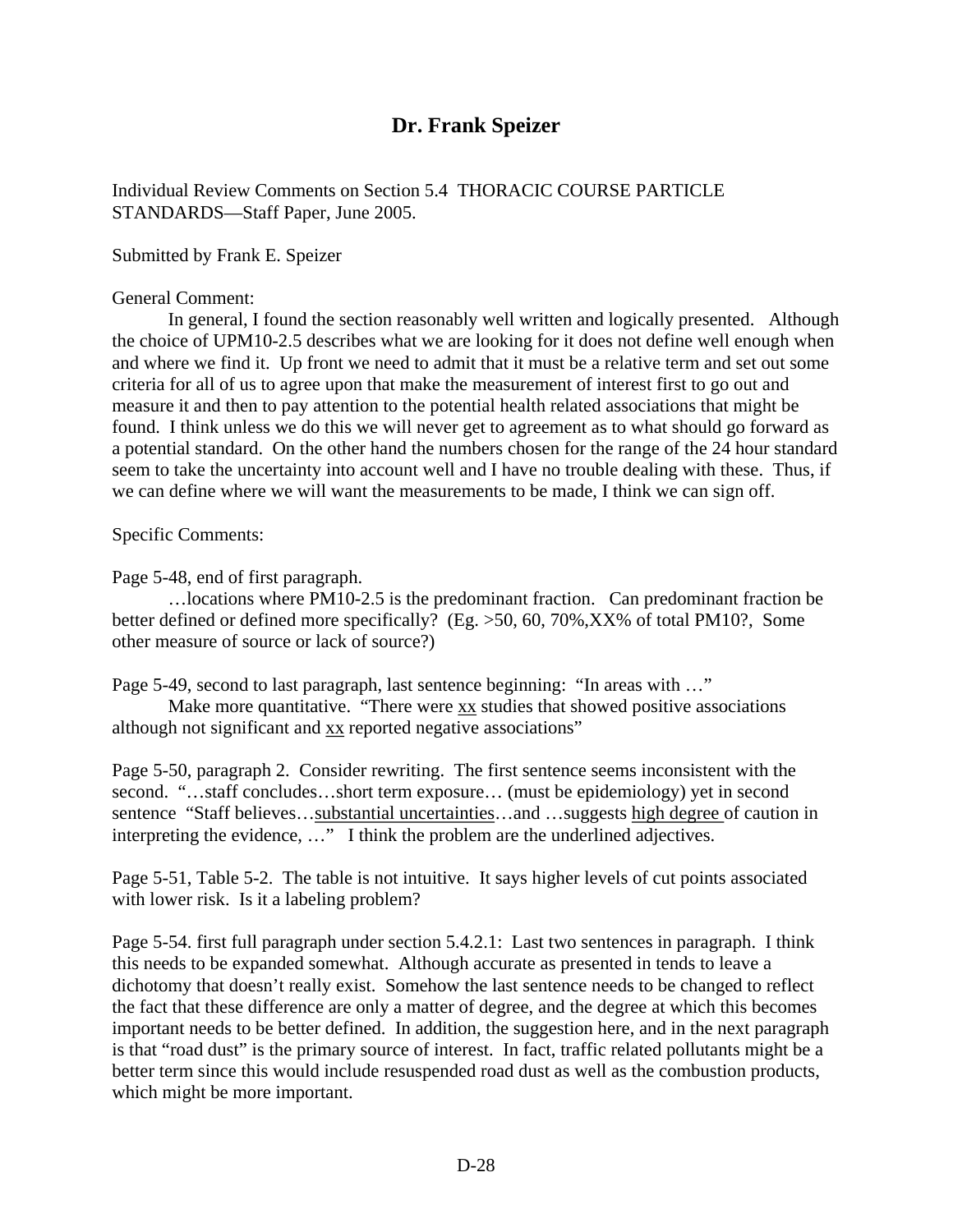Page 5-55, first sentence on page. Is it really true that "nationwide" unpaved roads are the main source of PM10-2.5, or is it the main source of TSP, which are the "rocks" we see from unpaved roads?

Page 5-59 (bottom) to top of Page 5-60. Last sentence of this paragraph. What does this suggestion do to existing source oriented monitoring program? Is staff suggesting that this be done away with if we move to this Census oriented monitoring?

Page 5-72, last paragraph, discussion of spatial variability and uncertainty of health effects. Spatial uncertainty, due to both proximity to sources as well as the nature of sources at point of measurement, is different from uncertainty in the health effects. Not clear that the former adds to the uncertainty of latter. Eg. If see health effects does that mean the relation is uncertain? Doubtful, in fact if exposure measure was less uncertain, likely the health effect would be stronger. If do not see health effects, more likely due to misclassification of exposure, and therefore more uncertain.

Page 5-72, bottom of same paragraph. "...influence of measurement error and exposure error..." These are easy terms to use but unclear as to what they mean in this context.

Page 5-73, item 4 sentence beginning "Numerous new analyses… Not clear, thought needs to be reworded.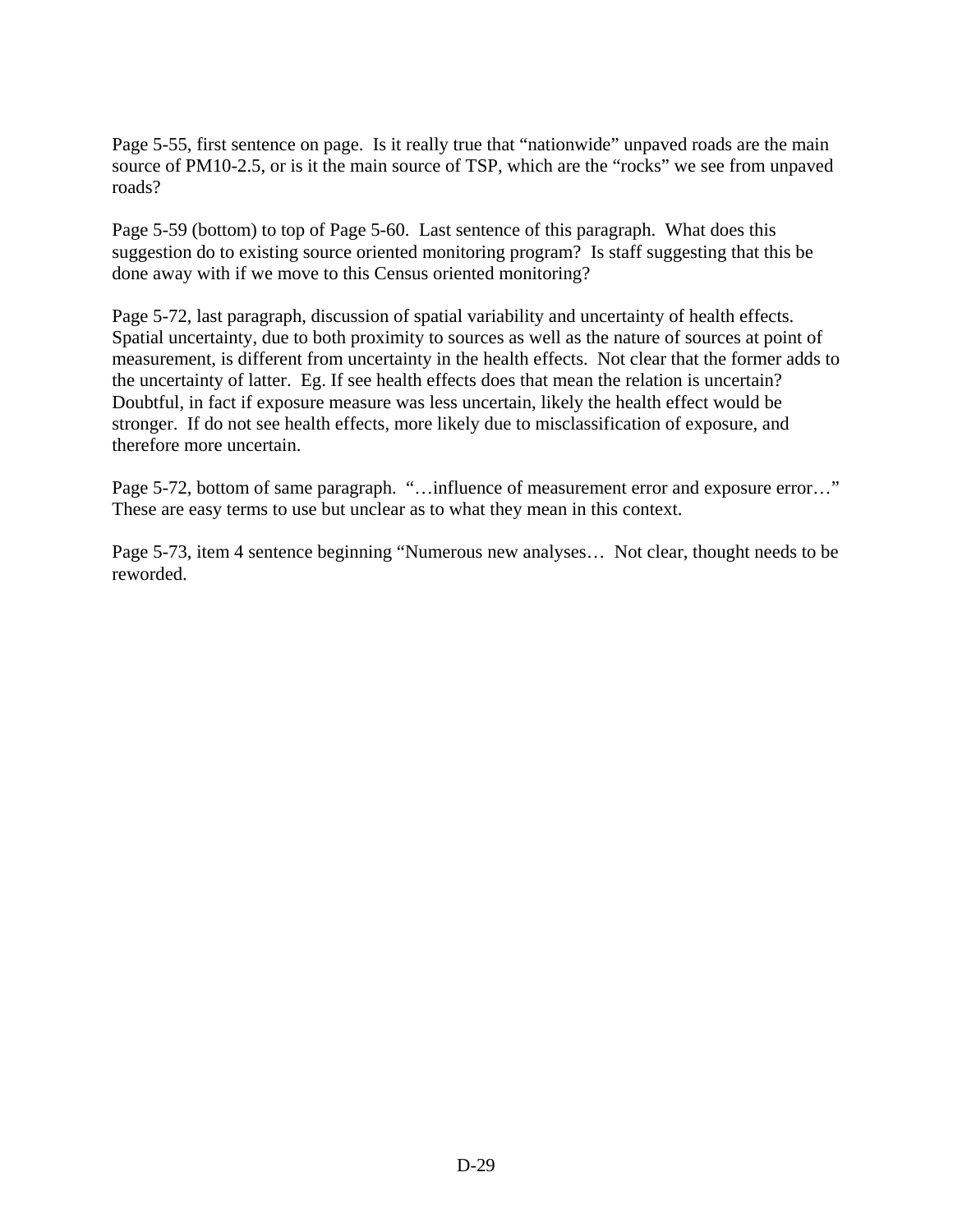# **Dr. Sverre Vedal**

**September 2005 Comments on PM Staff Paper Sverre Vedal** 

### **Chapter 5 (Staff Conclusions and Recommendations on Primary PM NAAQS – focus on Section 4 [Thoracic coarse particle standards])**

### General:

Although I find the approach to a coarse PM standard as outlined in the staff paper to be on the right track, I have reservations about its implementation. Since the approach is breaking new ground, it is not unexpected that it has a "work in progress" flavor.

### Specifics:

1. The definition of an urban coarse standard is problematic. While I agree that we only have sufficient evidence to act on urban-type coarse PM at this point, based on the flavor of the Staff Paper, regardless of expressions to the contrary, because we do not measure composition, by default this means that "urban" will be defined by some measure of population size or density. That's where I have a problem. Somewhat simplistically, the two extreme alternatives for attempting to set a standard for coarse PM of the urban type are: 1) to restrict application of the standard to urban areas, with "urban" defined as suggested in the staff paper, i.e., using some measure of population size or density, or 2) to apply the standard uniformly across the country, with exceptions made for situations where there is a strong likelihood that elevations in coarse PM are either not of urban origin or not of urban-type composition. The first approach raises potential problems that in my opinion exceed those faced by using a national coarse standard with exceptions. That is, there seem to be any number of possible scenarios imaginable where exceeding a coarse standard with urban-type coarse PM would occur in settings that would not qualify as urban based on either population size or density.

2. The issue of equivalency with the  $PM_{10}$  standard (p. 67) is a particularly sticky one, given that the ratio of coarse to  $PM_{10}$  varies across the country. Therefore, western US cities in general, as they did for  $PM_{10}$ , could shoulder most of the burden of the standard. Also, the average of monitoring sites is heavily skewed toward eastern US cities (p. 68), so that 60/150 (a ratio of 0.40) for the 98<sup>th</sup> percentile would be lower than that for many western US cities and higher than that for many eastern cities. This attempt at equivalency, then, seems to result in a discrimination against western US cities, as did the  $PM_{10}$  standards.

3. EPA staff necessarily struggled (p. 59) with the potentially competing objectives of recommending monitoring in locations of expected high coarse PM concentrations and of monitoring in locations that represent the population-orientation. The suggestion as to monitoring scales (p. 60) seems incredibly ambitious (and naïve), given the current density of PM monitoring networks in the US, although given the much more dramatic urban spatial variability of coarse PM than fine PM, such monitoring networks would seemingly be required.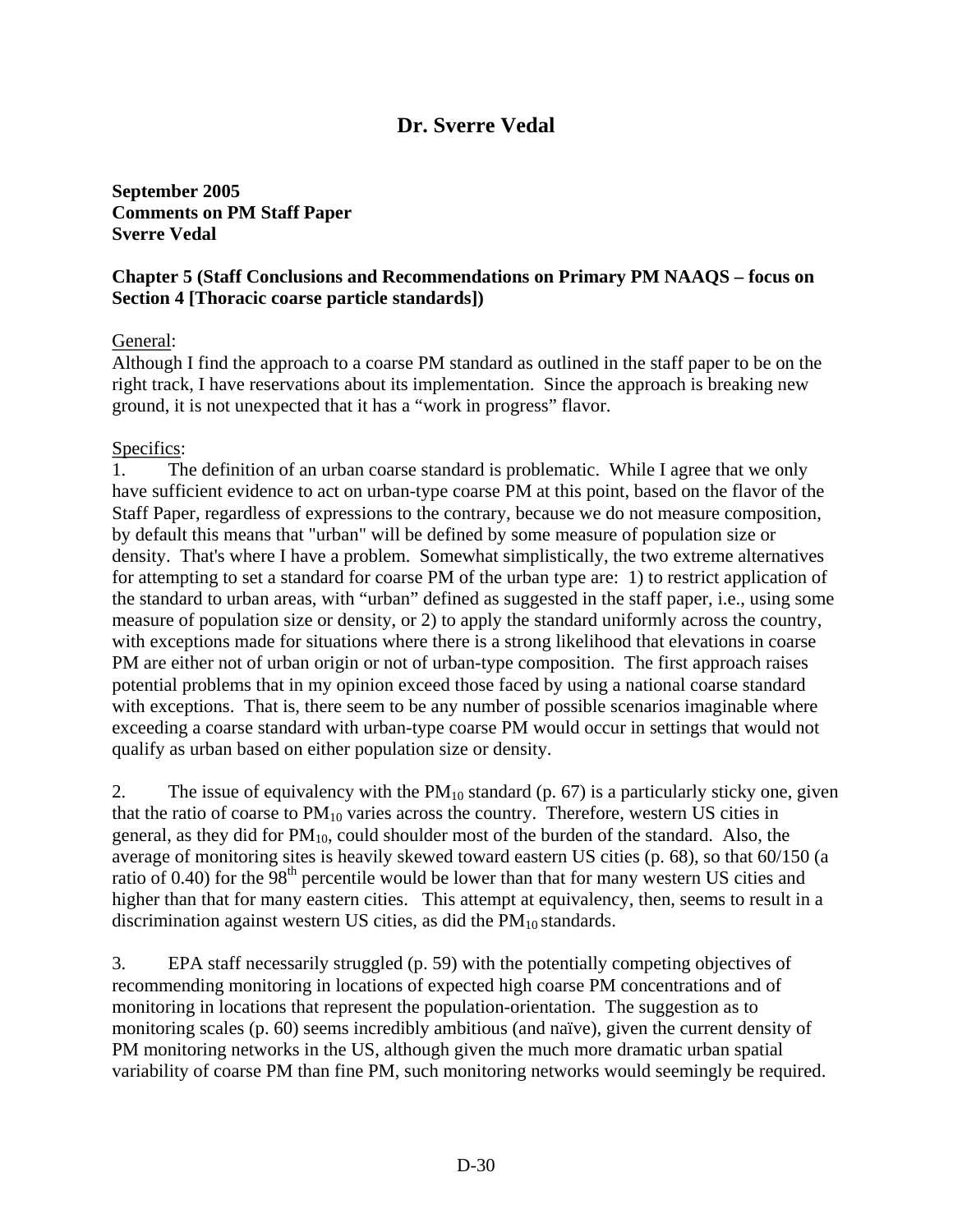4. Although I agree with (but with a fair amount of uncertainty) the range of concentrations proposed for the alternative coarse PM standard, the following points should not be forgotten. First, the suggested alternative level of the coarse standard, as noted, is at the extreme upper end (above the  $99<sup>th</sup>$  percentile) of concentrations measured in the cities in which health studies on morbidity endpoints have been performed, reflecting, so the argument goes, the relative uncertainty in the epidemiological findings and the relative rarity of toxicological data. Interestingly, this is largely not the case for the cities in which mortality outcomes have been investigated, but these studies have been relegated to "second tier" status in the Staff Paper. Second, if the PM<sub>10</sub> standard were being considered today, it is unlikely that a level of 150  $\mu$ g/m<sup>3</sup> would be retained, calling into question the soundness of the approach based on equivalency.

5. The notion of exposure measurement error is introduced (p. 66) in shoring up the argument that the coarse PM observational findings are exceptionally uncertain. While exposure measurement error is certainly more pronounced for coarse PM than it is for fine PM, because of the greater spatial variability and a much different outdoor-indoor relationship, it should also be kept in mind that the expected effect of greater measurement error is typically to even further underestimate true effects. Because estimates of effect are based on ambient coarse PM concentrations, and because ambient levels are typically substantially greater than indoor or personal levels with exposure being greatly overestimated, the potency of coarse PM to which one is exposed would be underestimated. Also, the fact that the absolute degree of error likely increases with concentration (approximately in proportion to concentration) provides an additional mechanism by which estimates based on ambient concentrations result in underestimation of the coarse PM effect. This mechanism results in further underestimation of the size of the effects, but has little impact on precision (certainty). In short, while measurement error may make the estimates of effect more uncertain, the sizes of the effects that are estimated are very likely more substantially underestimated than are those for fine PM.

6. The attempt to dismiss the mortality studies is not entirely successful in view of the results reported for cardiovascular outcomes (Fig 3-1, p. 3-13). Parenthetically, the quality of the reproduction of this important figure is very poor when compared with the January 2005 draft version.

7. Finally, the justifiable focus on urban coarse PM should not, of course, lull us into thinking that all non-urban coarse PM is benign. I am largely in agreement with Rich Poirot's comments on this subject, and with his interesting suggestion, in order to prevent in effect a relaxation of the standard in non-urban areas, of having an equivalent secondary standard apply everywhere without distinguishing urban from non-urban.

## Minor points:

- p. 51 Table 5.2. In order to be correct, and more understandable, this should be "person-days" of cough, not "days."
- p. 56 The Coachella Valley findings are conspicuously absent from this discussion mortality due to the coarse fraction. These are relevant in any attempt to argue that non-urban coarse PM is relatively benign.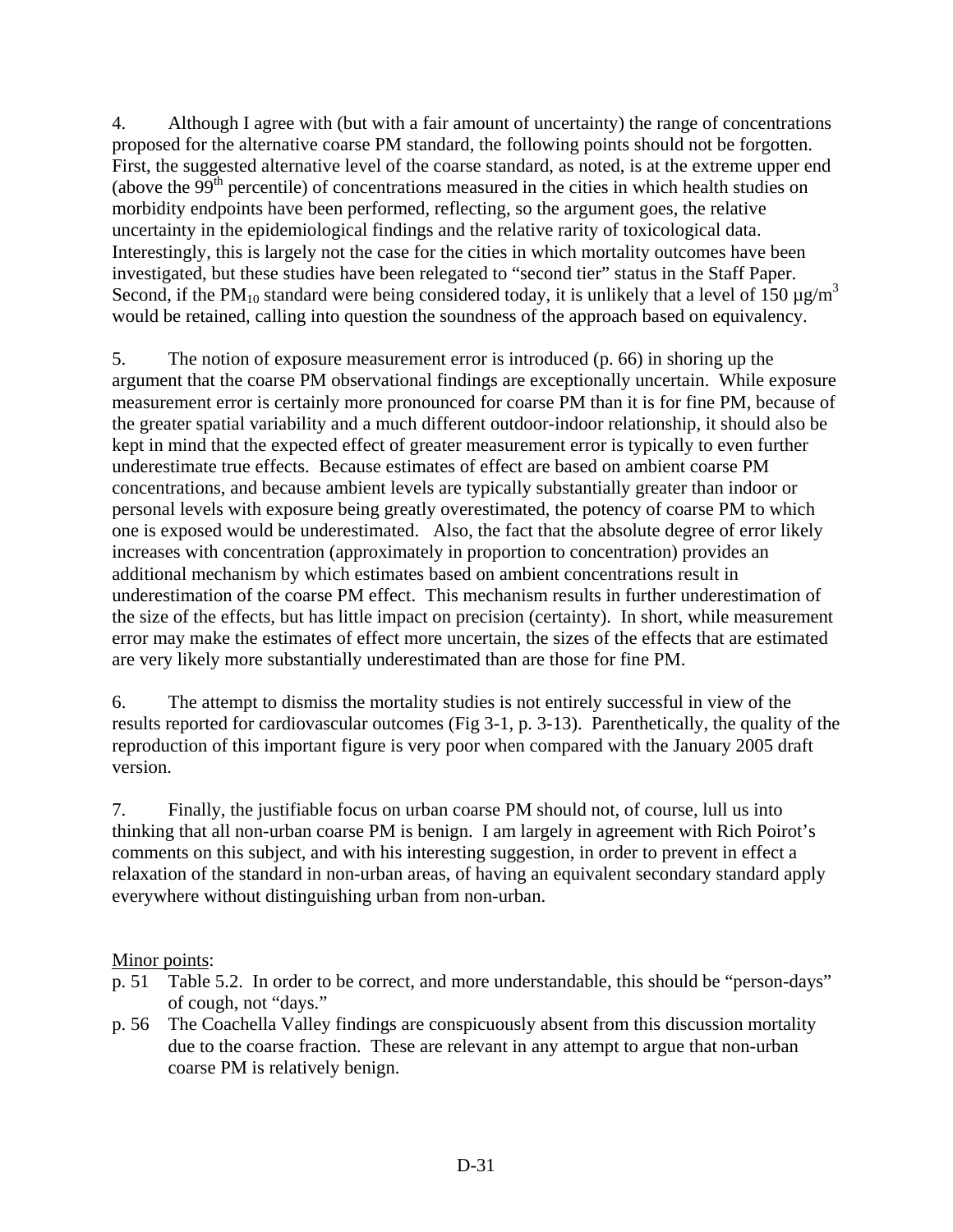# **Mr. Ronald H. White**

## **US EPA Final PM Staff Paper (June 2005) Revised Comments of Ronald White August 15, 2005**

### **Chapter 5: Staff Conclusions and Recommendations on the Primary PM NAAQS Section 5.4 Thoracic Coarse Particle Standards**

A. This section of Chapter 5 of the Final PM Staff Paper represents a substantial improvement over the previous discussion of this issue in the 2<sup>nd</sup> Draft PM Staff Paper. The Agency has been responsive to the advice previously provided by CASAC on this issue at the April 2005 meeting and in its June 2005 letter.

The EPA staff presentation at the August 11, 2005 CASAC conference call meeting clarified the Agency's intention to focus on utilizing the term "urban" in defining thoracic coarse particles as an indicator of particle compositional toxicity rather than a rigid limitation to a specific population-based regulatory application. However, I remain concerned with, and opposed to, the inclusion of this still undefined concept of an "urban" particle that serves as a surrogate for particle composition and toxicity into the proposed thoracic coarse particle standard indicator. As I noted at the April 2005 CASAC meeting, the thoracic coarse particle standard indicator should be defined on the basis of particle size and potential toxicity rather than the magnitude or density of the population impacted by exposure. The Committee's discussions on the regulatory implications of the available information on thoracic coarse particle toxicity focused on potential strategies for excluding from regulation those thoracic coarse particles that are primarily crustal in nature and uncontaminated by toxic components from other pollution sources are based on limited evidence to date that exposure to these particles are not likely to cause significant health concerns. However thoracic coarse particles contaminated by emissions from mobile, stationary and area sources of pollution in populated areas, irrespective of the size of the exposed population, do present a potential public health concern. Given the diverse types of sources and potentially toxic contaminants, relying on other regulatory authorities (e.g. §112 of the Clean Air Act) to address these sources of particle toxicity is not a viable national solution to this issue. EPA has sufficient discretion through various regulatory strategies to ensure that national implementation of a  $PM_{10-2.5}$  NAAQS is focused on those areas with exposure to coarse particles that present the greatest public health concern.

There is a paucity of data currently available on health outcomes related to thoracic coarse particles in rural areas and limited information on the composition and toxicity of rural area coarse particles, which underscores the need for monitoring thoracic coarse particle levels and for health effects studies in rural areas for research purposes. The fact that the relatively limited epidemiologic evidence to date regarding mortality and morbidity health effects from exposure to thoracic coarse particles is provided by studies conducted primarily in larger urban areas reflects the preference for large sample sizes to address requirements for adequate study power in epidemiologic studies, as well as the availability of sufficient fine and coarse PM monitoring data to establish  $PM_{10-2.5}$  exposures.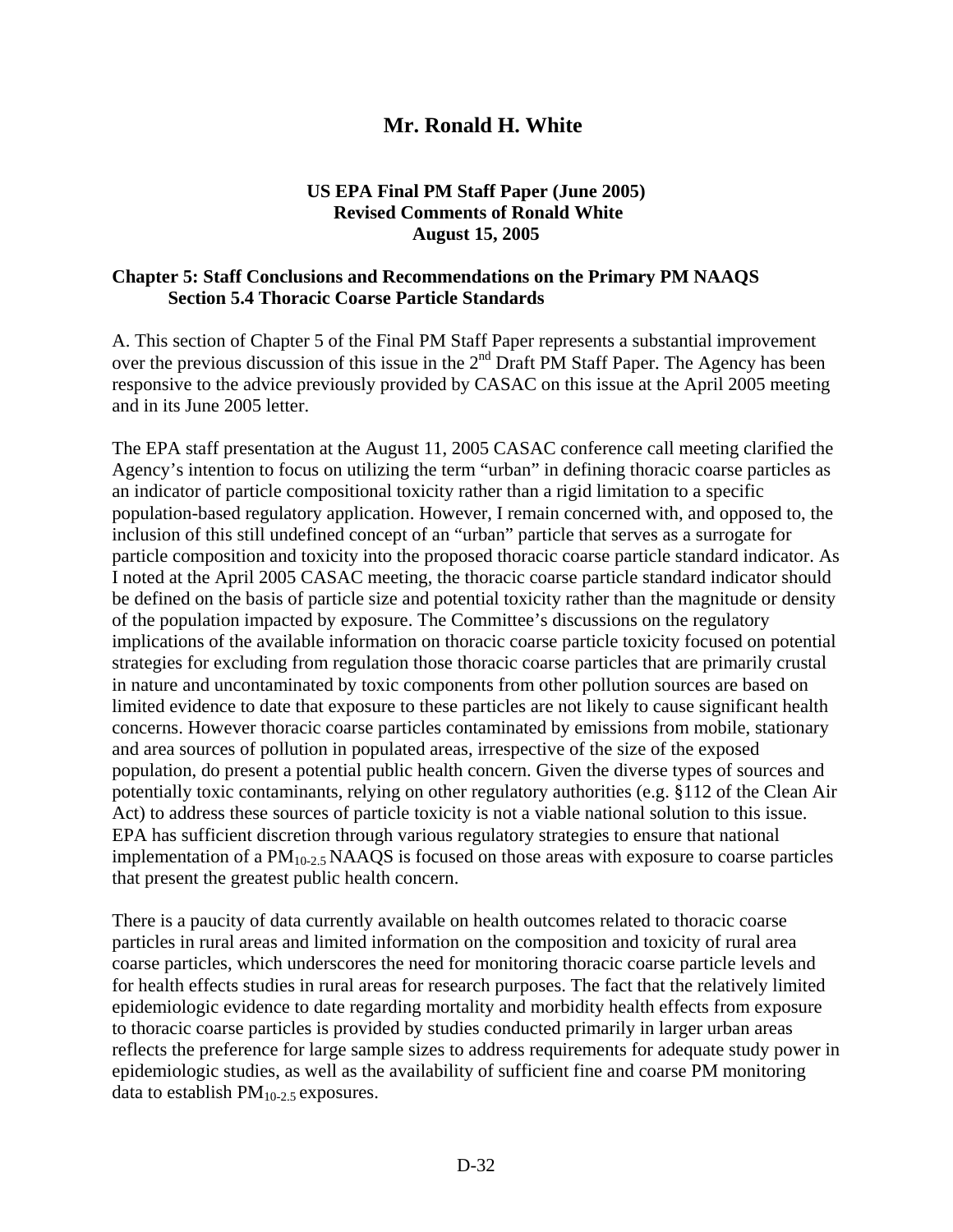While the magnitude of the absolute risk reduction in health outcomes from reducing thoracic coarse particle exposures in areas with relatively smaller populations may be relatively small on an individual basis, the collective national risk reduction benefits resulting from implementation of a coarse PM NAAQS in populated areas impacted by mobile, stationary or areas sources should be assessed by EPA and considered in establishing the parameters for the thoracic coarse particle monitoring network. For those counties that previously monitored compliance with the  $PM_{10}$  NAAQS and would no longer be required to monitor for  $PM_{10-2.5}$  under EPA's proposed monitoring implementation strategy, EPA should require that prior to excluding these counties from the  $PM_{10-2.5}$  monitoring network a demonstration be made based on emissions inventories and source-receptor modeling that no air pollution sources exist which are likely to result in substantial contamination of the  $PM_{10-2.5}$  fraction by toxic air pollutant components.

B. I agree with the Agency's proposal to retain a 24-hour averaging time for the thoracic coarse PM NAAQS, and the selection of a 98<sup>th</sup> or 99<sup>th</sup> percentile statistical form for determining compliance. Based on the health effects evidence available to date, I also concur with the decision not to set a thoracic coarse PM NAAQS based on an annual average. This decision should be revisited as part of the next review of the PM NAAQS to determine if new health effects information warrants establishing an annual average (or some other long-term exposure metric) thoracic coarse PM NAAQS.

C. I concur that the proposed ranges for the level of the thoracic coarse PM NAAQS are reasonable based on the health evidence available to date. I believe the health evidence for morbidity effects (and to a lesser degree for short-term mortality effects) is sufficient to provide a basis for selecting a level for the 24-hour standard at the bottom of the ranges proposed in the final Staff Paper. Though not available in time for inclusion in the final PM Criteria Document, the recent published evidence of health impacts associated with thoracic coarse particles discussed in the Staff Paper comments submitted by the American Lung Association, as well as the just released article by Chen et al.<sup>1</sup> regarding the association of thoracic coarse particles and respiratory hospital admissions in Vancouver, Canada, provide additional support for selecting a level for the 98<sup>th</sup> or 99<sup>th</sup> percentile form of the thoracic coarse PM NAAQS at the bottom of the ranges proposed in the final Staff Paper to provide greater public health protection.

<sup>&</sup>lt;sup>1</sup> Chen Y, Yang Q, Krewski D, Burnett RT, Shi Y, McGrail KM. The Effect of Coarse Ambient Particulate Matter on First, Second, and Overall Hospital Admissions for Respiratory Disease Among the Elderly. *Inhalation Toxicology*; Volume 17, Number 12 / November 2005 (on-line) pp. 649-655.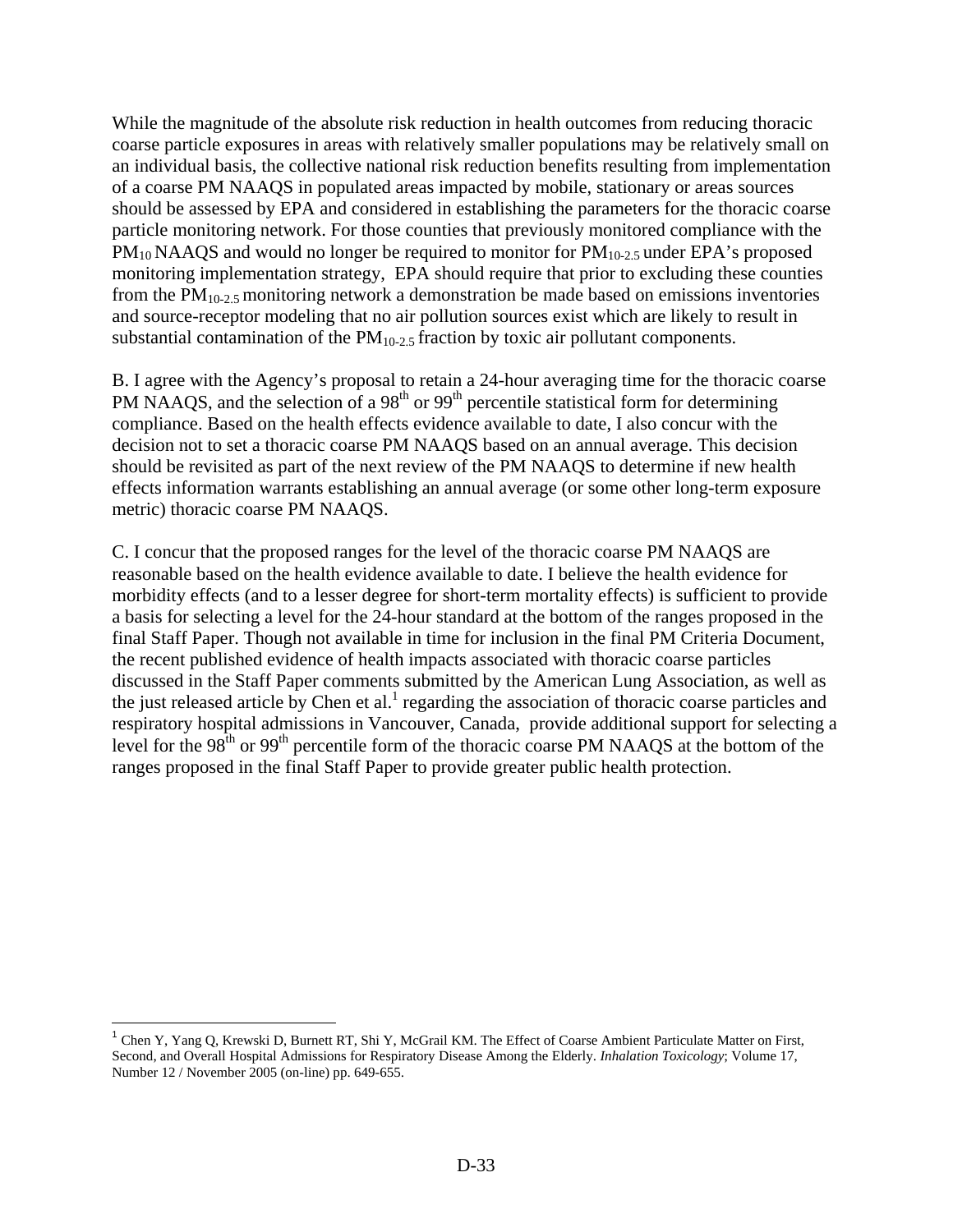# **Dr. Warren H. White**

Comments on the replacement of current primary  $PM_{10}$  standards with an indicator of urban thoracic coarse particles, UPM<sub>10-2.5</sub>. Warren H. White, 8/7/05 revised & extended 8/12/05

Most panelists agreed at the last CASAC meeting on PM that the Agency should emphasize the health risks of urban over rural  $PM<sub>10-2.5</sub>$ . Various vehicles were suggested for establishing this focus, including the guidelines that will be needed for siting monitors and flagging events, neither of which attracts quite the intense scrutiny of the NAAQS proper. These guidelines' empirical and operational flexibility seem a real advantage, given the paucity of hard data available on  $PM_{10-2.5}$ . I am uncomfortable with the Agency's proposal to instead write "urban" into the very *indicator* of the NAAQS.

The most obvious problem with UPM is that of defining the "U", as other panelists have already noted. But the more troubling consequence of adding a "U" before PM is that there is then absolutely no reason to stop at the coarse fraction. Consider the arguments made for  $UPM_{10-2.5}$ (my paraphrases):

*1. "There is no epi or tox evidence that rural exposures to uncontaminated natural crustal materials cause significant health effects."* 

Well, where is the epi or tox evidence that rural exposures to uncontaminated sulfate and nitrate salts cause significant health effects? Did I miss a bunch of rural epi studies? Lots of chamber subjects have breathed lots of pure sulfate salts without significant effect, have they not? Isn't that why we don't have a sulfate NAAQS? Why shouldn't we think that the  $PM_{2.5}$ effects seen in urban epidemiological studies actually come from the same things we worry about with  $PM_{10-2.5}$ : iron, nickel, cadmium, chromium, polycyclic aromatic hydrocarbons, and so on?

*2. "PM2.5 travels long distances with little dilution, so farmers and ranchers are exposed*  to urban PM<sub>2.5</sub>. PM<sub>10-2.5</sub> doesn't travel much, so their PM<sub>10-2.5</sub> exposures are only to *material of local origin."* 

Ranchers and farmers (and their husbands) are indeed exposed to  $PM<sub>2.5</sub>$  of urban origin, but it is chemically not the same  $PM_{2.5}$  to which their city cousins are exposed.  $PM_{2.5}$  mass concentrations may well remain high or even increase during transport over large distances, but that is because atmospheric reactions along the way produce secondary sulfates and other products to offset the dilution and loss of primary urban emissions.

Maybe the Devil's advocacy presented above is marginally more tortured than the reasoning in section 5.4, but there obviously are stakeholders with incentives to pursue it. The Agency is then going to find it awkward to maintain that all  $PM<sub>2.5</sub>$  is equi-toxic while at the same time arguing that  $PM_{10-2.5}$  toxicity is determined by composition. And it is a fact that urban fine particles are "dirtier" in the same way urban coarse particles are. Consider "the relative amount of iron, one of the metals that has been noted as being of some interest in the studies of mechanisms of toxicity for PM" (page 5-54). Iron is well-characterized by the IMPROVE network, the bestmeasured of the elements the SP mentions as being of concern. The following table gives average recent concentrations in three cities and near-by rural areas. (Washington DC was until recently the sole urban site in the IMPROVE network.)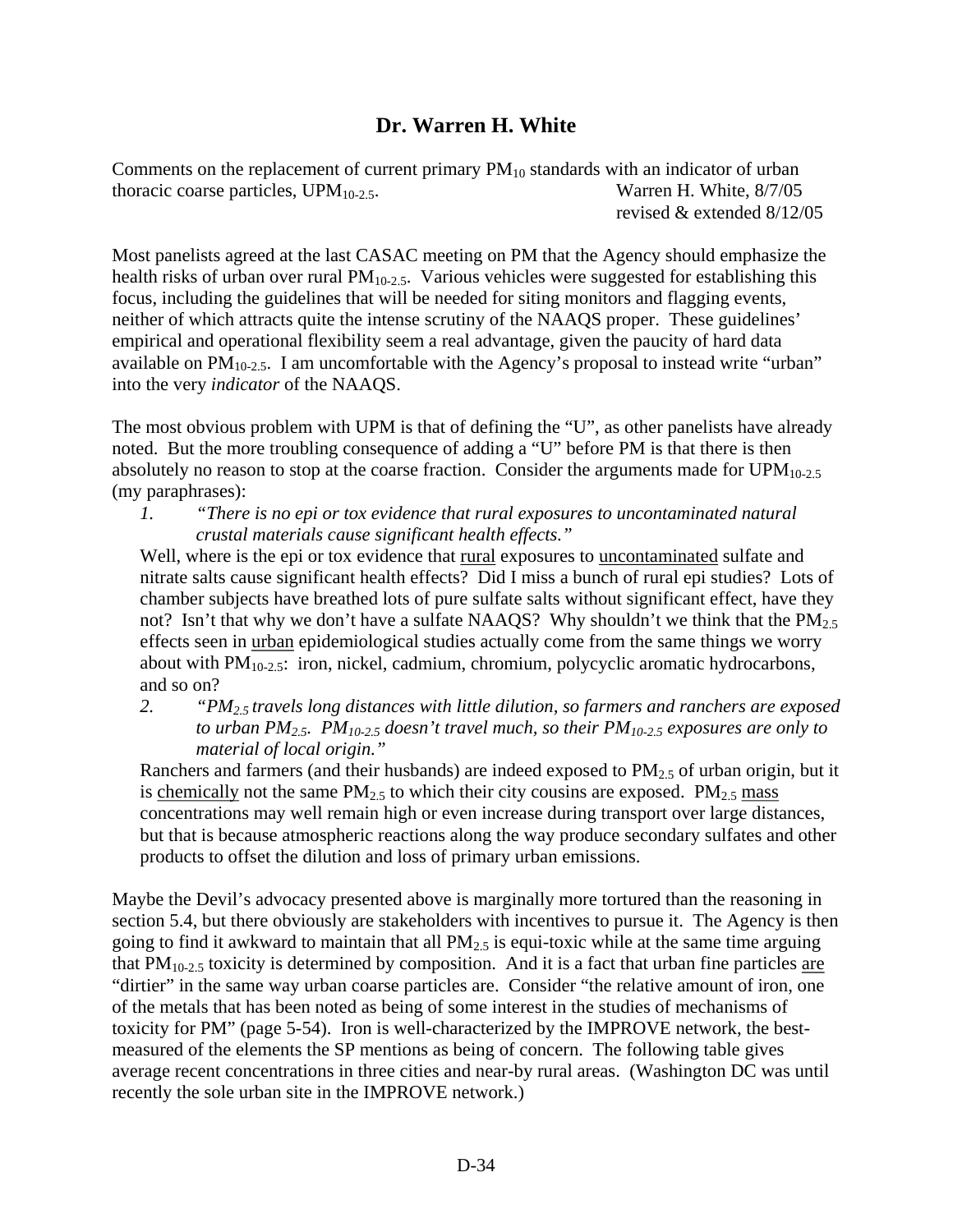|                    | PM <sub>2.5</sub> | <b>PM<sub>2.5</sub></b> Fe | Fe/PM2.5 |               |
|--------------------|-------------------|----------------------------|----------|---------------|
|                    | uq/m3             | ng/m3                      | ppm      | period        |
| Seattle            | 7.9               | 0.072                      | 9082     | $8/01 - 5/04$ |
| Olympic penninsula | 3.0               | 0.009                      | 2962     |               |
| Washington DC      | 13.9              | 0.112                      | 8038     | $1/00 - 5/04$ |
| Shenandoah NP      | 9.8               | 0.025                      | 2524     |               |
| <b>Phoenix</b>     | 11.4              | 0.286                      | 25138    | $4/01 - 5/04$ |
| Tonto NM           | 5.3               | 0.088                      | 16483    |               |

The column Fe/PM<sub>2.5</sub> gives the fraction of ambient PM<sub>2.5</sub> mass contributed by Fe. The relative abundance of iron is about three times higher in Seattle and Washington DC than at near-by rural sites. The less-pronounced urban enrichment observed in Phoenix is presumably due to much higher baseline of soil concentrations to which the industrial and vehicular Fe increment is there added.

The reference in the last bullet on 5-53 to "the more heterogeneous nature of the … chemical composition of thoracic coarse particles" seems rather off-the-wall, given the well documented differences between the regional sulfate hazes of the east and the organic and nitrate hazes of many western cities, not to mention the urban-rural differences illustrated in this table.

Finally, I want to second Rich Poirot's point that rural  $PM_{10-2.5}$  is not all clean dust. Is it actually known, for example, that the aerosolized dung of cattle feedlots is completely benign? Why does California limit farm workers' exposures immediately following certain soil and crop treatments?

### Additional comments following 8/11/05 teleconference:

I don't understand how my fellow panelists can blithely accept a NAAQS for UPM when no one has yet put forward a plausible account of how UPM might be defined and then monitored in ambient air. What, exactly, *is* the indicator we spent 3+ hours debating through the "your call is important to us" elevator music? In more concrete terms, how will we know if we are in compliance with a NAAQS for UPM?

An untenable answer would be that a 98<sup>th</sup> percentile  $PM_{10-2.5}$  concentration above a certain level is an exceedance of the UPM NAAQS if it is measured inside certain geographical boundaries, and is not an exceedance if measured outside those boundaries. First, Karen Martin made clear that this is not what EPA has in mind; second, the air quality managers of several non-urban districts in the West made clear that it would be a disaster for their populations; third, a geographically restricted standard would by definition fail to be a **N**AAQS.

The Agency rightly intends UPM to denote a category of PM defined by composition and morphology rather than by geographic location. But the FRM candidates currently in view will monitor only mass, not composition or morphology.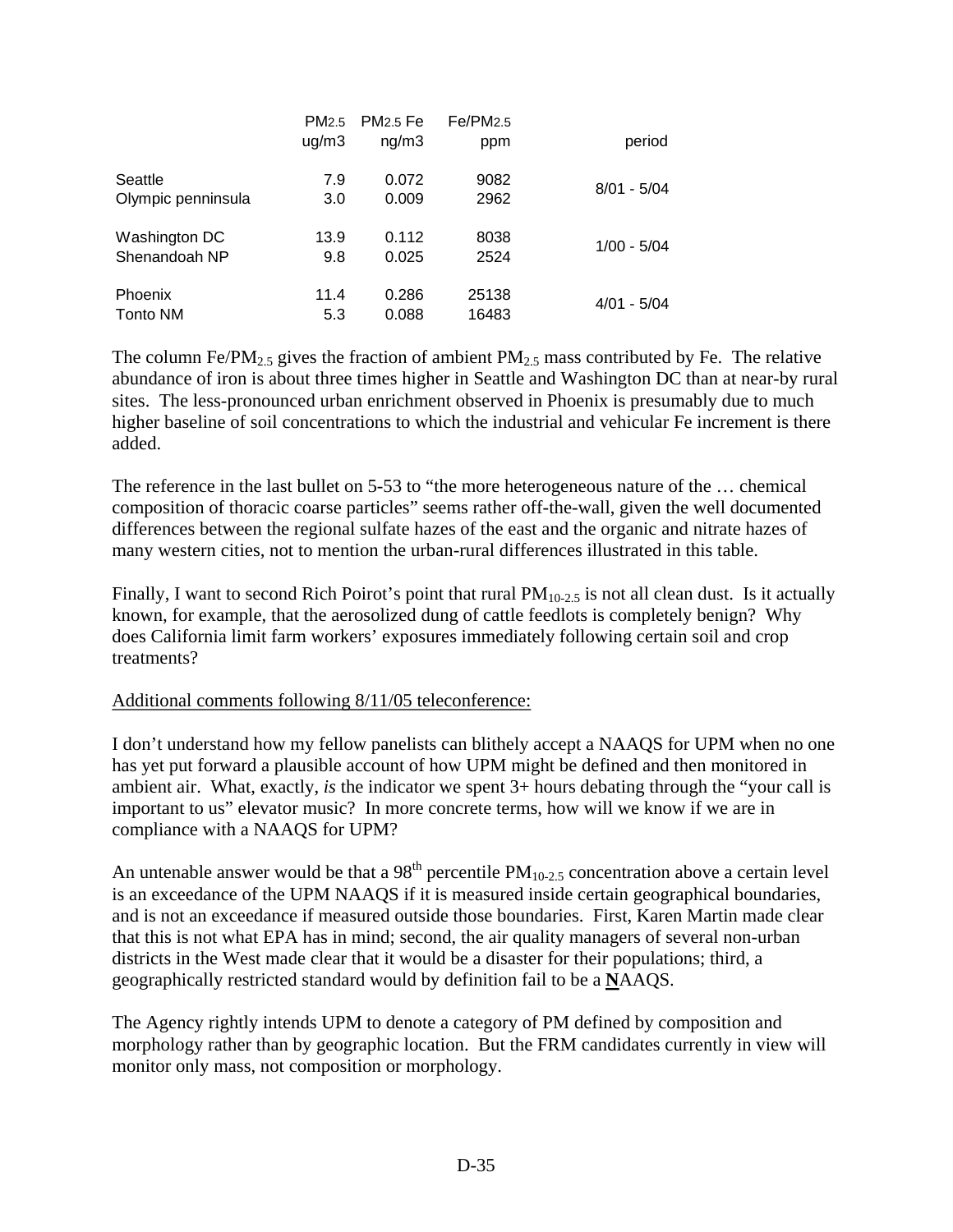Consider a monitor whose location is not clearly urban, and suppose that it records  $PM_{10-2.5}$ concentrations above the NAAQS level on many days of the year. (If no such site existed, there would then be no reason to introduce the UPM concept – occasional exceedances can be handled through guidance on exceptional or natural events.) To establish that this monitor is in compliance with a  $98<sup>th</sup>$  (or  $99<sup>th</sup>$ !) percentile NAAQS, it will not be sufficient to document that tillage and other approved activities account for the vast majority of dusty days. It will be necessary to show that UPM concentrations did not exceed the NAAQS on more than 1 or 2 days (1 in 3 day monitoring) or 3 or 6 days (continuous monitoring) out of the entire year. How is that to be done, when we have composition data only from occasional special studies, if at all?

If  $PM_{10-2.5}$  concentrations from uncontaminated soil dust are high on 70 days a year, one might argue that it's no big deal if  $UPM<sub>10-2.5</sub>$  concentrations are at similar levels on 7 more days a year. But that would just bring us back to the "solution" of red-lining certain geographic areas, a solution that we already rejected as an untenable.

It just gets worse as more-realistic scenarios are considered. The above discussion imagines measured concentrations to represent either "urban" or "clean"  $PM_{10-2.5}$ . But UPM is itself conceived as an indefinite mixture, of largely-natural dusts with urban contaminants. If the 90  $\mu$ g/m<sup>3</sup> of PM<sub>10-2.5</sub> captured by our monitor is half local crustal material and half transported UPM, then have we, or have we not, exceeded a UPM NAAQS set in the 50-85  $\mu$ g/m<sup>3</sup> range? That is, at what level of dilution by clean dusts does UPM cease to be UPM? That is a question that will arise as soon as the receptor modelers get to work.

Several of us meet again in September to review, among other things, the Agency's "coarse particle … network data quality objectives" – I suppose the UPM DQOs will answer all my questions!

I do sympathize with Agency Staff, because they have worked very hard to be responsive to the Committee. I think the problem is that they're getting bad advice from "the vast majority" of us, to use Phil Hopke's phrase. I think "the vast majority" of my colleagues have reverted to a prescientific "miasma theory" of disease causation, with UPM as the replacement for "foul and foetid odors." If I raised my voice during our teleconference and am lapsing into outrage here, it is because I want clearly to dissociate myself from what I consider a mistake of historic proportions. I don't see how the indicators  $PM_{2.5}$  and  $UPM_{10-2.5}$  can both survive the inevitable legal challenges, particularly when the last-minute addition of the "U" clearly does not arise from any information not already available to our deliberations on  $PM<sub>2.5</sub>$ . And I fear the consequences to air quality of a possibly major set-back in court.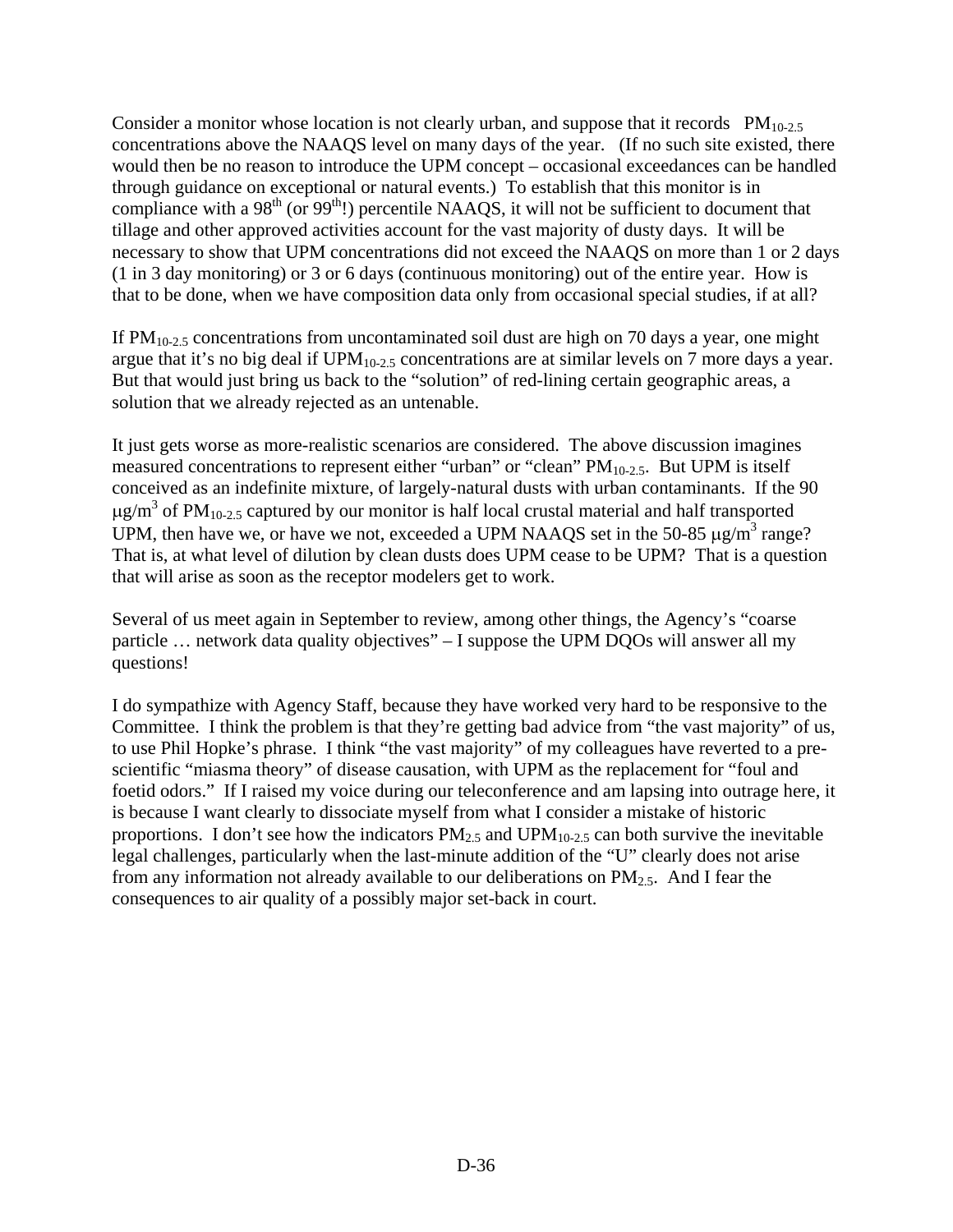# **Dr. George Wolff**

#### **Review Comments**

**on** 

## **"Review of the National Ambient Air Quality Standards for Particulate Matter: Policy Assessment of Scientific and Technical Information, OAQPS, June 30, 2005" – Coarse Particle Recommendations**

#### **George T. Wolff**  (9/05)

- 1. The scientific evidence to support a health-based  $PM<sub>10-2.5</sub> NAAQS$  is weak and inconsistent. Nevertheless, I agree there should be a 24-hour  $PM<sub>10-2.5</sub> NAAQS$ .
- 2. There is no justification for an annual  $PM<sub>10-2.5</sub> NAAQS$ .
- 3. The form of the NAAQS should be the  $98<sup>th</sup>$  percentile for all the reasons stated by myself and other CASAC members. Based on our previous discussions of extreme values, I am disappointed that the Agency would even consider a 99<sup>th</sup> percentile.
- 4. I support setting the NAAQS to be equivalent in stringency to the former 24-hr NAAQS of  $150 \mu g/m^3$ . The Agency has not made a compelling case that this is 70. I think a case can be made in some geographic areas that it should be higher. In any event, I favor setting the NAAQS no lower than 70.
- 5. Based on the existing data, it is inappropriate to invoke the precautionary principle to rationalize setting a NAAQS lower than 70.
- 6. The information cited to state that that urban  $PM_{10-2.5}$  is more toxic than rural  $PM_{10-2.5}$  is not convincing, and it is based largely on anecdotal information.
- 7. The evidence from epidemiological studies for an association between  $PM_{10-2.5}$  is extremely weak and inconsistent, and should not be used as a basis for selecting the level of the NAAQS.
- 8. The potential toxicity of the contemporary carbon fraction of the coarse carbon PM has not been adequately explored.
- 9. Speciation of both rural and urban  $PM<sub>10-2.5</sub>$  is needed to advance the science.
- 10. There is no basis presented in either the Staff Paper or Criteria Document for a secondary PM10-2.5 NAAQS.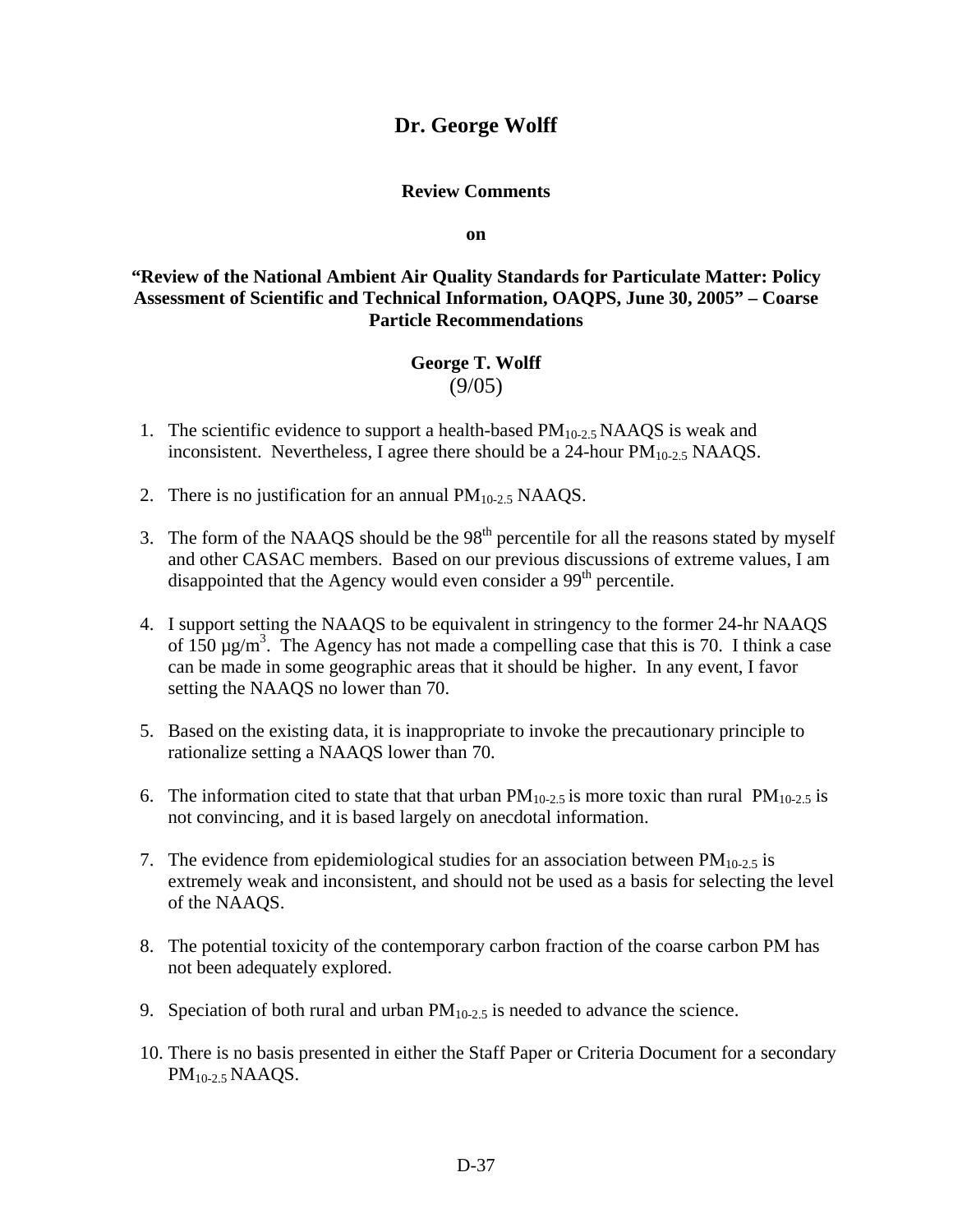11. I regret that CASAC's standard operating procedure of reviewing a document until the Panel reaches closure has been suspended. If it had not been suspended, I do not believe we would have come to closure on this version and the final document would have been a better product.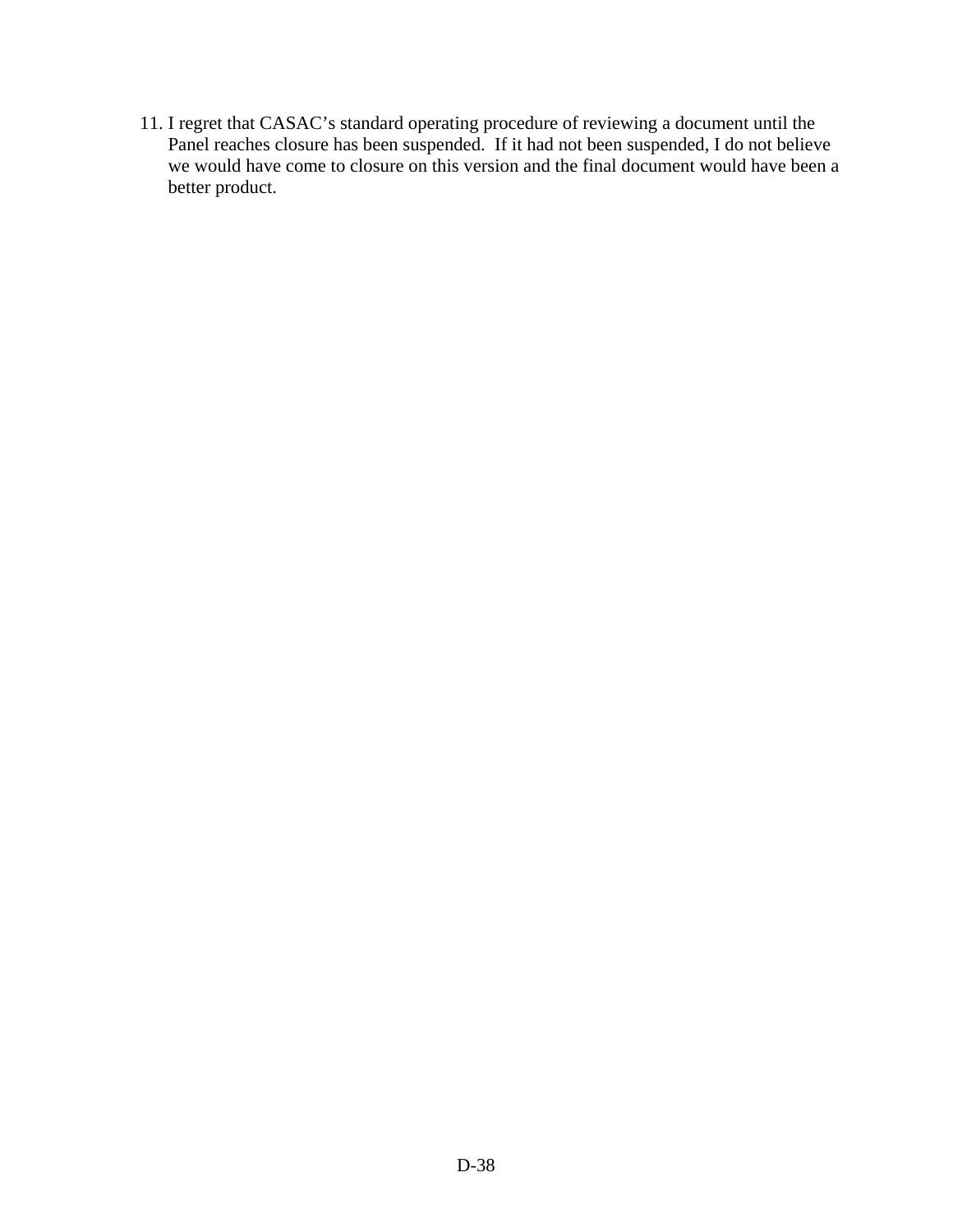## **Dr. Barbara Zielinska**

### **US EPA Final PM Staff Paper - Comments on Thoracic Coarse Particle Standards, Section 5.4**

Barbara Zielinska Desert Research Institute

In my opinion, this section of the Final Staff Paper is well-written and presents a very reasonable set of recommendations. In light of current limited information concerning the health effect and composition of the coarse thoracic particles, the proposed Urban Particulate Matter Standard (UPM<sub>10-2.5</sub>) seems to be the optimal (although not perfect) solution. UPM<sub>10-2.5</sub> would serve as a surrogate for those harmful components of urban coarse particles that are presumably different from those present in coarse particles of natural origin. The setting of this standard at the level roughly equivalent to the current  $PM_{10}$  standard would insure that the level of health protection would not be lower than with the current standard, meanwhile also allowing the acquisition of additional data, ultimately expanding our understanding of this size fraction of ambient PM.

I agree that there is little basis for retaining an annual  $PM_{10-2.5}$  standard; therefore I support 24-hr averaging time for an  $UPM_{10-2.5}$ . Likewise, the shorter averaging time is currently not justified from the health effects point of view and due to the lack of reliable short-time monitoring methods. I support the staff's conclusion regarding the necessity for development of an FRM for an  $UPM<sub>10-2.5</sub>$  mass as well as FEMs for appropriate continuous measurements methods.

The proposed level for the 24-hr UPM<sub>10-2.5</sub> standard in the range of 50 to 70 ug/m<sup>3</sup>, 98<sup>th</sup> percentile form or 60 to 85 ug/m<sup>3</sup>, 99<sup>th</sup> percentile form, seems to be reasonable as well. Taking into account the limited number of health studies in which  $PM_{10-2.5}$  has been measured and potentially large uncertainties related to available exposure measurements for coarse particles, I would rather favor the consideration of the upper end of these ranges (specifically,  $60 - 70$  ug/m<sup>3</sup>,  $98<sup>th</sup>$  percentile form). Also, I favor the more robust  $98<sup>th</sup>$  percentile over that of the  $99<sup>th</sup>$ percentile.

One area of concern is the lack of a clear definition of "urban" versus "rural" terms. In this regard, the explanation offered by Dr. Karin Martin during the August 11, 2005 conference call, clarified EPA's intent to focus on urban particle toxicity rather than to limit the reach of the standard to large population centers only. The Staff Paper discussion regarding the design of  $UPM<sub>10-2.5</sub>$  monitoring network based on the population/density approach (page 5-59 and 5-60) seems to be appropriate. The initial idea of positioning the monitors in more densely populated areas, such as in the U.S. Census Block Groups characterized by population densities greater than 500 people per square mile, seems to be justified. Given the correlations between density of traffic and total population and population density measures, such criterion will ensure representative monitor locations in the areas of greatest population exposure to elevated concentration of traffic-contaminated coarse thoracic particles. On the other hand, since our understanding of "rural" coarse particles is very poor, it would be desirable to retain some monitoring in the selected "rural" areas for PM level, size distribution and chemical composition.